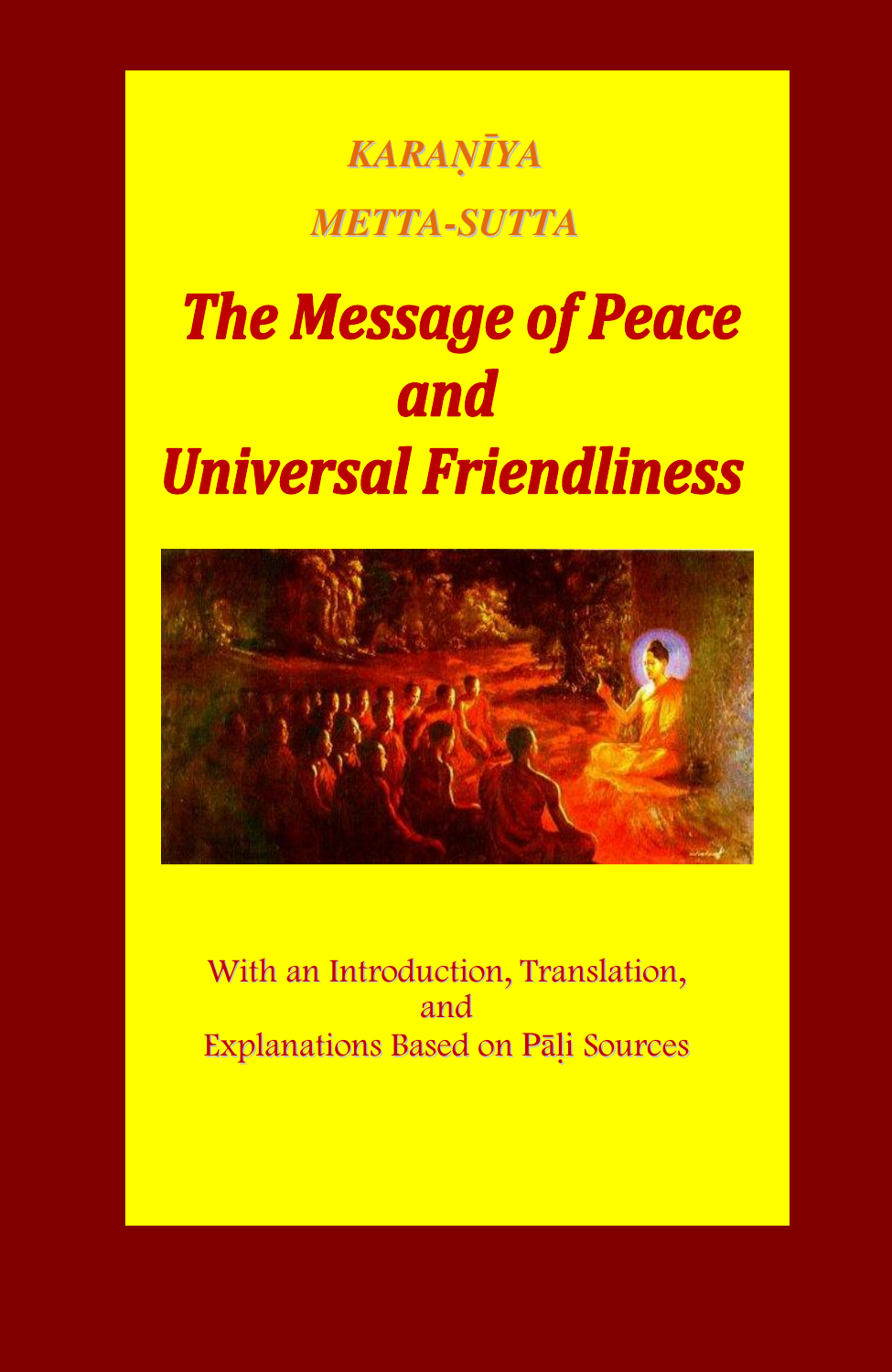

#### *KARAöäYA*

#### *METTA-SUTTA*

### The Message of Peace and Universal Friendliness

*With an Introduction, Translation, and Explanations Based on Pàëi Sources*

*by*

*Bhikkhu ¥àõadassana*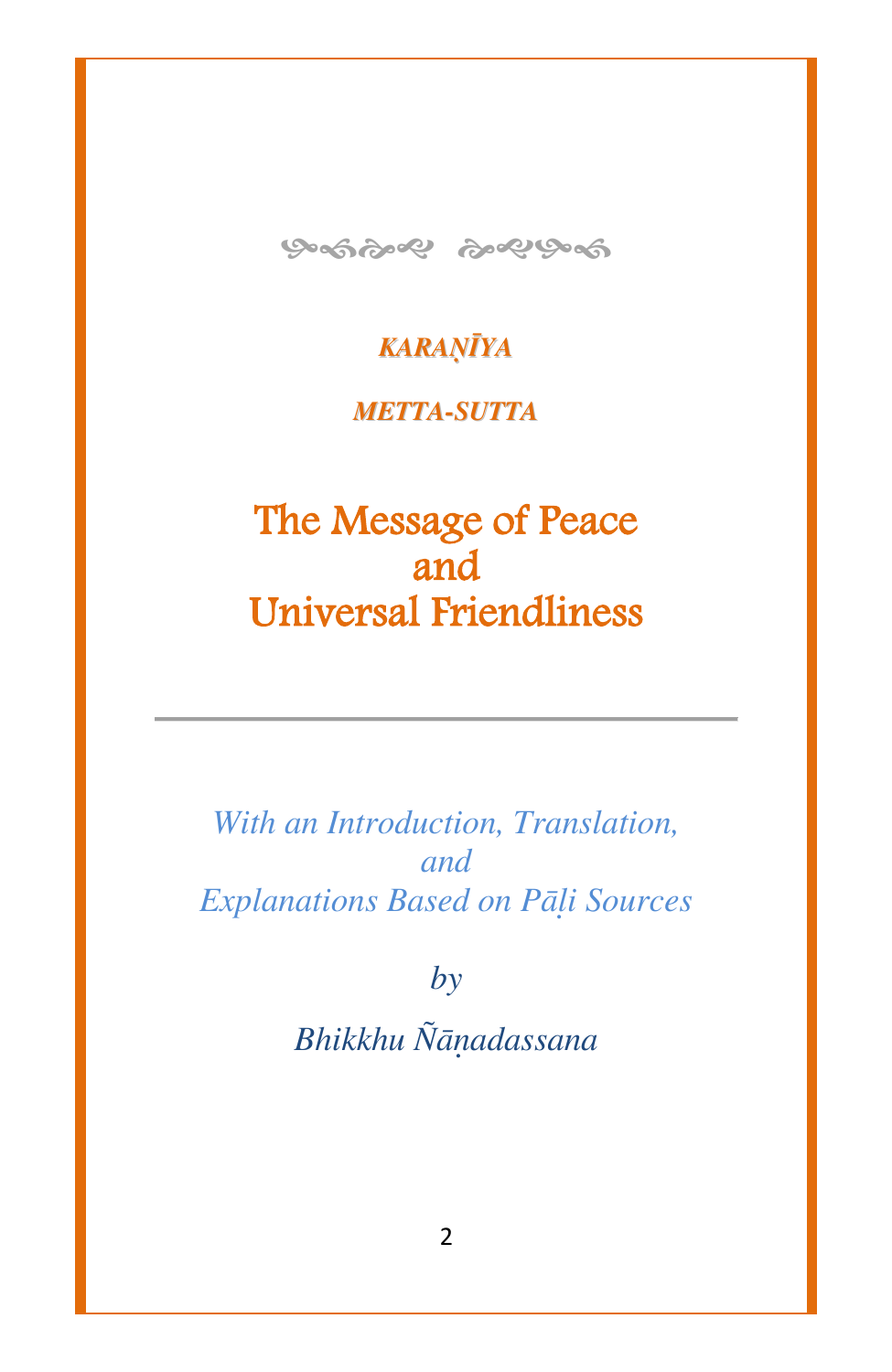ஒஞ்ஜி ஜெடுக்

#### THIS IS A GIFT OF DHAMMA

`*Sabbadànaŋ Dhammadànaŋ jinàti'* (The gift of Dhamma excels all other gifts) THE BUDDHA

*DEDICATION*

*The merits accrued by this publication are dedicated to the sponsors. May their noble aspirations succeed in this very life.*

#### FREE HARD COPIES

For free and postage-free hard copies please email to: [mahindawij@sltnet.lk](mailto:mahindawij@sltnet.lk)

Anyone desirous of reprinting this booklet for free distribution has permission to do so

March, 2010

ஒன்ஜை ஒஜுவை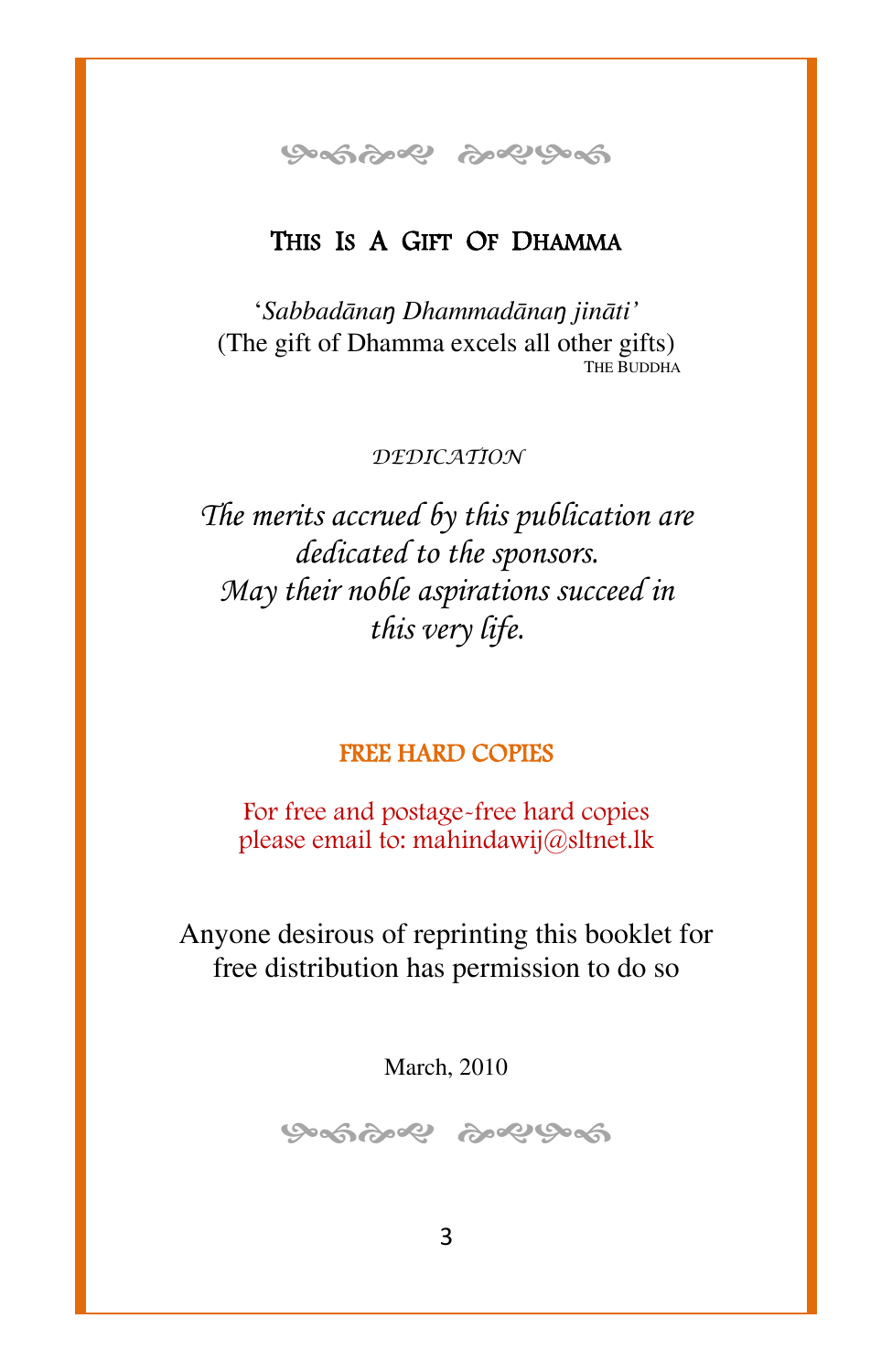ஒத்தை தவுத்தி

### **Contents**

|                                                                                       | pages         |
|---------------------------------------------------------------------------------------|---------------|
| Introduction $\ldots, \ldots, \ldots, \ldots, \ldots, \ldots, \ldots$                 | 7             |
| - Gradual Way of Practice<br>- The Background Story<br>- The Intrinsic Power of Mettā | 9<br>14<br>17 |
| KARANĪYA METTA-SUTTA                                                                  | 19            |
|                                                                                       | 25            |
| - Cultivation of Virtue $(s\bar{u}l)$                                                 | 27            |
| - Meditation on Friendliness (mettā)                                                  | 49            |
| $\sim$ From <i>Mettā Jhāna</i> to Nibbāna                                             | 58            |
|                                                                                       | 66            |

ଡ଼େଇଡ଼େ ବି ବି ବି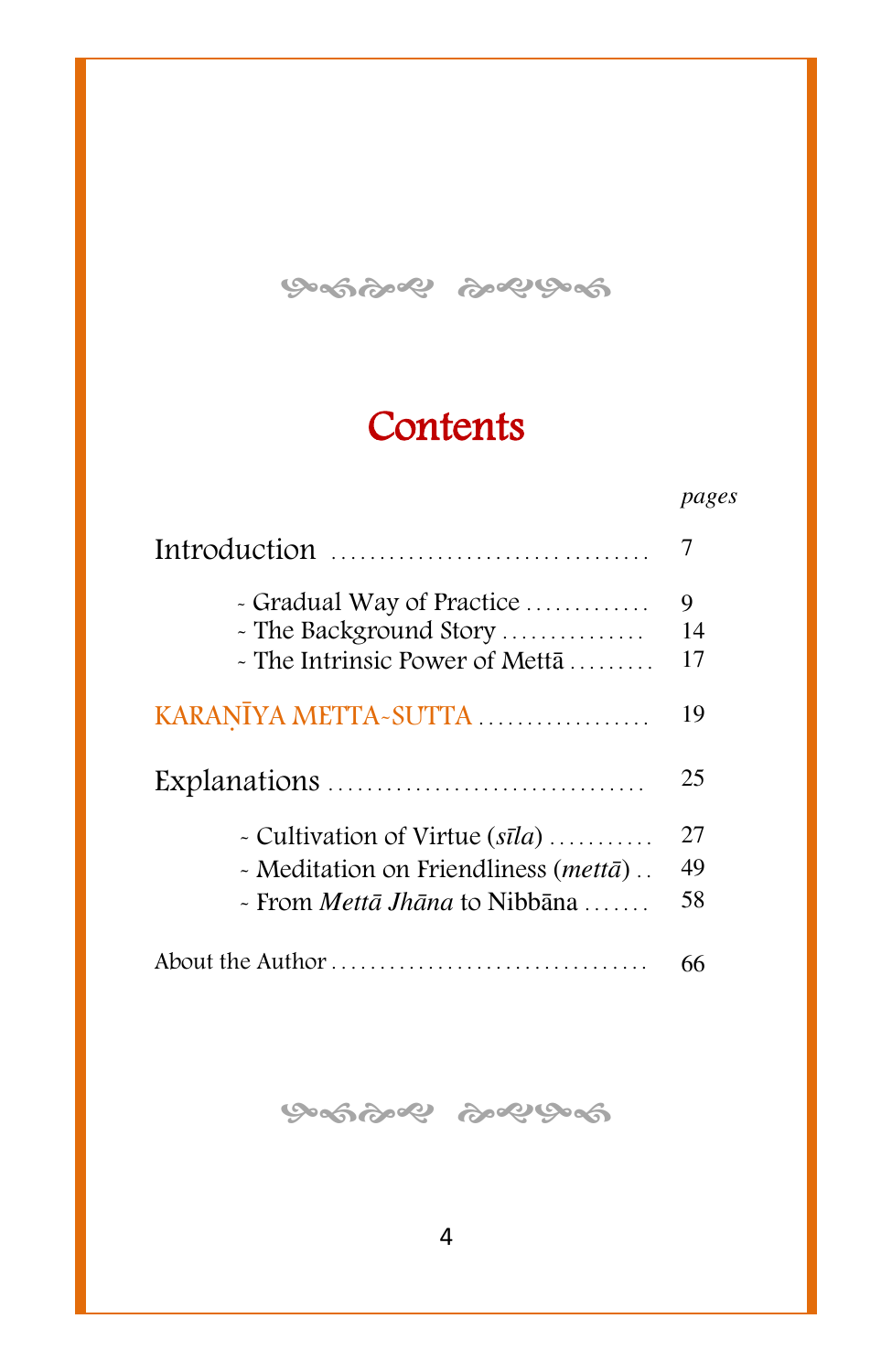



## *INTRODUCTION*

ଡ଼େଇଡ଼େ ବି ବି ବି

<u>କୁ ଅଙ୍କ</u>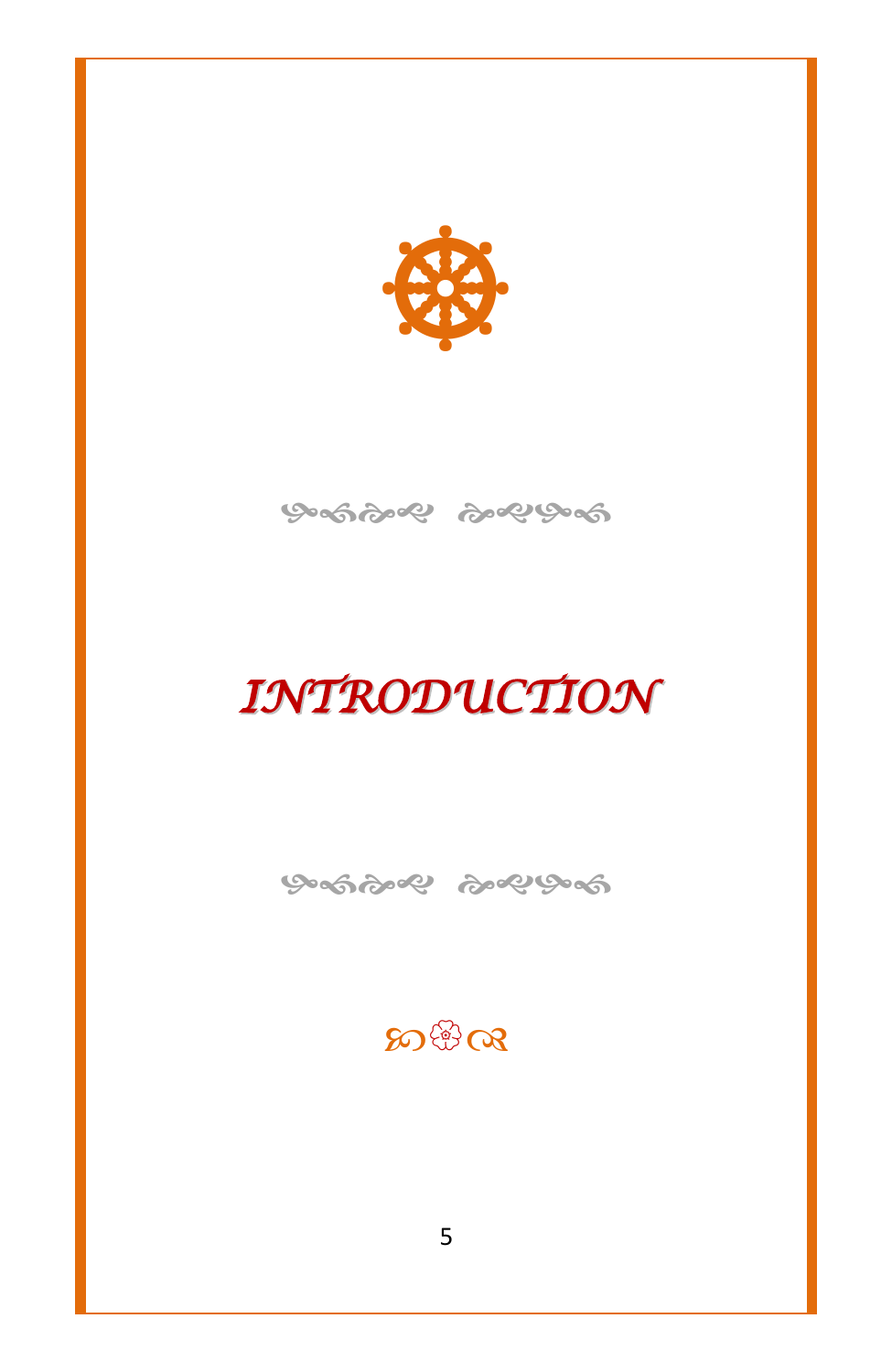**৩-জঠ-২ ৯২৬-জ** 

 $\mathcal{K}$  *arañva Metta-sutta* lies at the heart of the Buddha's beautiful ideal of peace, friendliness, amity, and goodwill and guides us towards leading a serene life. When practised diligently  $-$  whether one stands, walks, sits, or lies down  $$ its intrinsic power enriches and empowers oneself so as to overcome day-to-day problems in life.

It is a popular discourse, in the form of a poem, and one of the best known and most cited and recited in Theravàda Buddhist countries. It is found in the [Pàli Canon'](http://en.wikipedia.org/wiki/Pali_Canon)s *[Khuddakapàñha](http://en.wikipedia.org/wiki/Khuddakapatha)* and *[Sutta](http://en.wikipedia.org/wiki/Sutta_Nipata)  [Nipàta](http://en.wikipedia.org/wiki/Sutta_Nipata)* with the title *Metta-sutta* (The Discourse on Friendliness). However, in order to distinguish it from other `Metta-suttas' in the [Pàli Canon,](http://en.wikipedia.org/wiki/Pali_Canon) this particular *Metta-sutta* is traditionally known as Karanīya Metta-sutta because its first verse commences with the Pali word *Karañva* (one should act thus)*.*

The objective of this Sutta is to give the message and guidance of how one can attain and live in peace. Hence, it opens with the statement:

1. He who is skillful in his wellfare, and wishes to attain that **state of Peace**  should act thus:

Karanīyam'atthakusale*na*, *yan tan santan padaŋ abhisamecca:*

6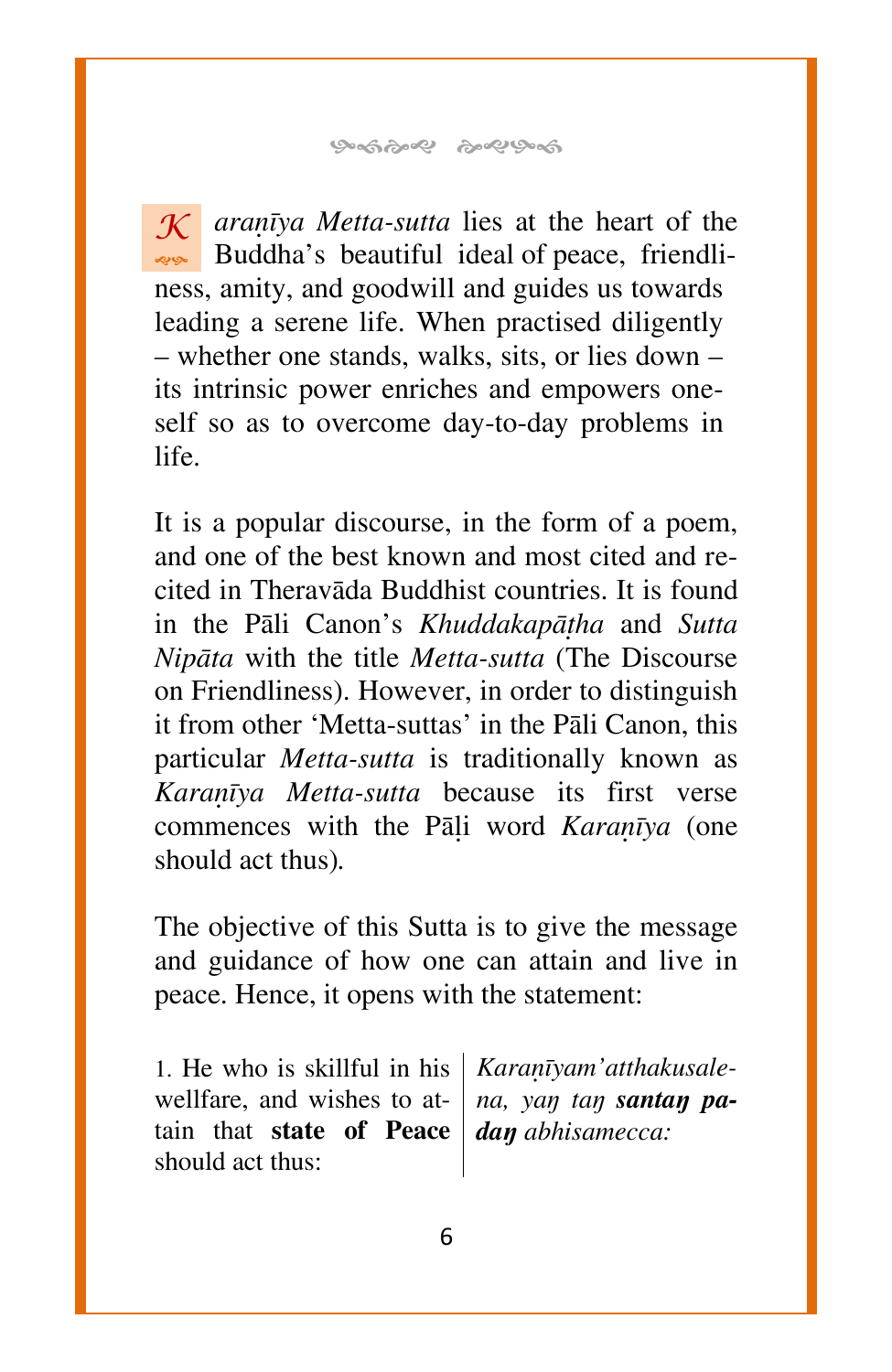The state of peace referred to here is the inner peace which, if one develops it within, one can live at peace with oneself and consequently with others. Hence, inner peace leads to outer peace. And when properly practised and cultivated, it gives freedom from oppressive thoughts, emotions, anxiety, stress, tension, conflict, hostility and discord or strife. Thus it creates tranquility, serenity, calm, contentment, amity and harmony, and gradually culminates in that perfect peace, *nibbàna*: the complete freedom from greed, hatred, and delusion  $-$  the root causes of disharmony or suffering (*dukkha*).

#### Gradual Way of Practice

*P*eace is not a commodity. Peace is something that can be acquired only with skill and hard work, and endures when it is rightly practised.

Ten verses in length, the *Karanīya Metta-sutta* advocates the gradual way of practice (how one should act  $-$  *karañva*) for the attainment of that state of Peace. The practice comprises three trainings:

 $\cdot$  Virtue ( $s\bar{u}$ *a*) – as the preliminary practice (*pubbabhàga-pañipadà*), is the training in the noble qualities and ethics beginning with being capable of practice (*sakko*), upright (*ujå*), etc. specified in verses 1 to 3.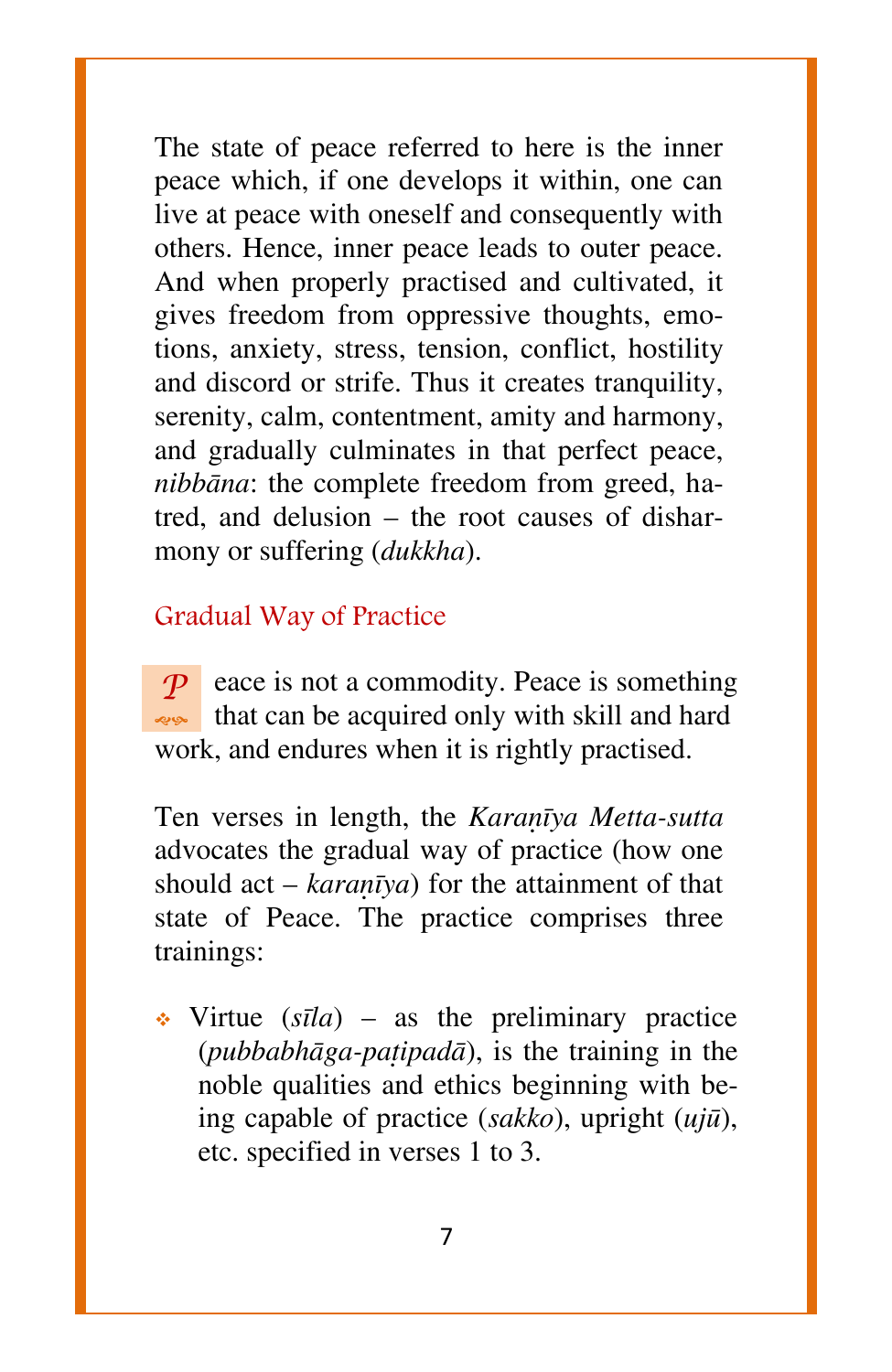- Concentration (*samādhi*) as serenity meditation (*samatha-bhàvanà*), is the training in the development of friendliness (*mettà*) to the apex of universal or unlimited friendliness, specified in verses 3 to 9.
- **❖** Wisdom (*paññā*) as insight meditation (*vipassanà*), is the training in the development of insight beginning with not holding to wrong view, etc. specified in verse 10.

**Virtue** (*sãla*) is skilful conduct which, when well practised, leads progressively to a blameless lifestyle, to non-remorse, to gladdening, to joy, to tranquility, to happiness, to concentration, to peace, and is conducive to enlightenment nibh $\bar{a}$ na $^{-1}$ 

Conversely, unskilful conduct by body, speech, or thought, is what usually makes oneself unhappy. One then has no mental peace. Such conduct is similar to a mental illness and is graver than physical illness.<sup>2</sup> It is not conducive to a sane and peaceful co-existence or inter-personal communication. Hence, one should at all times endeavour to abstain from it.

 $\overline{a}$ 

<sup>&</sup>lt;sup>1</sup> See Patisambhidāmagga, Mahāvagga, Sīlamayañāna-nid*deso*, Ps i. 46; and also Aïguttara-nikàya, *Dasaka-nipàta, 1 st Sutta,* A v. 1.

<sup>2</sup> See Aïguttara-nikàya, *Catukka-nipàta, Indriya-vagga, Roga-sutta,* A ii. 142.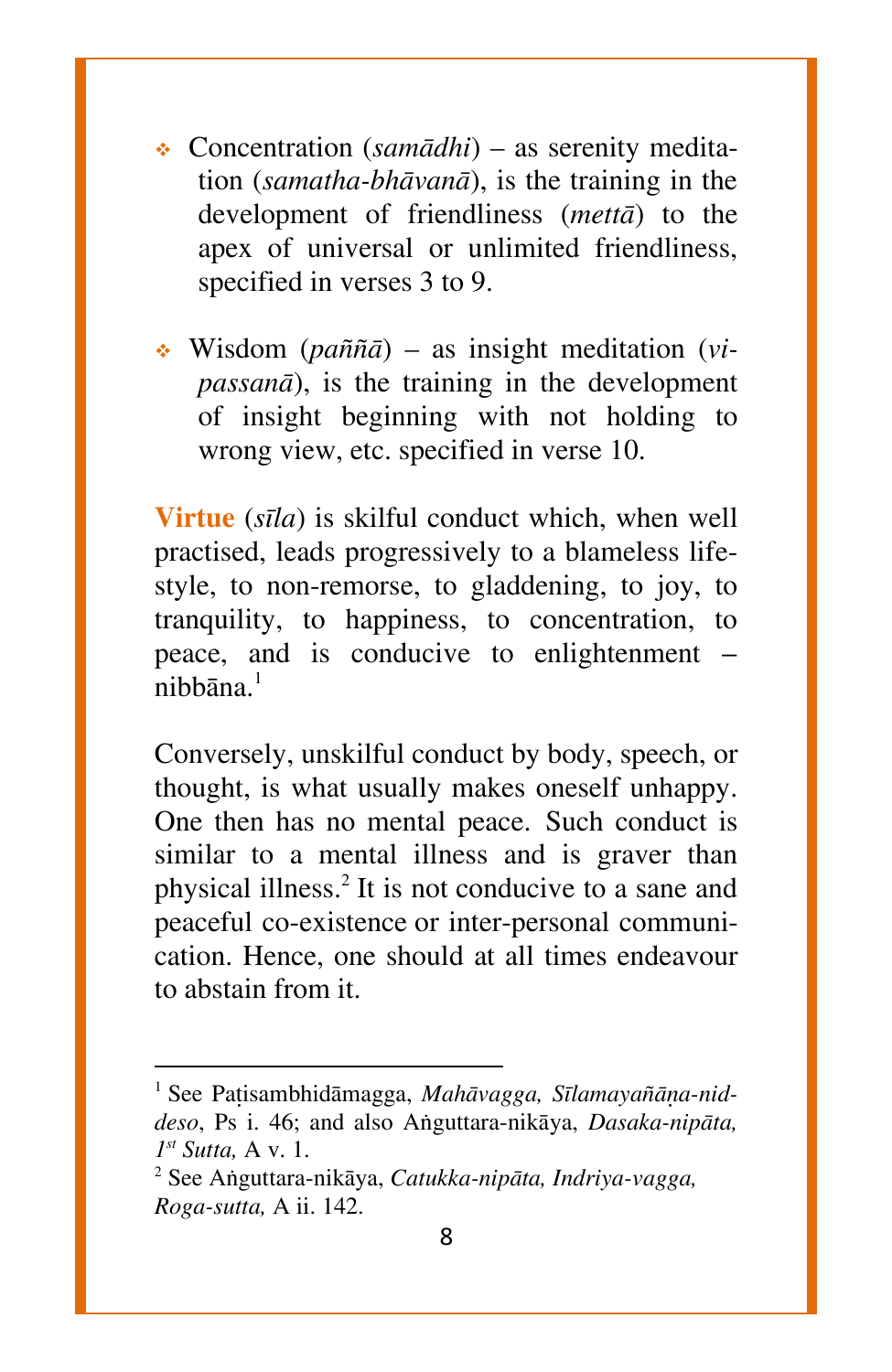**Concentration** (*samàdhi*) refers here to the development of friendliness  $(met\bar{a})$  – the escape and mental freedom from animosity, hostility, illfeeling, antagonism, enmity, malice, resentment, bitterness, antipathy, anger, or ill-will (*vyàpàda*) towards others. It is a meditation that does away with negativity and pacifies the mind. Hence it is said:

ßFor this is the escape from ill-will (*vyàpàda*), that is to say, the freedom of mind by friendliness (*mettā cetovimutti*)."<sup>3</sup>

The Pali word *metta* is variously rendered into English as "kindness", "loving-kindness", "benevolence", "goodwill", "amity" etc. It comes from *mitta* (Skt. *mitra*) "friend", and actually means "the disposition of a friend" (*mittassa bhāvo*)<sup>4</sup>, that is, "friendliness". It is characterized by kind interest, friendly goodwill, and wish for the welfare and happiness (*hita-ajjhàsaya*) of all, as the second half of verse 3 states:

3. May all beings be well and *Sukhino'va khemino*  safe. May they be happy.

 $\overline{\phantom{a}}$ 

*hontu, sabbe sattà bhavantu sukhitattà.*

*Mettà* is thus essentially an altruistic attitude and forms the central theme in *Karañva Metta-sutta*.

<sup>3</sup> See Dãgha-nikàya, *Saïgiti-sutta*, D iii. 248.

<sup>4</sup> See *Khuddakapàñha* Commentary*: Metta-sutta*.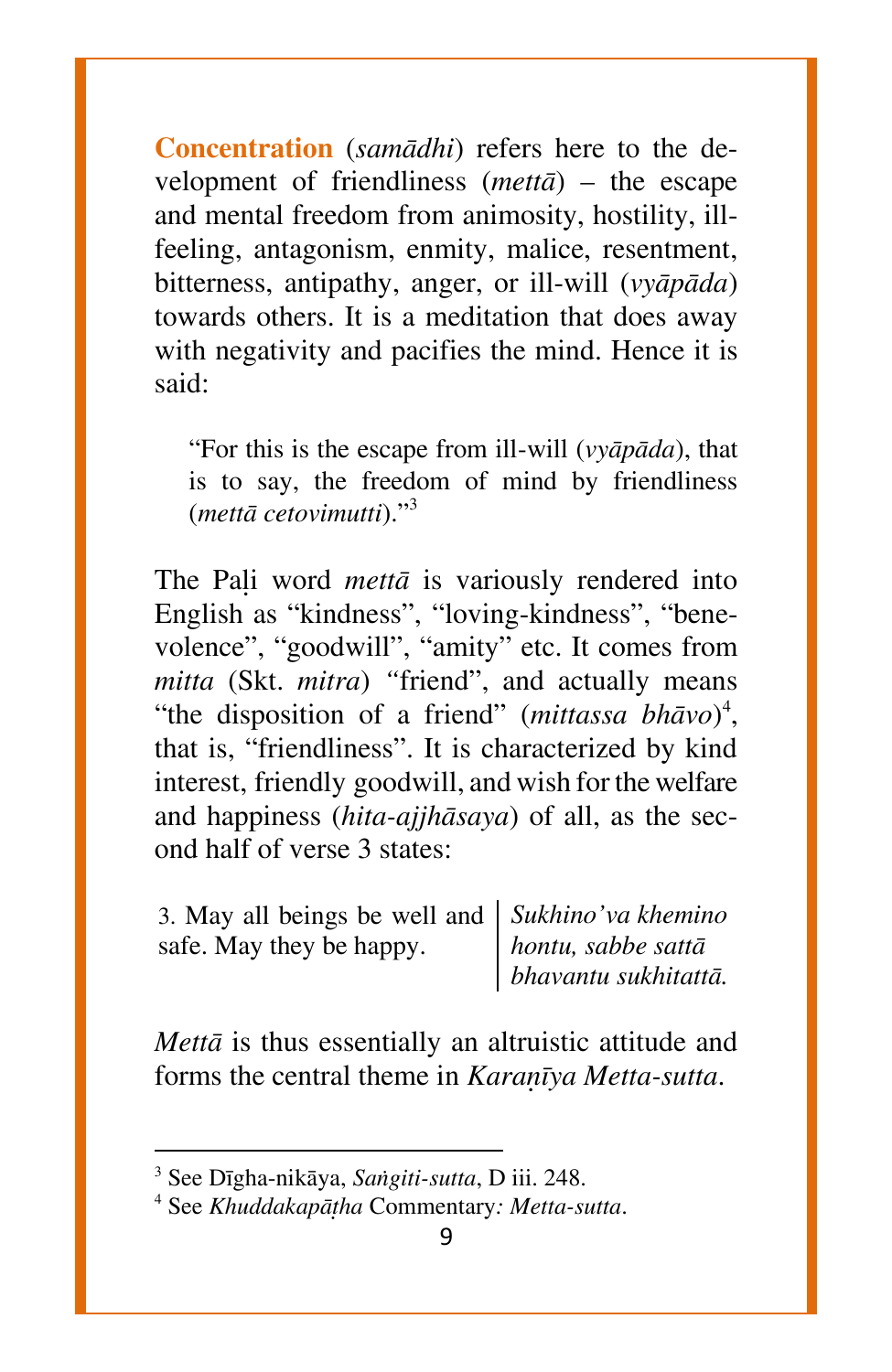According to *Visuddhimagga* (Path of Purification), "The characteristic of *metta* is the notion of welfare (*hit'àkàra*) towards others. Its function is to promote welfare. Its manifestation is the disappearance of annoyance (*àghàta*). Its proximate cause is seeing the pleasant or positive aspect in beings (*manàpa-bhàva*). It succeeds when it makes ill-will subside, and it fails when it produces selfish affection. $15$ 

*Mettā* signifies also less obvious qualities such as showing patience, tolerance, inoffensiveness, concord, and non-violence. It also denotes receptivity, appreciation, broadmindedness, openmindedness, and charity.

**Wisdom** (*paññā*) refers here to the development of insight-wisdom (*vipassanà-pa¤¤à*) or right vision (*dassana*) which is the decisive liberating practice in the culmination of that supramundane and perfect peace, *nibbàna*. Its aim is the com-

 $\overline{\phantom{a}}$ 

<sup>&</sup>lt;sup>5</sup> See Visuddhimagga, Brahmavihāra-niddeso, Pakiņņaka*kathà,* or *`*The Path of Purification', p. 344.

Here, selfish affection (*sineha*) or lust (*ràga*) is regarded as the near enemy of *mettà* since it is able to corrupt owing to its similarity, like a enemy masquerading as a friend. In order not to fail, *mettà* should be well protected from it. On the other hand, ill-will which is dissimilar to the similar selfish affection, is the far enemy of *mettà*. So *mettà* must be practised without fear of that. For it is not possible to practise *mettā* and feel ill-will or anger simultaneously. – See 'The Path of Purification', p. 345.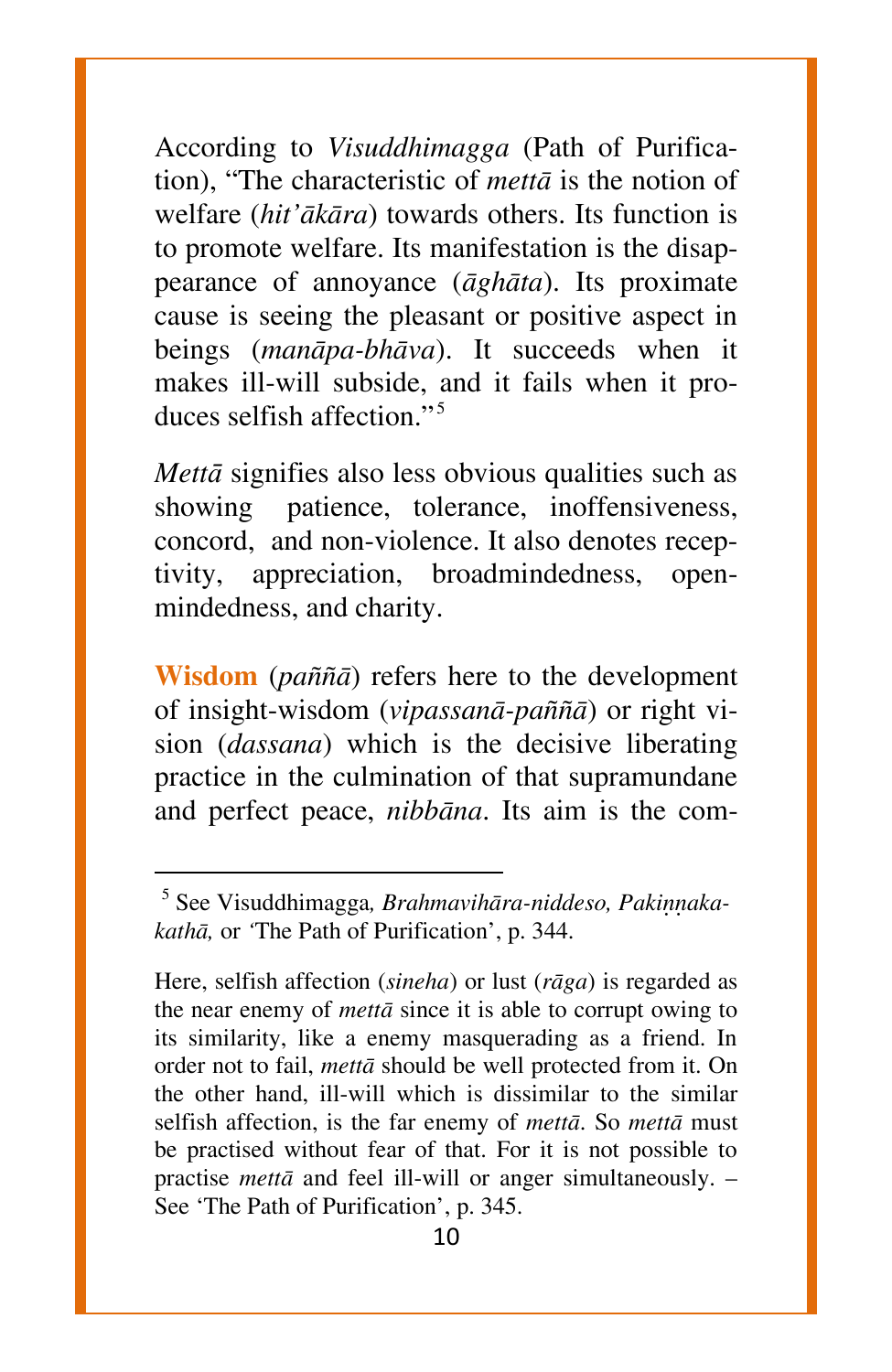plete freedom firstly from wrong view (*micchà ditthi*), as the last verse states:

10. And not holding to | 10. Ditthinca anupag-[wrong] view, being virtuous, endowed with right *nena sampanno.* vision (*dassana*). *gamma, sãlavà, dassa-*

Wrong view refers here specifically to the mistaken view of an ego or personality (*sakkàyaditthi*). This is the wrong view which everywhere and at all times has mostly deluded, misled and divided mankind. Complete freedom from it ensures a life full of peace  $-$  free from inner and outer conflict.

#### Self-improvement

Thus, if rightly put into practice, the powerful guidance in virtue (*sãla*), friendliness (*mettà*), and wisdom (*paññā*) contained in the *Karañva Metta-sutta* will enable one to:

- $\bullet$  Eliminate bad habits
- Improve one's character
- ◆ Be peaceful, calm and relaxed, and
- Understand oneself and those around oneself.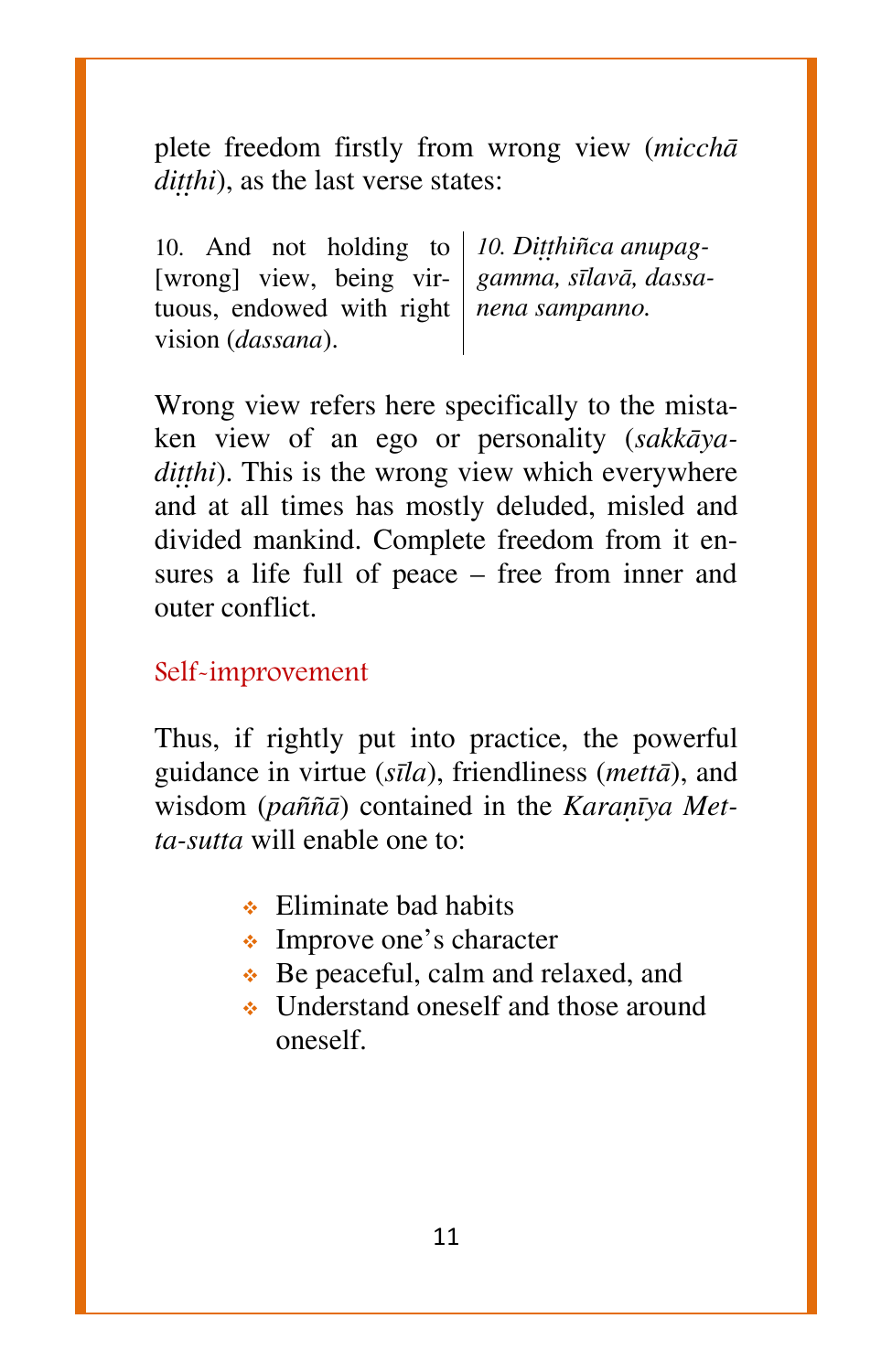#### The Background Story

*T* الموبها he Buddha expounded the *Karanīya Mettasutta* originally for the appeasement of dangers coming from deities (*devas*), but also

- $\cdot$  for a peaceful co-existence with one's fellow men
- $\bullet$  for radiating goodwill towards all beings,
- for cultivating friendliness (*mettà*) as a meditation subject, and
- $\div$  for using it as a basis for insight meditation (*vipassanà*).

The background story of the *Sutta* is, in brief, as  $follows:<sup>6</sup>$ 

Five hundred monks living in Sàvatthi (India) received meditation instructions from the Buddha. While searching for a suitable place to meditate they arrived at the foothills of the Himalayas

where they found an idyllic forest grove. Because the people in that area were very pious, they invited the monks to spend the three-months rain's retreat in that grove and they even built five hundred meditation huts for them.

 $\overline{a}$ 

<sup>&</sup>lt;sup>6</sup> The full story is found in *Khuddakapāṭha* and *[Sutta Ni](http://en.wikipedia.org/wiki/Sutta_Nipata)[pàta](http://en.wikipedia.org/wiki/Sutta_Nipata) Commentaries* under the heading *Metta-sutta,* with some more details in *Dhammapada Commentary, Cittavagga .*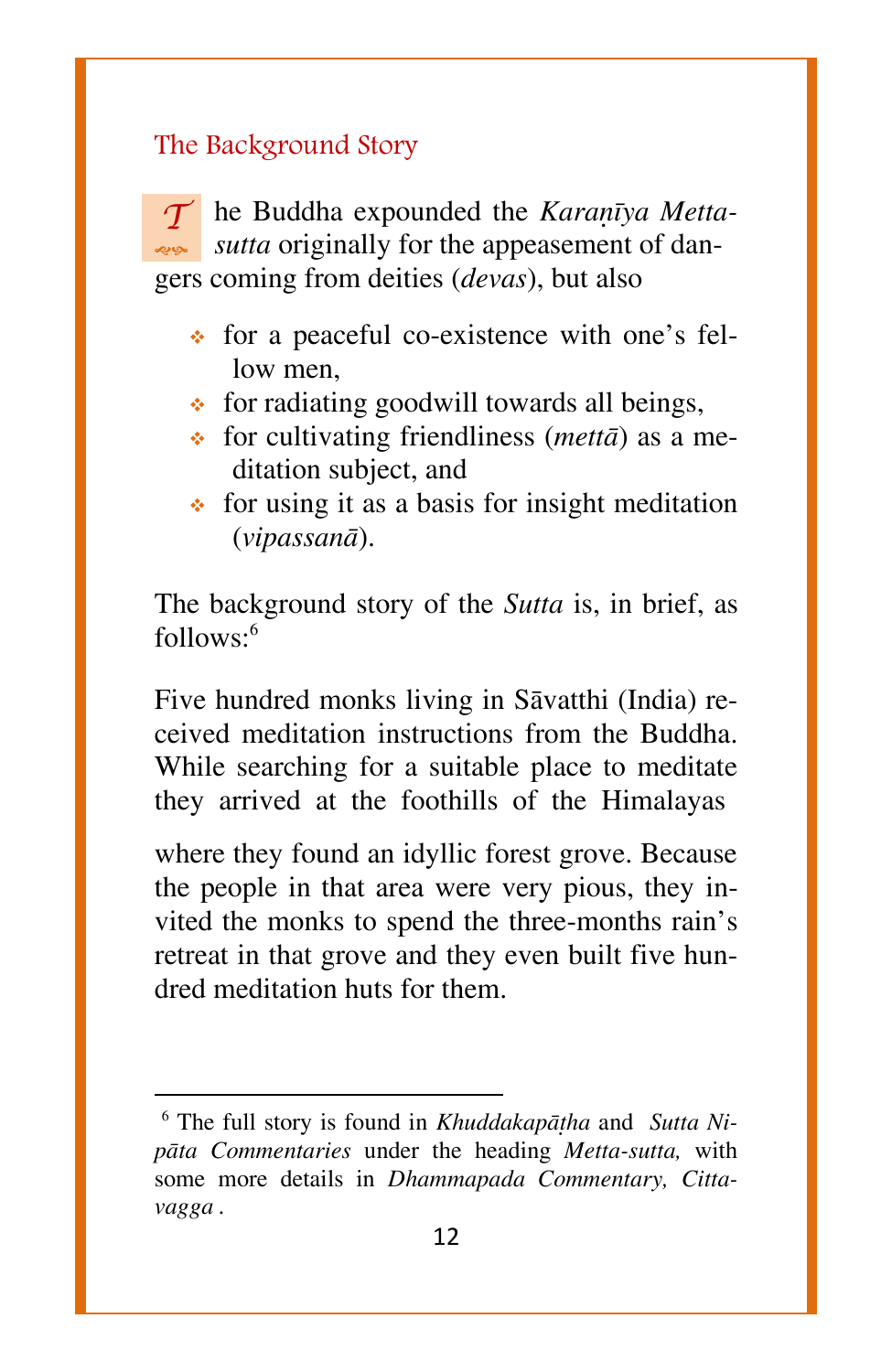Thinking that there is no danger, the monks plunged into meditation with great effort. However, due to the excellence of the monks' virtue, the tree-deities who lived on tree-mansions felt their own excellence diminished. So, out of reverence for the meditating monks below, did not like to reside above them. Hence, they took their children, descended from their tree-mansions and began to roam aimlessly.

Nevertheless, roaming in this manner everyday was not convenient to the deities. Therefore, in order to make the monks leave, they created terrifying forms of demons and produced dreadful noises at night when the monks were meditat $ing.^7$ 

Being harassed thus, the monks were unable to concentrate. Then their seniormost Elder told them, 'Friends, there are two kinds of rains' retreat laid down by the Buddha  $-$  the early and the late. Because it is not easy for us to stay here, let us go back to the Buddha.'

 $\overline{\phantom{a}}$ 

<sup>77</sup> Rather than resorting to such devious and cruel methods, it would have been more appropriate for the deities to discuss the matter with the monks who, in the first instance, were unaware of their presence. This would have been the correct and upright manner of solving their problem. The monks would then certainly have granted permission for them to carry on their life comfortably in their treemansions. However, uprightness, it seems, was an ethical quality wanting in these deities.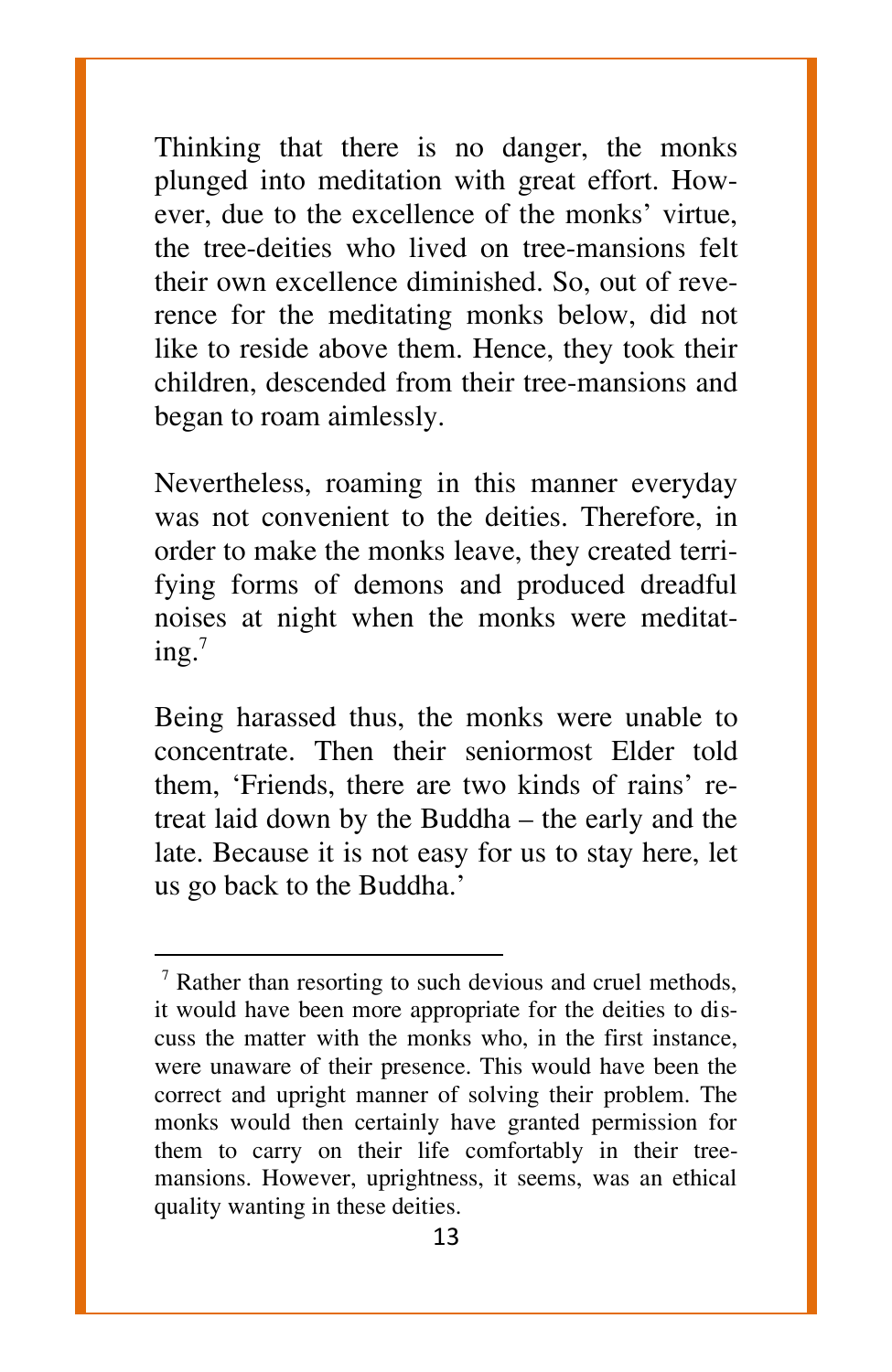All the monks then went back to the Buddha and related their frightful experience. The Buddha saw, through his supernormal power, that there is no better place for them and told them: `Monks, there is no other suitable residence for you. It is only by residing at the same place that you will attain the eradication of the mental taints (*àsavas*). Go back to the same grove and reside there! If you want to be free from the harassment caused by the deities, learn this protective Sutta (*paritta*) of Friendliness (*mettà*). This will be for your protection as well as for your meditation practice. Cultivate this meditation on friendliness repeatedly and those deities will not terrify you. They will definitely show you kindness.'

Then the Buddha recited the *Karanīya Mettasutta*, which the monks learned by heart and went back to the same grove and practised accordingly. The deities realizing that the monks were wishing for their well-being were charged with joy and warm feelings. Thus, they did not only serve and attend to them but also arranged full protection for them.

Enjoying peace, the monks used *mettà* meditation as a basis for insight meditation (*vipassanà*). Then, within the three-months rains' retreat, they all attained the pinnacle of spiritual perfection, namely, Arahantship, by eradicating all mental taints.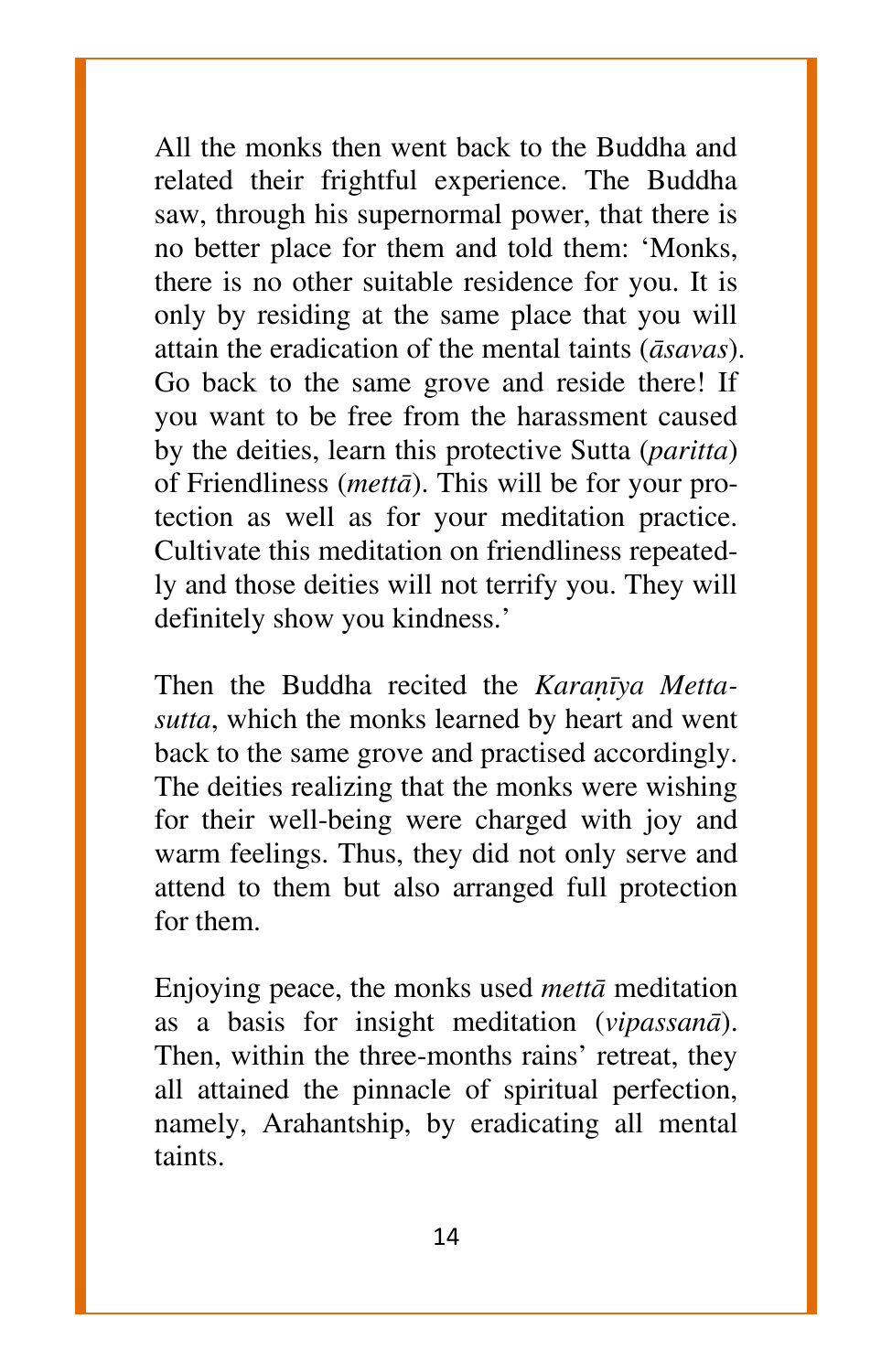#### The Intrinsic Power of Mettà

*I* recommended in the *Karaṇīya Metta-sutta*. ndeed, such is the intrinsic power of *mettà*  If deities with miraculous powers cannot harass humans who recite and practice this *sutta*, how then can an ordinary human being devoid of such powers harass other humans who recite and practice it?

Even by merely reciting this *sutta*, people have experienced the peaceful effect it has on their mind, that is why it is so dear and popular.

Hence, whoever with firm faith will recite and practice this *sutta*, will not only arouse peace and safeguard himself in every possible way but will also prevent all those around him from doing harmful deeds, and will make spiritual progress that can be actually verified. No harm can ever befall a person who follows the path of *mettà* and peace.

Moreover, such a person will be able to experience these eleven blessings:

- 1. Sleep happily,
- 2. Wake happily,
- 3. Not see bad dreams,
- 4. Be dear to human beings,
- 5. Be dear to non-human beings,
- 6. Deities protect him,
- 7. No fire, poison or weapon can harm him,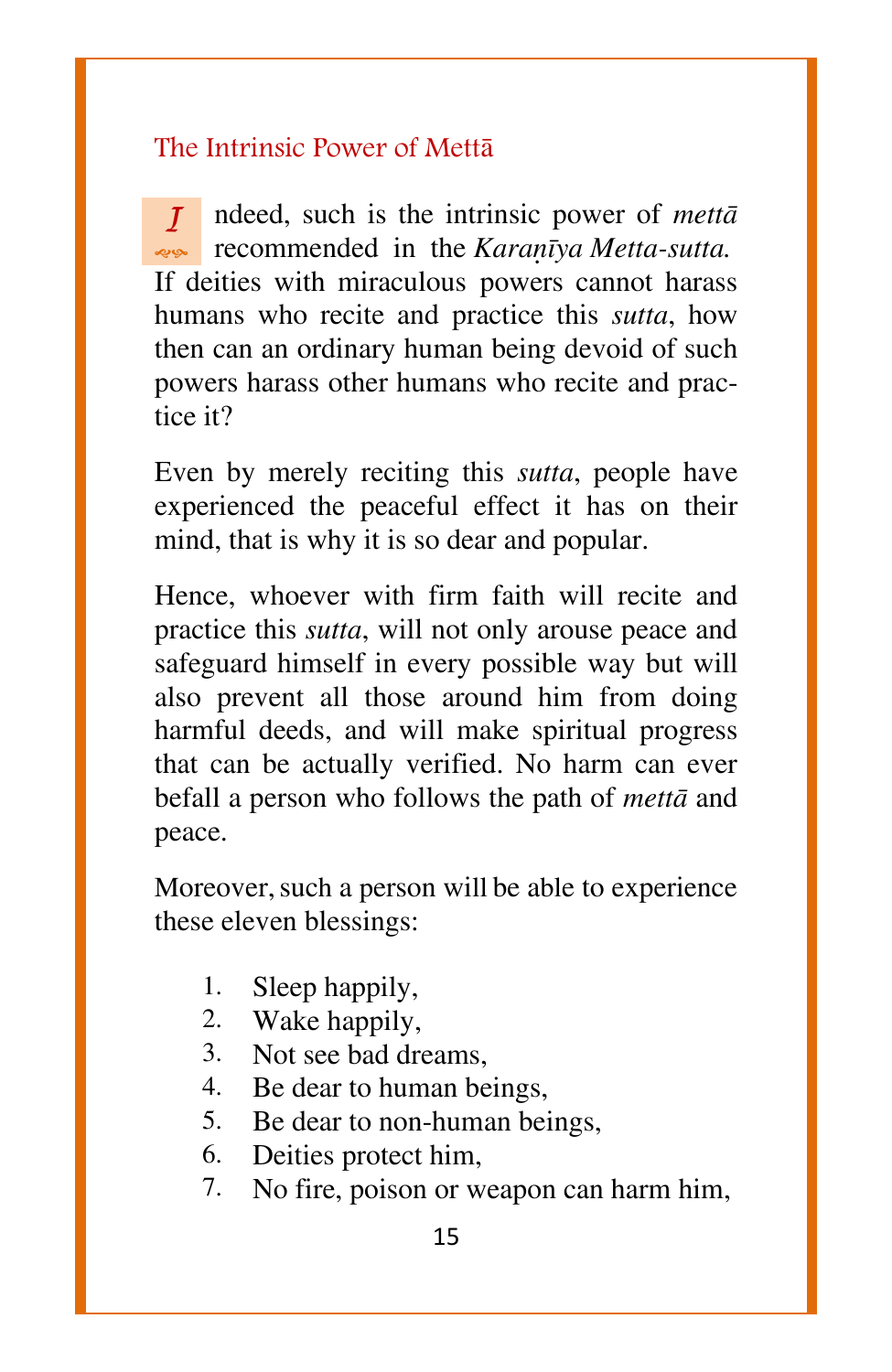- 8. His mind gets quickly concentrated,
- 9. The expression of his face is serene,
- 10. He dies unconfused; and
- 11. Even if he fails to attain higher states (*nibbàna*), he will at least be born in the Brahma world.

(Aïguttara Nikàya, *Mettànisaŋsa-sutta*)



## **E**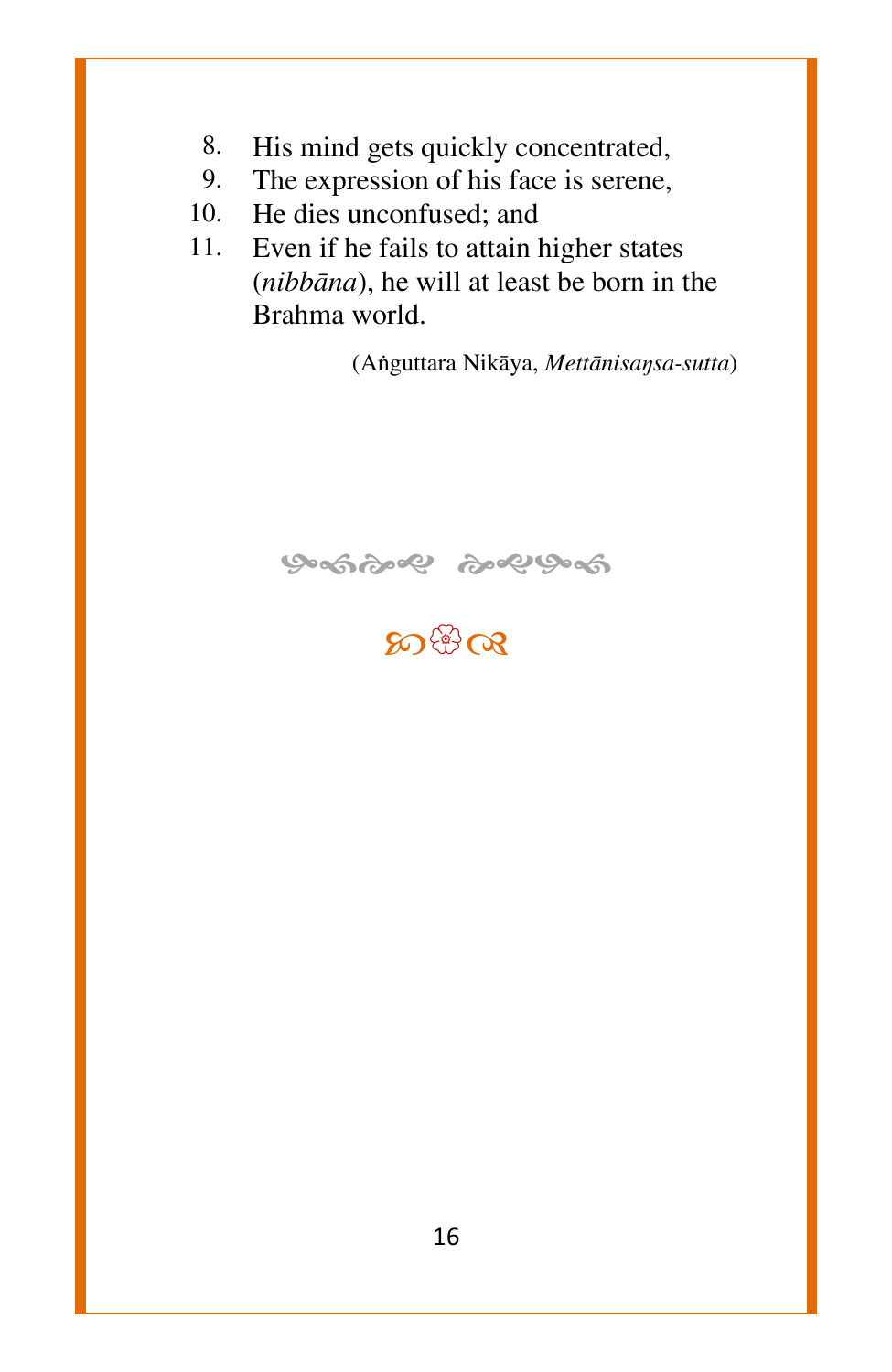



#### *KARAöäYA*

#### *METTA-SUTTA*

## *The Message of Peace and Universal Friendliness*



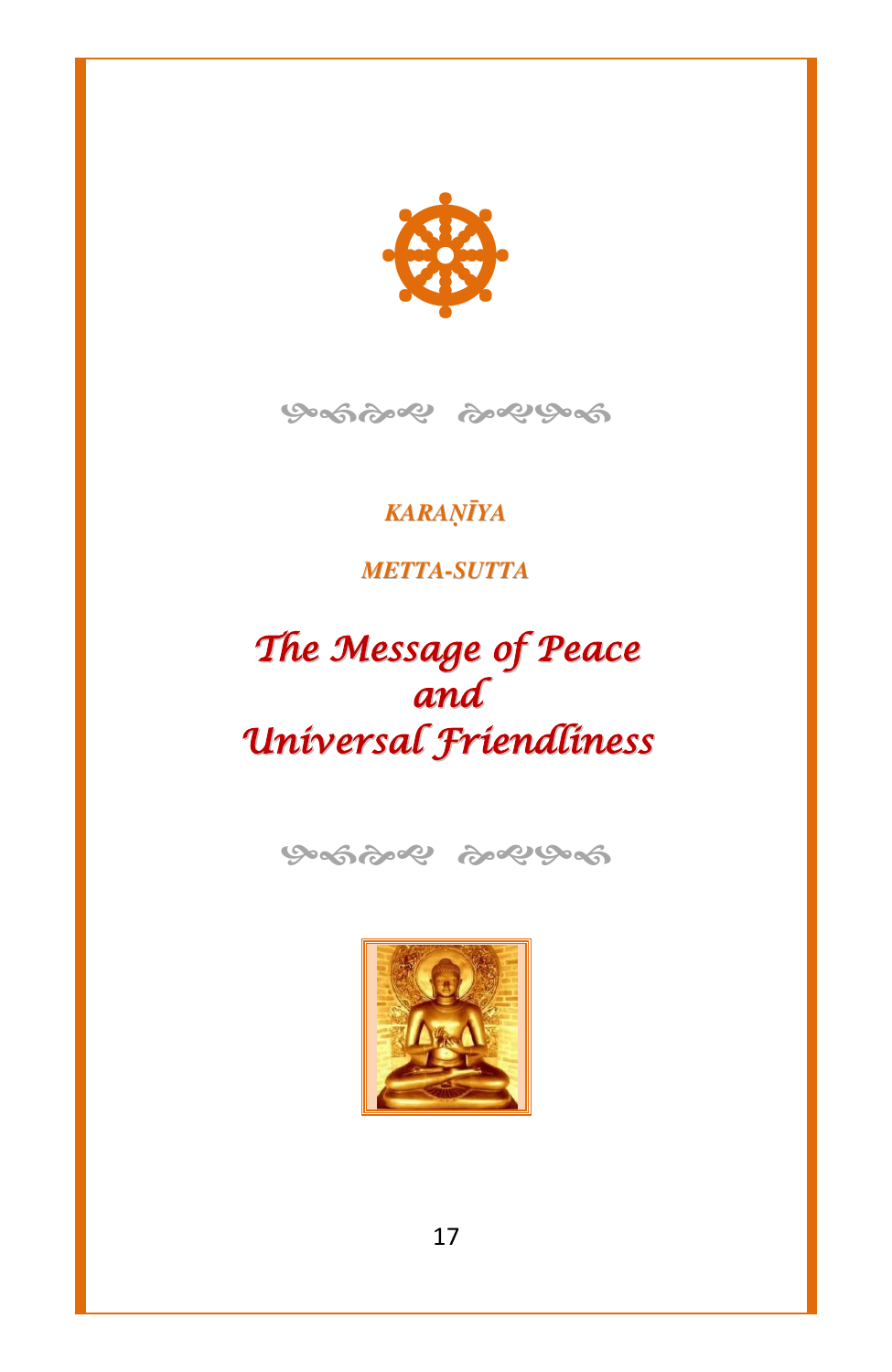#### *1. Karaõãyam'atthakusalena Yaŋ taŋ santaŋ padaŋ abhisamecca:*

#### *Sakko ujå ca såjå ca, Suvaco cassa mudu anatimànã.*

1. He who is skilful in his welfare, And wishes to attain that state of Peace Should act thus:

He should be capable [of practice], Upright and very upright, Easy to instruct, gentle, and not arrogant.

*2. Santussako ca subharo ca, Appakicco ca sallahukavutti, Santindriyo ca nipako ca, Appagabbho kulesu ananugiddho.*

2. Content and easy to support, With few duties, of simple lifestyle, With senses calmed, and prudent, Courteous, and not overly attached to families.

*3. Na ca khuddaŋ samàcare ki¤ci, Yena vi¤¤å pare upavadeyyuŋ.*

*Sukhino'va khemino hontu, Sabbe sattà bhavantu sukhitattà.*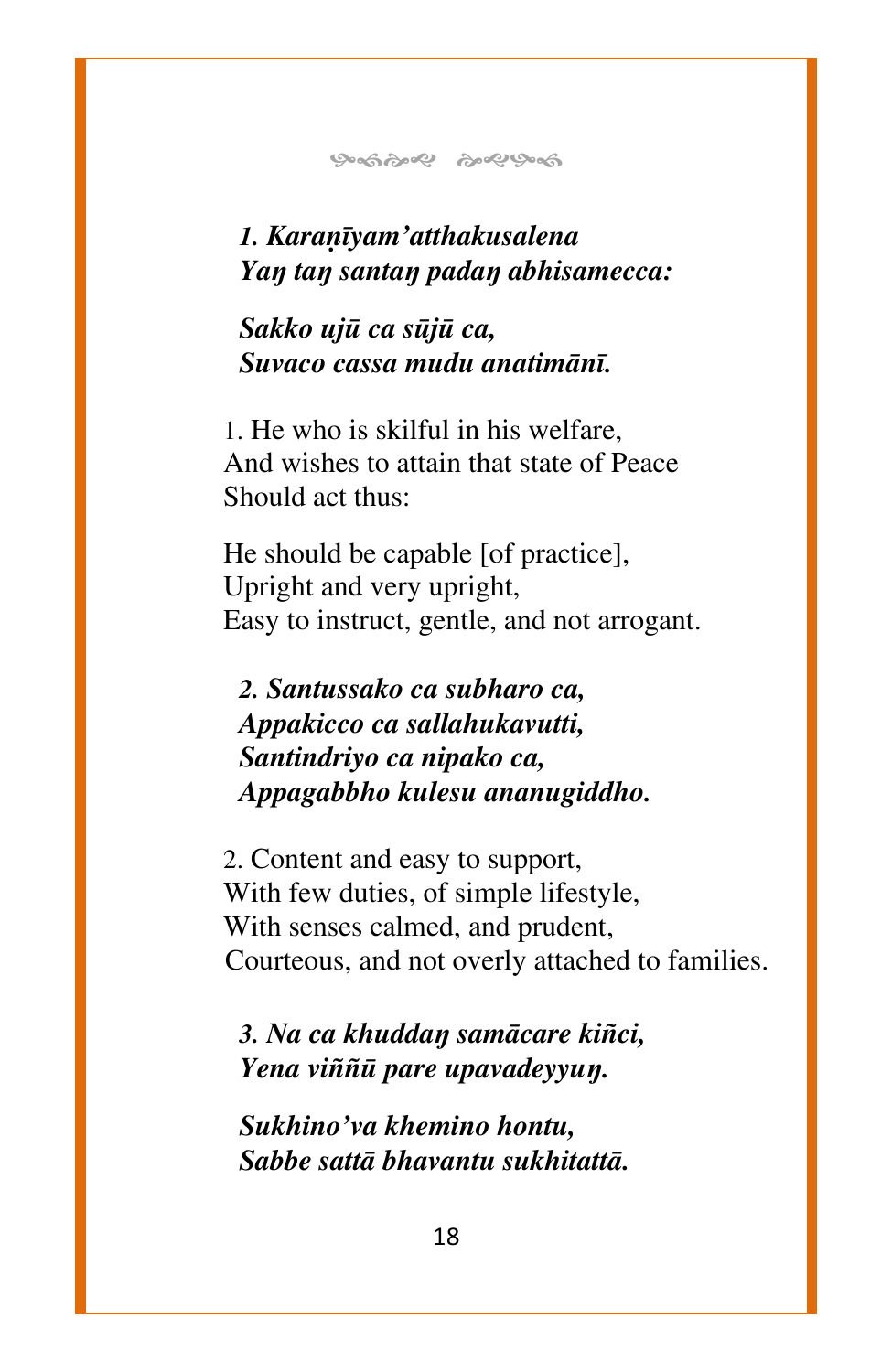3. And should not commit the slightest wrong For which wise men may rebuke him.

(And should meditate thus :) `May all beings be well and safe. May they be happy.'

*4. Ye keci pàõabhåtatthi, Tasà và thàvarà và anavasesà, Dãghà và ye mahantà và, Majjhimà rassak'àõukathålà.*

4. Whatever living beings there may be weak or strong – without exception – Long, large, or middle-sized, Short, small, or bulky;

*5. Ditthā vā yeva aditthā*, *Ye ca dåre vasanti avidåre, Bhåtà và sambhavesã và, Sabbe sattà bhavantu sukhitattà.*

5. Those seen or those unseen, Those dwelling far or near, Those born as well as those seeking rebirth  $-$ May all beings be happy.

*6. Na paro paraŋ nikubbetha, Nàtima¤¤etha katthaci naŋ ka¤ci. Byàrosanà, pañighasa¤¤à, Nतama¤¤assa dukkhamiccheyya.*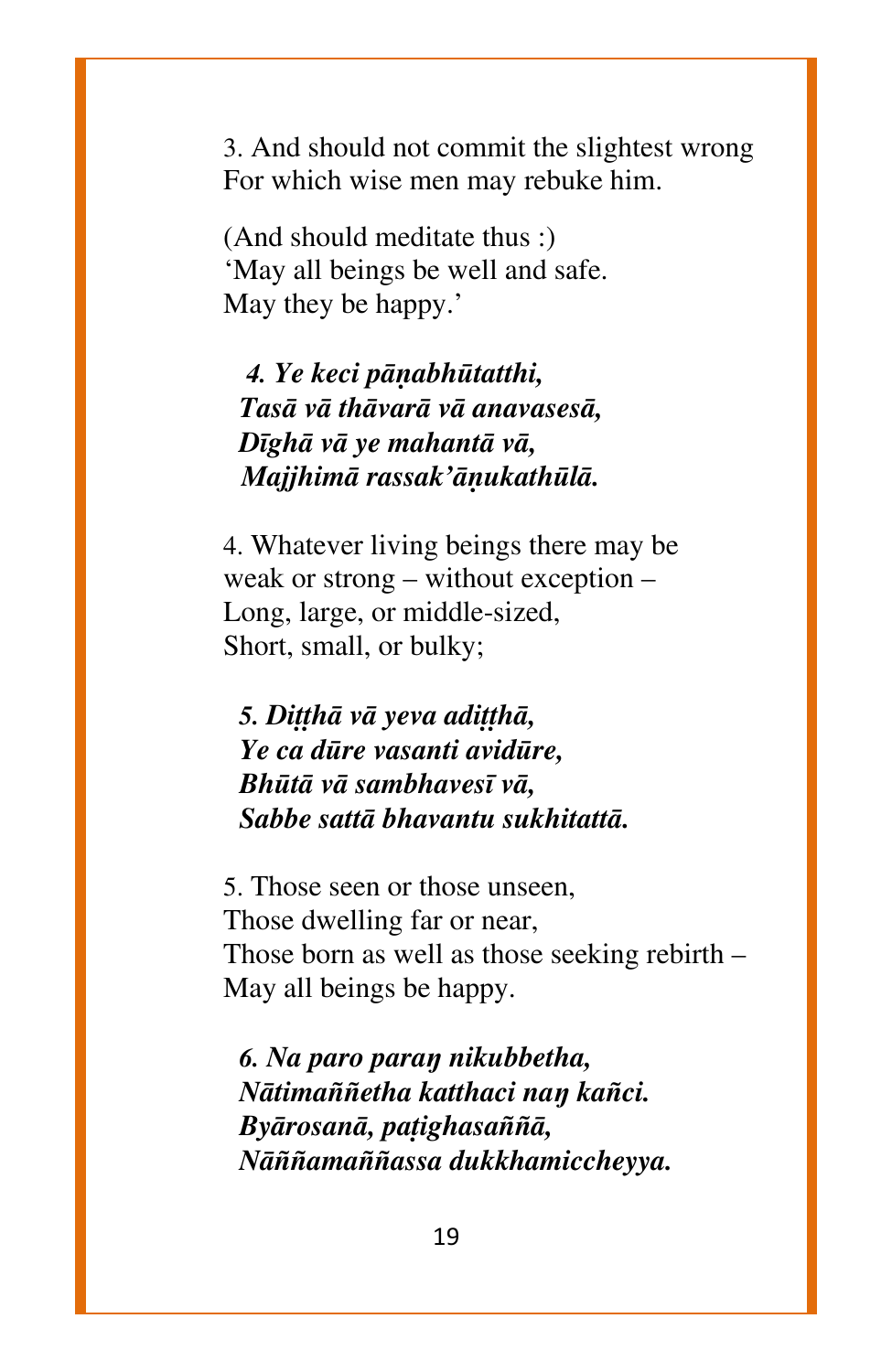6. May no one deceive another, Nor despise anyone anywhere. In anger or ill-will May they not wish each other harm.

*7. Màtà yathà niyaŋ puttaŋ âyusà ekaputtamanurakkhe, Evampi sabbabhåtesu, Mànasaŋ bhàvaye aparimàõaŋ.*

7. Just as a mother would protect Her only child with her life, Even so let one cultivate A boundless mind towards all beings.

*8. Metta¤ca sabbalokasmiŋ, Mànasaŋ bhàvaye aparimàõaŋ; Uddhaŋ adho ca tiriya¤ca, Asambàdhaŋ, averaŋ, asapattaŋ.*

8. Let one cultivate a boundless mind Of friendliness (*mettā*) for the entire world – above, below, and across– Unhindered, without hatred, without enmity.

*g. Tițțhan, caran, nisinno vā, Sayàno và, yàvatassa vigatamiddho,*  $E$ *tan satin adhittheyya*, *Brahmametaŋ vihàraŋ idhamàhu.*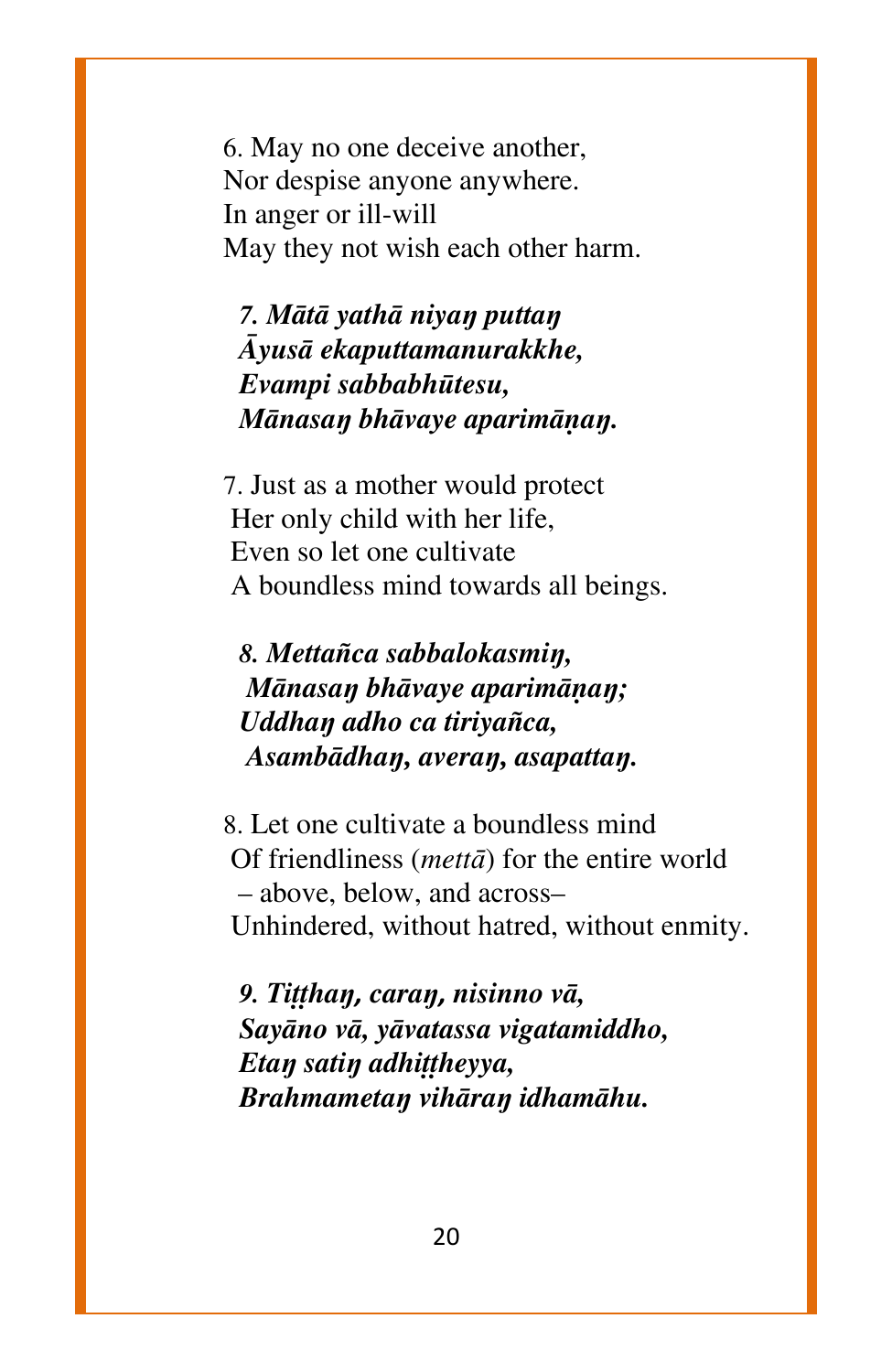9. Whether one stands, walks, sits Or lies down, as long as one is awake, One should sustain this mindfulness[of *mettà*]. This is called here [in the Buddha's Teaching] The 'Divine Living'.

#### 10. Dițthiñca anupaggamma, sīlavā, *Dassanena sampanno, Kàmesu vineyya gedhaŋ, Na hi jàtu gabbhaseyyaŋ punaretã'ti.*

10. And not holding to [wrong] view, Being virtuous, endowed with right vision, And discarding desire for sensual pleasures, One surely never again will be reborn in a womb.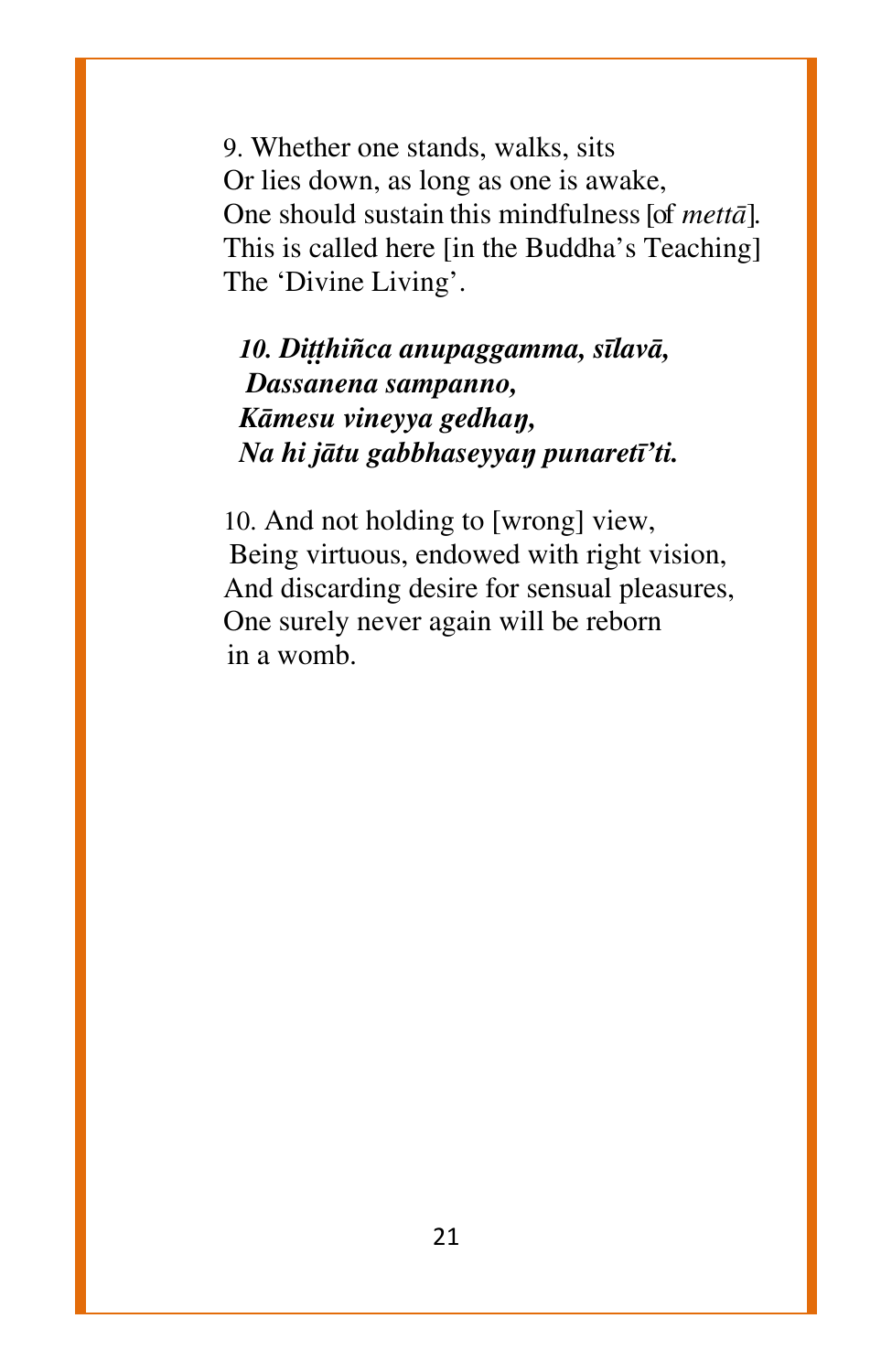

ஒஞ்ஜை ஒஜு க

## *EXPLANATIONS*

ଡ଼େଇଡ଼େ ବି ବି ବି

### $\mathfrak{D}$ ଞିତ୍ୟ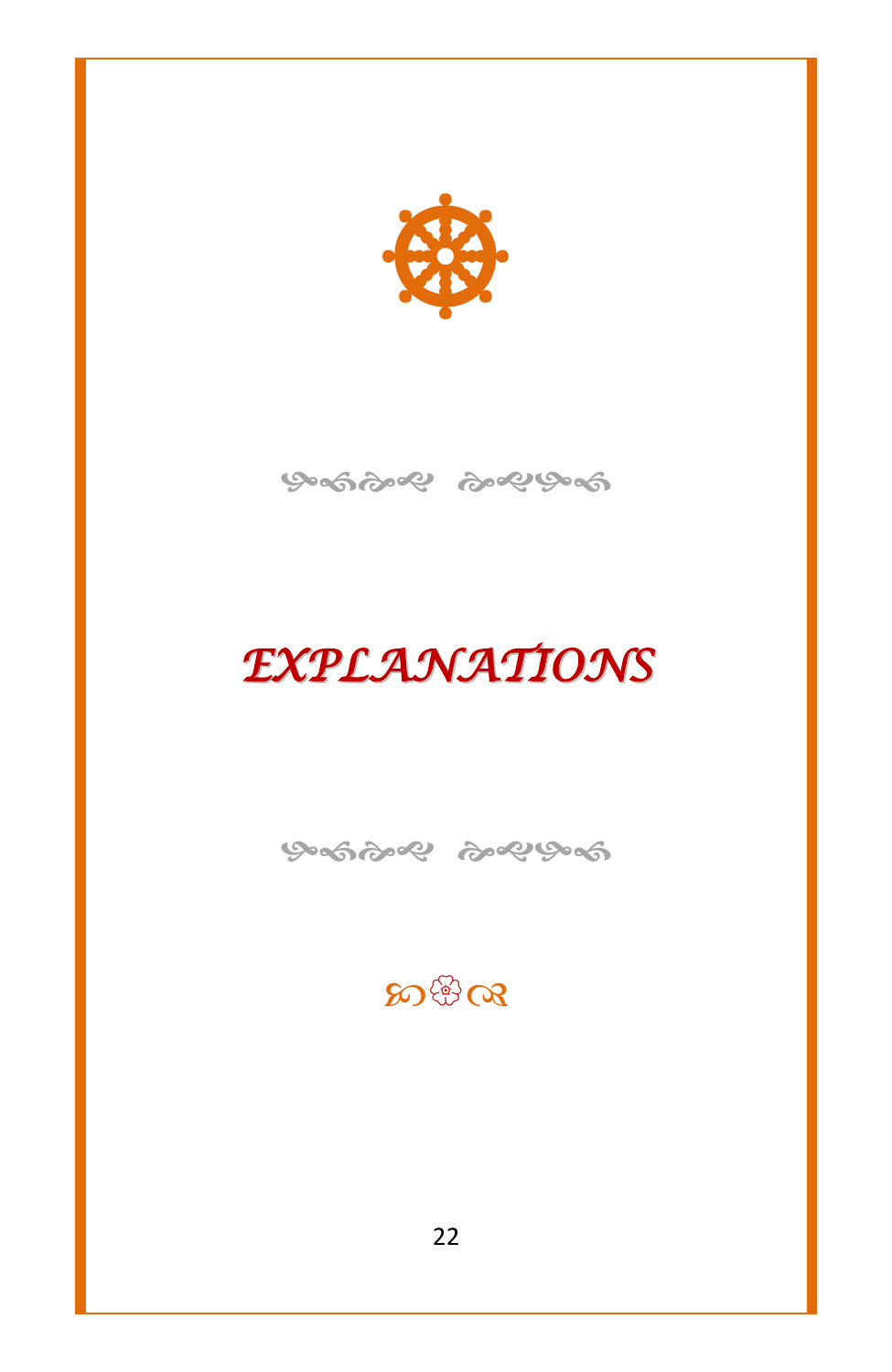$\overline{\mathcal{M}}$  ost people acquainted with *Karañva Mettasutta* like to recite it, sometimes without having access to the meaning of crucial words in it. Hence, the explanations given here are for those desirous of knowing the meaning, but also for those desirous of refreshing their knowledge.

These explanations are based on the *Khuddakapàñha* and *Sutta-nipàta Commentaries* with further elaboration by the author including quotations and examples from other *Suttas*.

As mentioned in the Introduction, *Karañva Metta-Sutta* gives the message and guidance of how one can attain and live in peace and opens with the verse:

> 1. He who is skilful in his welfare, And wishes to attain that state of Peace Should act thus:

The meaning of crucial words in this verse and the following ones is thus:

Skilful in his welfare (*attha-kusala*)

Skilful in his welfare is the person who is diligent in doing meritorious and wholesome actions, such as observing virtue (*sãla*), in order to lead a blameless life. He further practises meditation in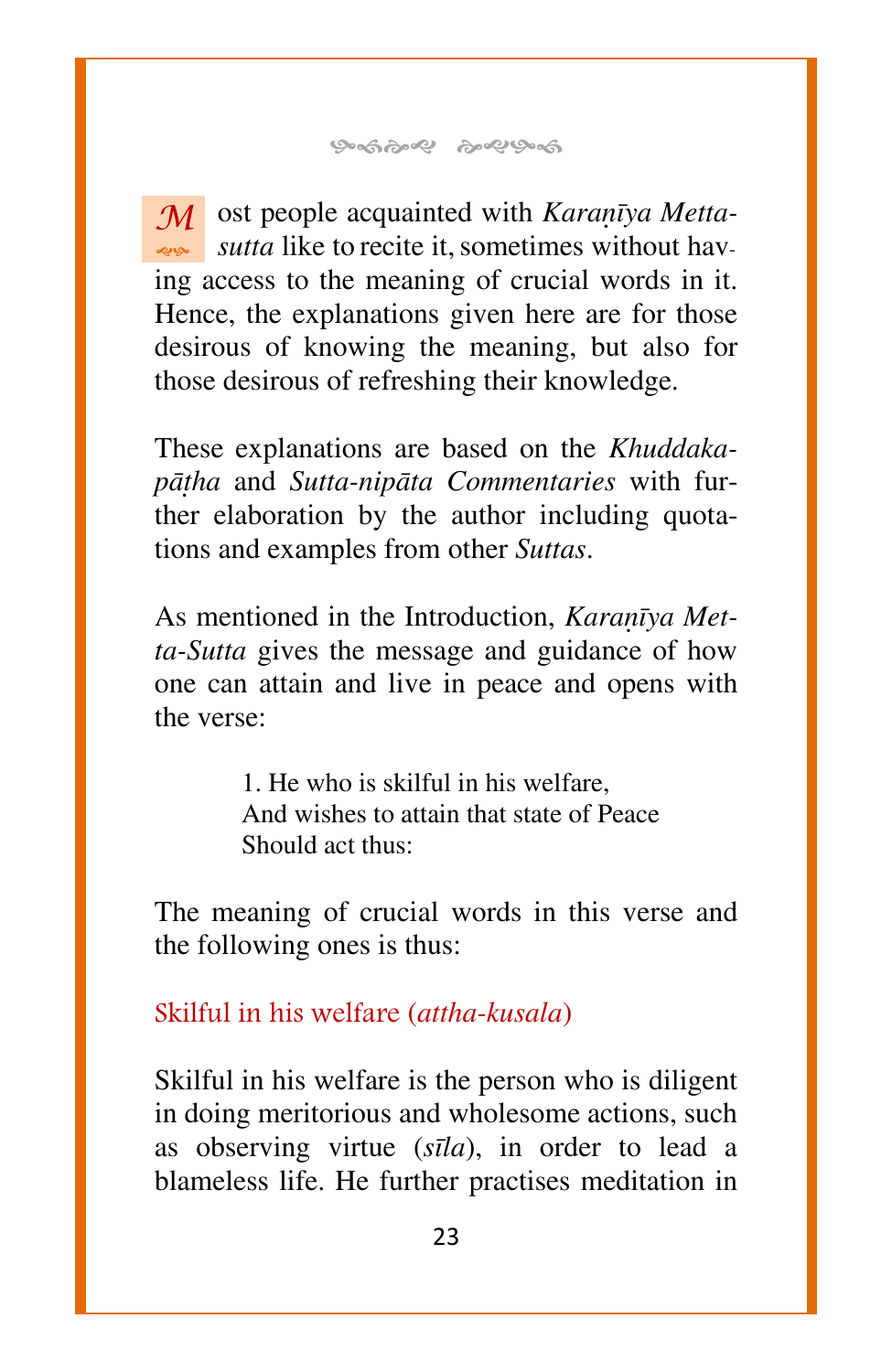order to remove his passions and mental defilements.

Conversely, he who is unskilful in his welfare and indulges in demeritorious, mischievous, and unwholesome actions defiles his mind. He is liable not only to accumulate conflict within himself, but also gets into conflict with others.

#### State of Peace (*santaŋ padaŋ*)

The meaning of the 'state of peace' has been given in the Introduction, p. 9.

#### CULTIVATION OF VIRTUE (*SäLA*)

#### **Preliminary Practice (***Pubbabhàga-pañipadà***)**

 $K$  *aranīya Metta-sutta* gives now the noble virtues to be cultivated as a preliminary practice to attain that state of Peace. These are extolled in verses 1-3 as:

- 1. To be capable [of practice]
- 2. Upright
- 

*Verse 1*

- 3. Very upright
- 4. Easy to instruct
- 5. Gentle
- 6. Not arrogant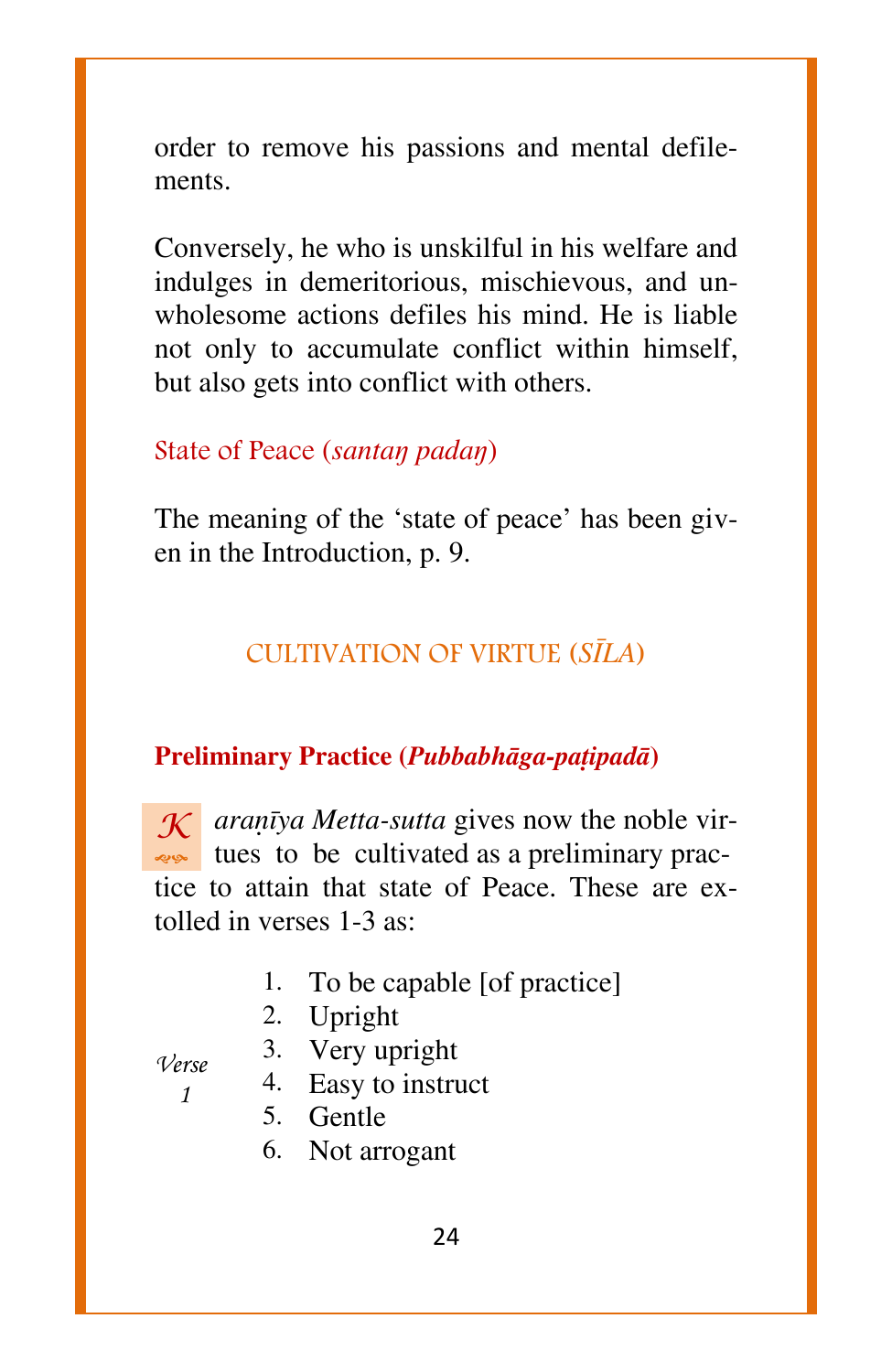- 7. Content
- 8. Easy to support
- 9. With few duties
- 10. Of simple lifestyle
- 11. With senses calmed
- *Verse 2* 12. Prudent
	- 13. Courteous
	- 14. Not overly attached to families
- *Verse 3*
- 15. And should not commit the slightest wrong for which wise men may rebuke him.
- 1. Capable [of practice] (*sakko*)

A capable person is one who, in order to attain that state of Peace, should be physically and mentally equipped and thus able to fulfill one's responsibilities, duties, and practices. Hence,

- $\triangleleft$  keeping oneself healthy, fit, and free from sickness and affliction, makes one capable of bearing the strain of practice. Likewise,
- $\bullet$  being energetic and not lazy in abandoning unwholesome actions (*akusala*) and in undertaking wholesome actions (*kusala*), makes one capable of cultivating and sustaining wholesome actions conducive to peace and well-being.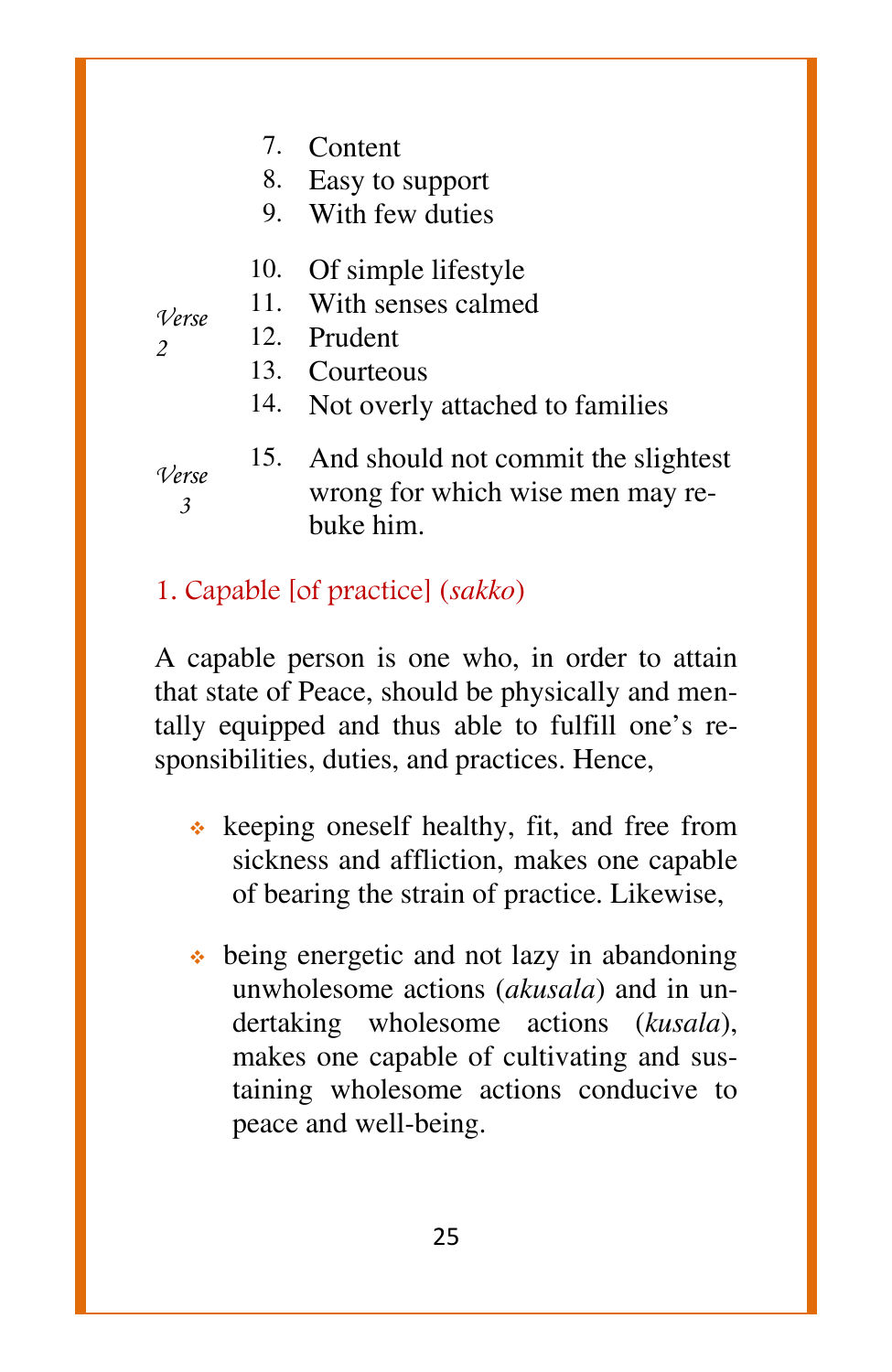Good health and energy are generally two crucial factors for any achievement – secular or spiritual. He who has them is capable of executing many tasks, including that of striving for peace. In the *Bodhiràja-kumàra-Sutta, Majjhima Nikàya*, they are enumerated as the two of the `five factors of striving' (*padhāniy'anga*) – the other three being: faith in wholesomeness, honesty, and wisdom.

#### 2. Upright (*åjå*)

Even if one is capable of practice, by being healthy and energetic, one still should be upright, honest, truthful, sincere, not deceitful, not fraudulent, or hypocritical. One should show oneself to his fellow-men as one actually is, by giving up bodily, verbal, and mental cunningness or crookedness, and by not exhibiting qualities and virtues one does not actually possess.

Hence, by being upright in action, character and utterance, one becomes more considerate of others, does not cause them inconvenience, has a guiltless heart, free from dishonest deeds, and can thus lead a blameless, decent, and a peaceful life free of conflict, disapproval or reproach.

Such an upright person can be compared to a wheel with its rim, spokes and hub not crooked and faulty but flawless, and which, when set rolling, goes as far as its momentum carries it and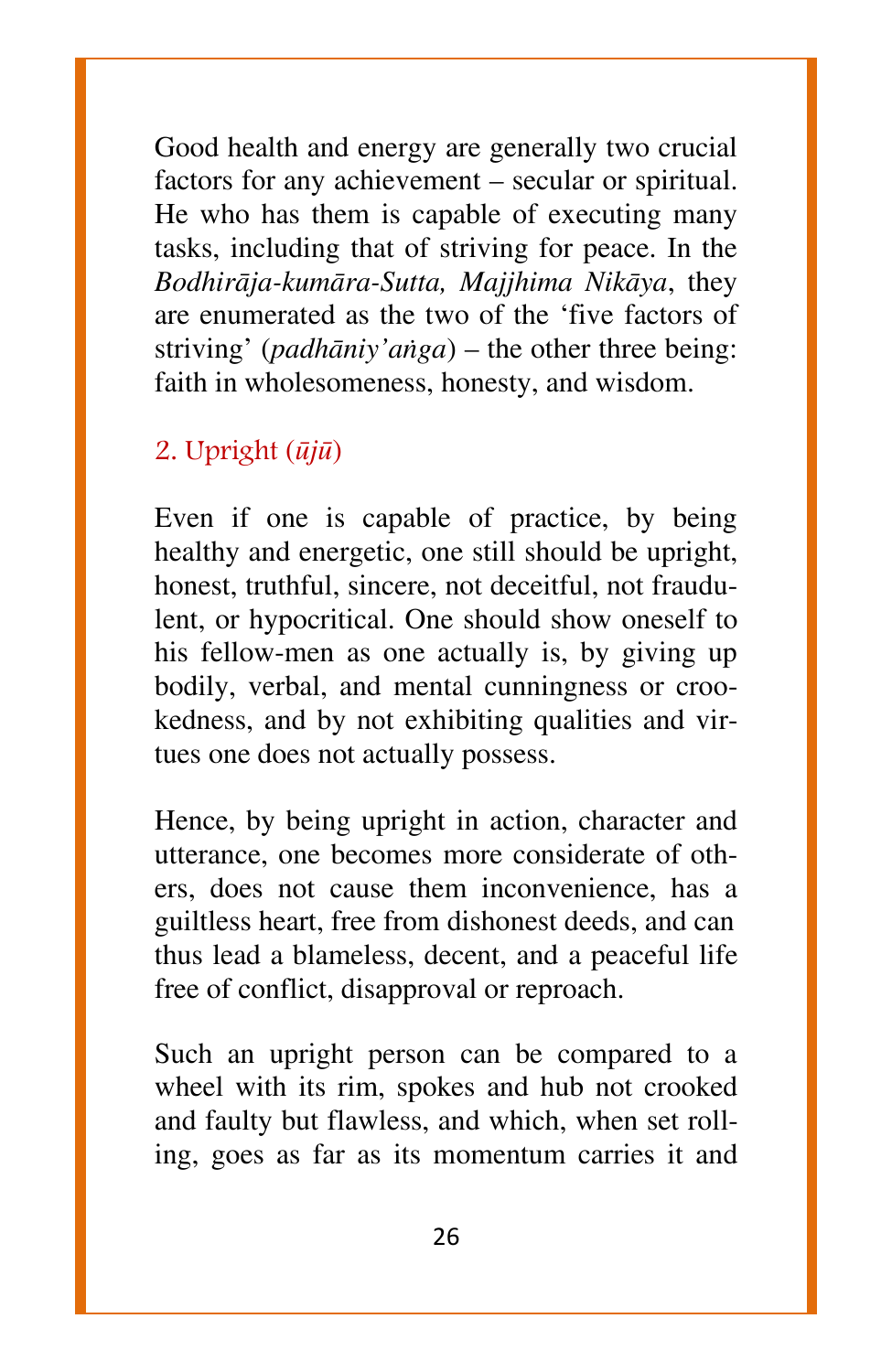then stands upright and firm as if fixed on an axle.

Similarly, an upright and not crooked person can stand firm in his resolve to attain that state of Peace by abandoning crookedness, faults and flaws of his bodily, verbal and mental actions.

Conversely, a crooked, dishonest or devious person who twists and distorts facts, and is not transparent, may, in the short run, derive some satisfaction in doing so. In the long run, however, he is the loser.

He can be compared to a wheel with its rim, spokes and hub crooked, faulty and with flaws, which, when set rolling, goes for a short distance and then, twirling round and round, deviates from the road and falls to the ground. $8$ 

Similarly, a crooked person will ultimately fall from that state of Peace by not abandoning crookedness, faults and flaws of his bodily, verbal and mental actions.

Hence, one should train himself: `I will abandon crookedness, faults and flaws in bodily, verbal and mental actions, and be upright.'

 $\overline{\phantom{a}}$ 

<sup>8</sup> <sup>8</sup>For the simile of the wheel, see Aïguttara Nikàya*, Tikanipāta, Rathakāra (Sacetana) Sutta - A iii.* 15.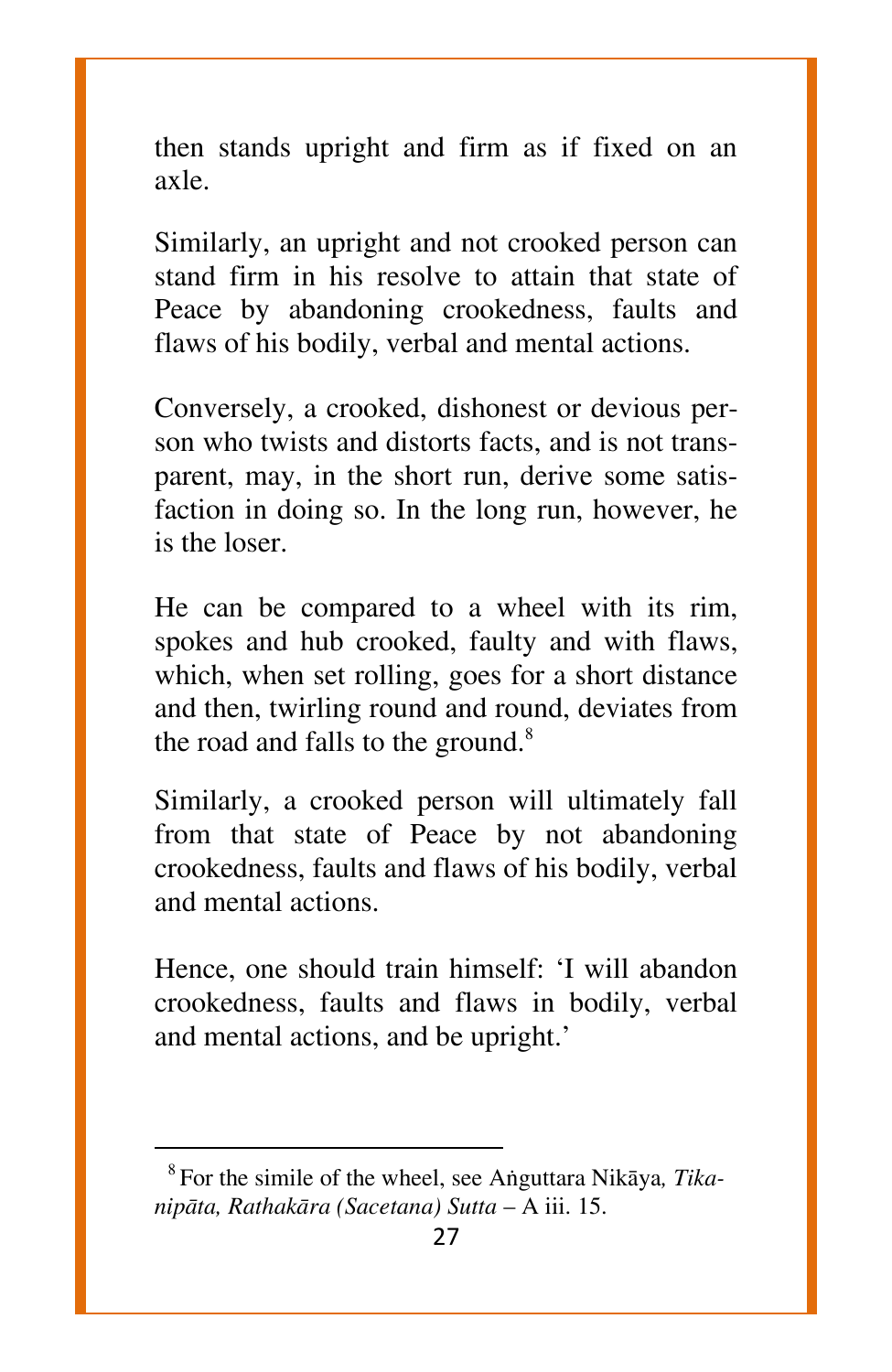#### 3. Very Upright (*såjå*)

Since to be upright (*åjå*) is a very important virtue, it is stressed upon in the *Karanīya Mettasutta* as `very upright' (*såjå*). The meaning is that one should not be satisfied by being upright occasionally, but should put repeated effort to be continuously so.

In order to be very upright or straightforward, one should:

- $\bullet$  be always honest,
- abandon crookedness completely, and
- not accept gain and honour obtained through qualities one does not actually possess.

#### 4. Easy to Instruct (*suvaco*)

Easy to instruct is one who accepts good advice and admonition of others with respect and puts it into practice in order to improve himself, enhance his good qualities and make progress so that he can reach a higher, better, or advanced stage in his character and life.

Good advice consists of a gentle, friendly and thoughtful counsel that enables one to avoid faults, flaws, oversights, or risks. Hence, it is beneficial to be willing to carry out the good advice and instruction of parents, teachers, relatives,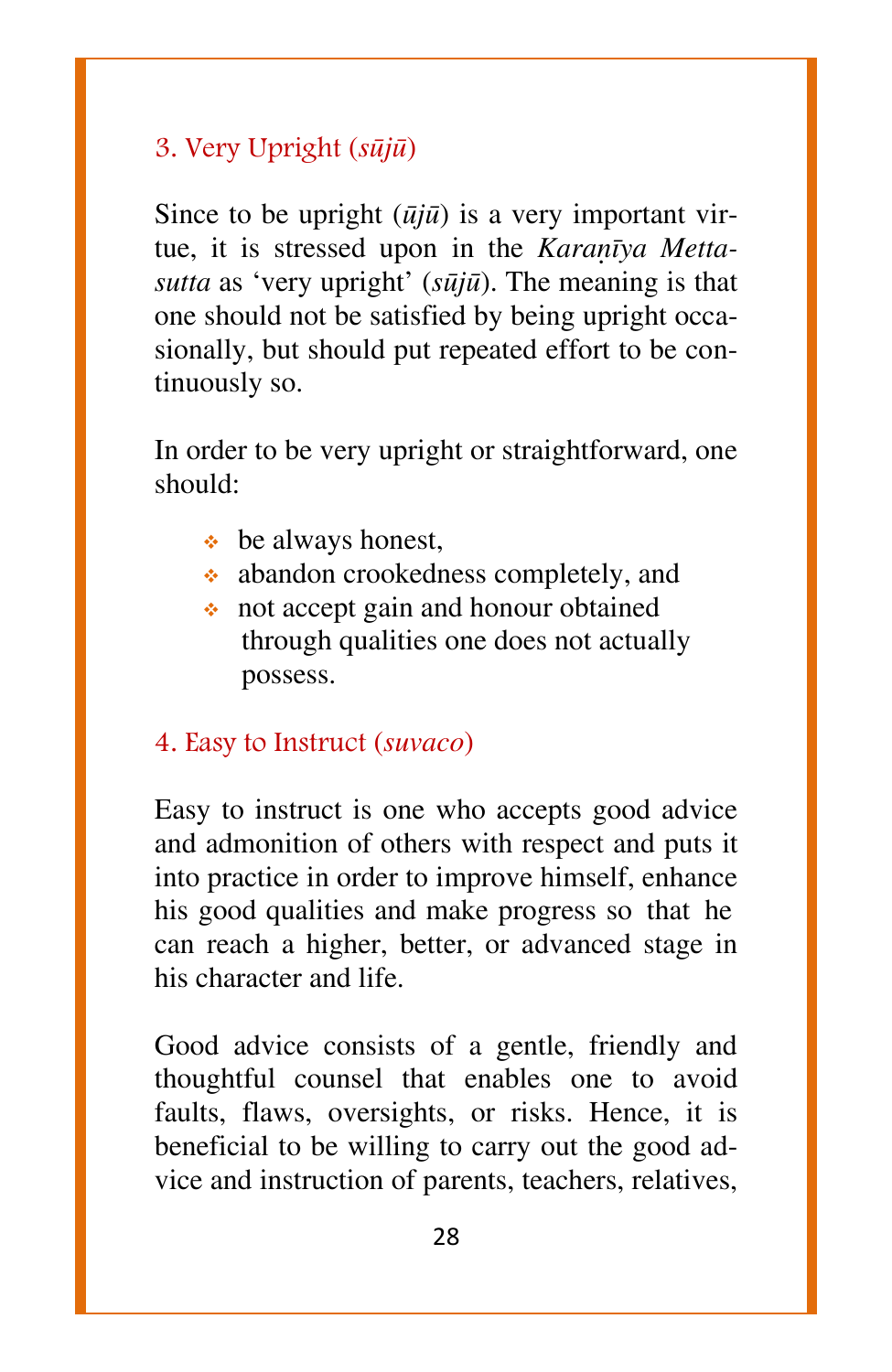friends, elderly or virtuous people, or to follow the righteous laws and customs of a community or country. In this way, one can live in harmony, peace and friendliness with others and benefit oneself by learning things one could not have learnt if he were to be wilful, obstinate, stubborn, or headstrong.

To be wilful, etc. is called 'difficult to instruct' (*dubbaco*). Such a person has the habit of negatively reacting, taking up a hostile attitude and showing disrespect to the good advice of others, unwilling to change, being inflexible and perversely adhering to his own opinion in spite of reason. He can hardly be expected to make positive progress, but only create conflict within oneself and thus be far from that state of Peace.

Hence, the practice of being 'easy to instruct' (suvaco) is recommended in the *Karanīya Mettasutta.* It is even praised in the *Maïgala Sutta* (the Discourse on Blessings), where *suvaccasatà* (the quality of being easy to instruct) is one of the highest blessings (*maïgalam'uttama*), due to the fact that it causes faults, flaws and blemishes in one's character to be abandoned and brings about a blessing to oneself and others.

#### 5. Gentle (*mudu*)

A person who is gentle uses amicable speech. He abstains from harsh speech and speaks such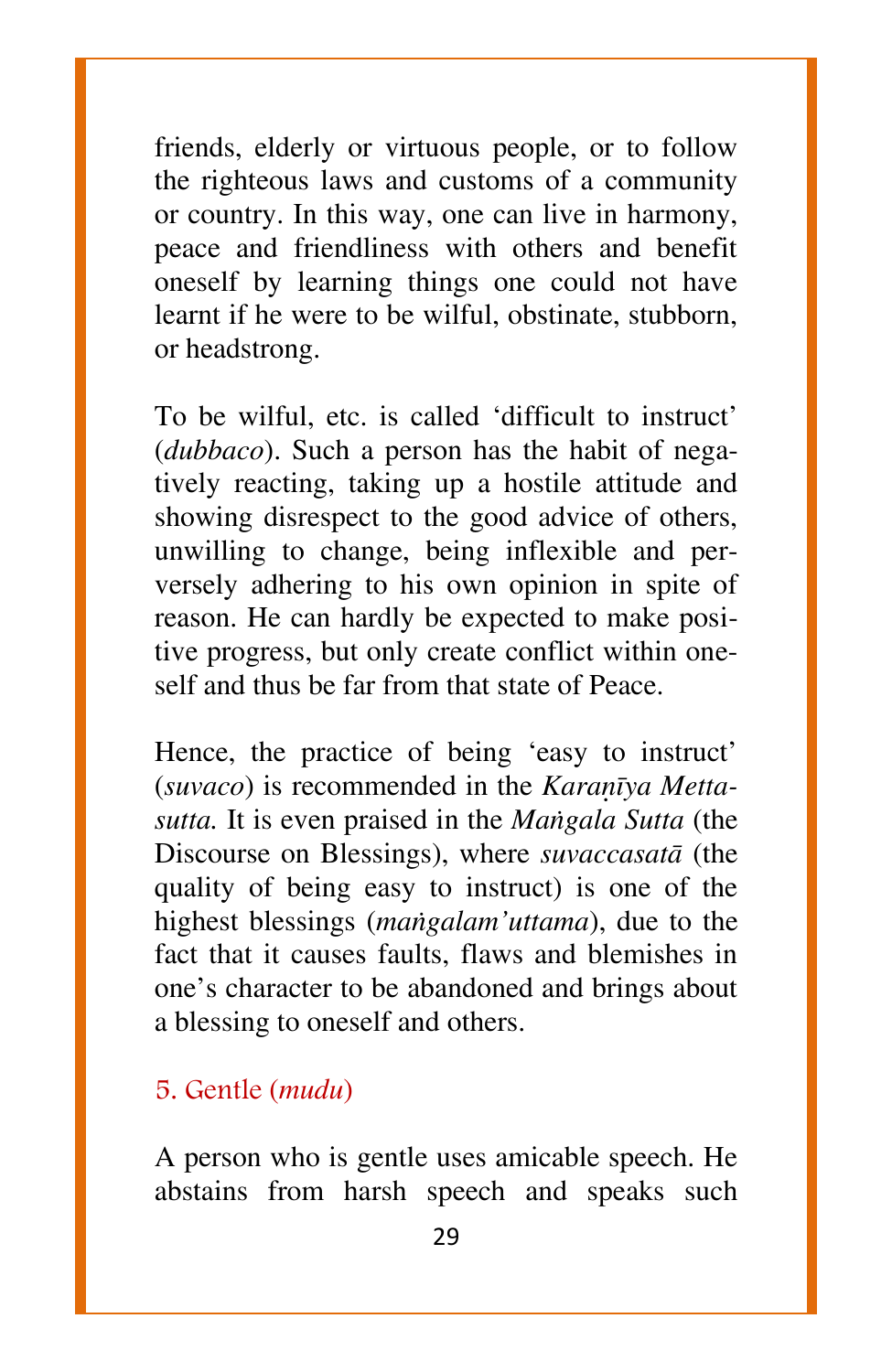words that do not hurt others, are humane, pleasing to the ear, lovable, go to the heart, are polite, pleasant and agreeable to many. Hence, even according to the *Maïgala Sutta*, `well spoken or good words' (*subhàsità vàcà*) is one of the highest blessings (*maïgalam'uttama*).

A gentle person is also friendly in his manner, which is not rough, rigid, or fierce, but free from harshness or sternness, and shows a clear and joyful face.

Therefore, being gentle helps to create a nonhostile and peaceful environment  $-$  for oneself and for others.

#### 6. Not Arrogant (*an'atimànã*)

An arrogant person (*ati-mànã*) typically feels selfimportant and thus despises, disregards or discriminates others by arousing pride and conceit based on his:

- descent, race, or nationality (*jàti*)
- clan or ancestry (*gotta*)
- family or social status (*kolaputtiya*)
- $\triangleq$  beauty or colour (*vanna-pokkharatā*)
- youth (*yobbana*)
- wealth, gain, or economic status (*dhana*)
- education (*ajjhena*)
- work (*kammàyatana*)
- craft or talent (*sippa*)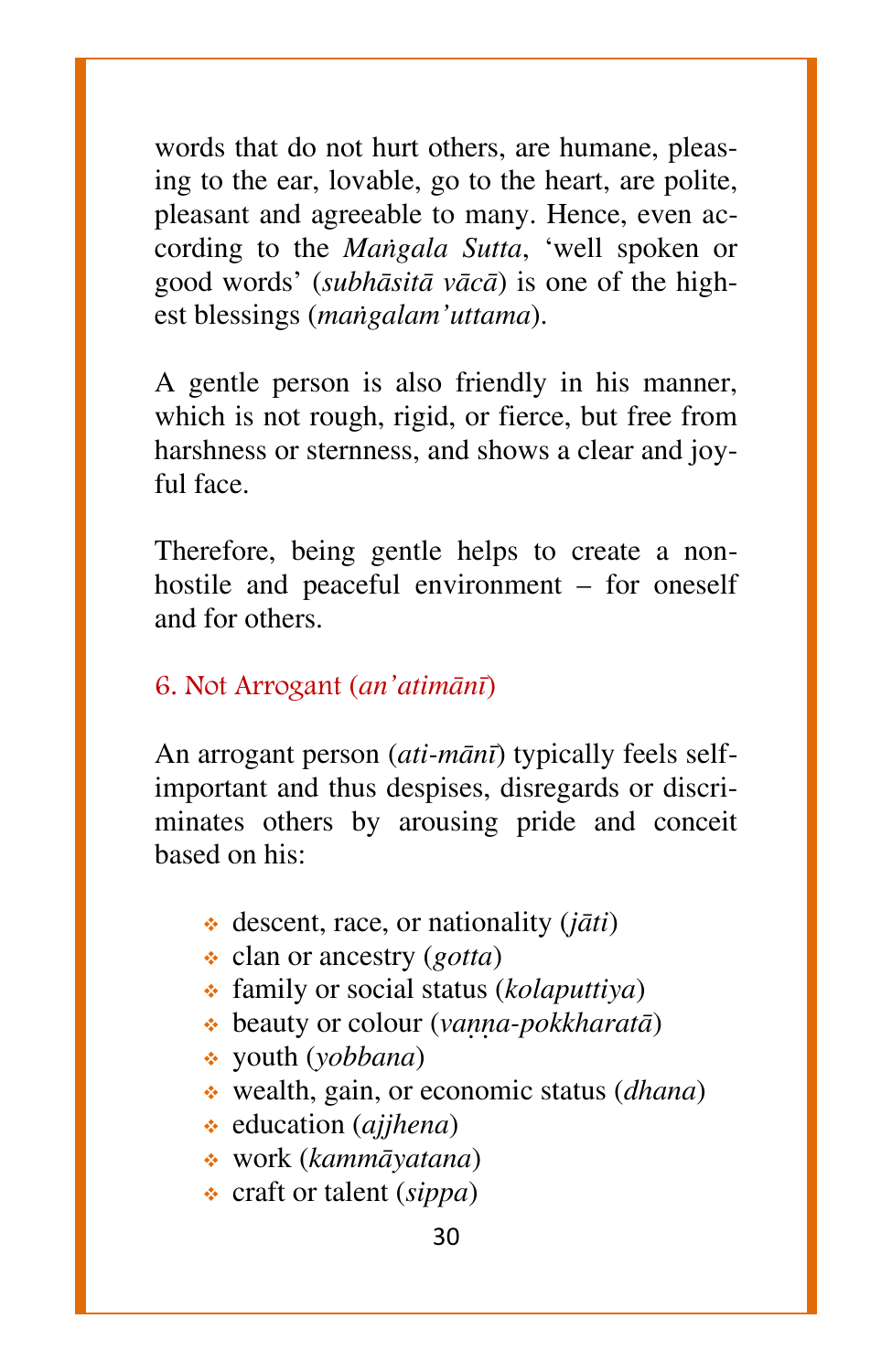- science (*vijja*)
- learning or erudition (*suta*)
- intelligence or intellect (*patibhāna*)
- religion (*àgamma*)
- virtue (*sãla*)
- honour (*sakkàra*), or
- popularity (*yasa*), etc.<sup>9</sup>

This kind of pride, haughtiness, self-assertiveness, desire for prominence, self-glorification, snobbishness, exaggerated sense of being better than others, or feeling superior is what makes a person to be arrogant.

Arrogance can be harmful and unhealthy to oneself and others because it causes division, a tendency to discredit others, discrimination and strife. It even brings about aggressiveness and forcefulness aimed at dominating those considered weaker or less important. Such an attitude cannot produce unity, harmony, or a friendly and peaceful environment.

Abstaining from arrogance based on one's descent, race, clan, and so on, is the healthy attitude needed for the cultivation of unity, harmony, peace and friendliness.

Being not arrogant, that is, being humble, is therefore a noble virtue. That noble humbleness

 $\overline{\phantom{a}}$ 

<sup>9</sup>9 See Vibhaïga-pàëi*, Khuddaka-vatthu, Ekaka-niddesa.*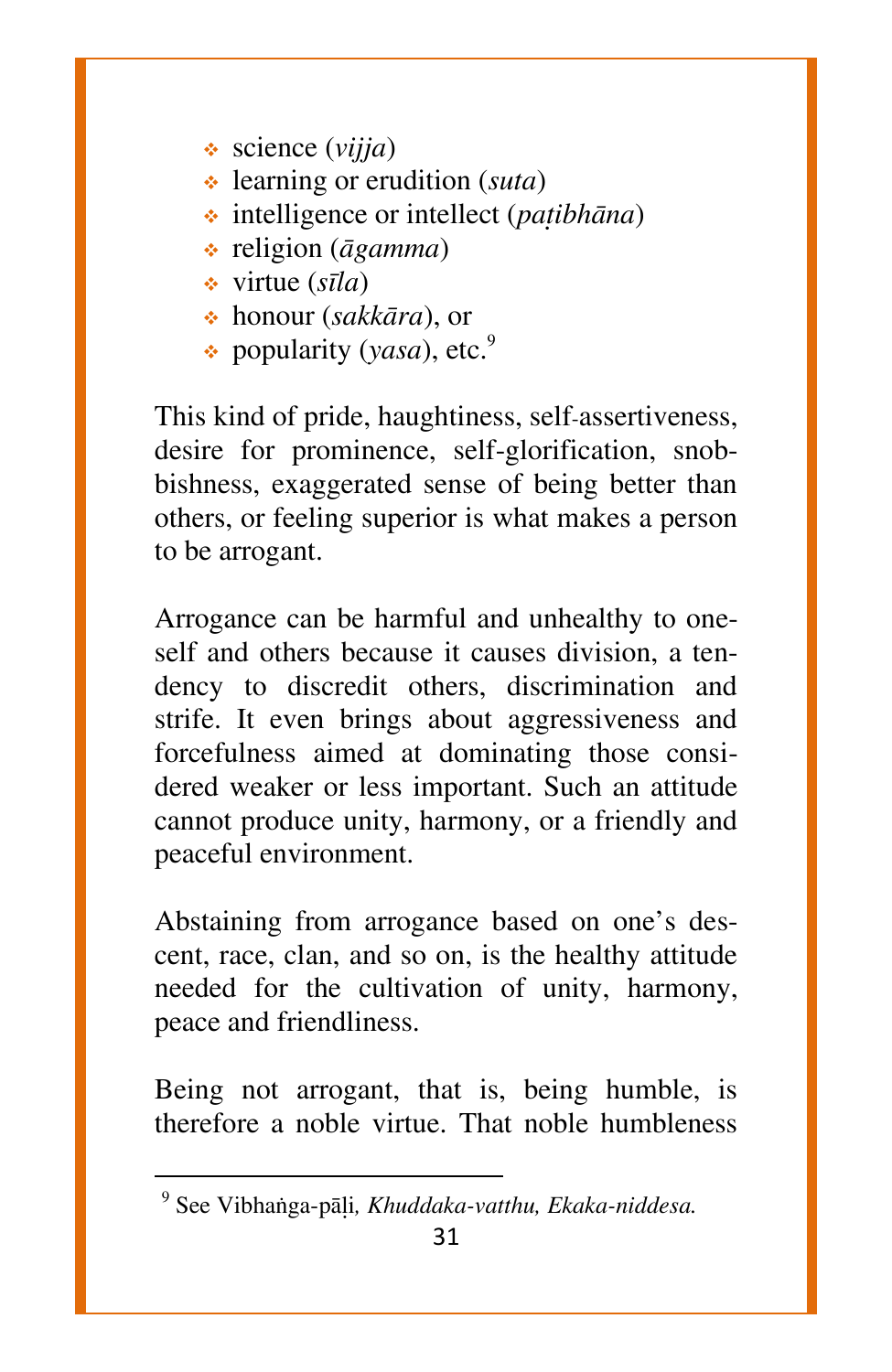marked by modesty, kindness, or deference towards others is not only a sign of maturity, but also of knowing the actual value or shortcomings of oneself and of not underestimating others.

Hence to be humble (*nivàta*) is, according to the *Maïgala Sutta*, one of the highest blessings (*maïgalam'uttama*).

#### 7. Content (*santussako*)

A contented person is one who is satisfied with and appreciates his situation, possessions, or status. He counts his blessings and good things in his life, instead of always feeling bad about what he does not have.

More precisely:

- $\div$  He is satisfied with whatever he gets pleasant or unpleasant things; nicely or not nicely given  $-$  and does not show agitation while receiving or using them, thus avoiding conflict and strife.
- $\cdot$  He is satisfied with his possessions, does not wish for more, and easily gives up excess desire, longing, or insatiability.
- $\cdot$  He is satisfied with everything equally be it high or low quality  $-$  by giving up delight or aversion, likes or dislikes towards desirable or undesirable things, and thus keeping an evenly balanced mind.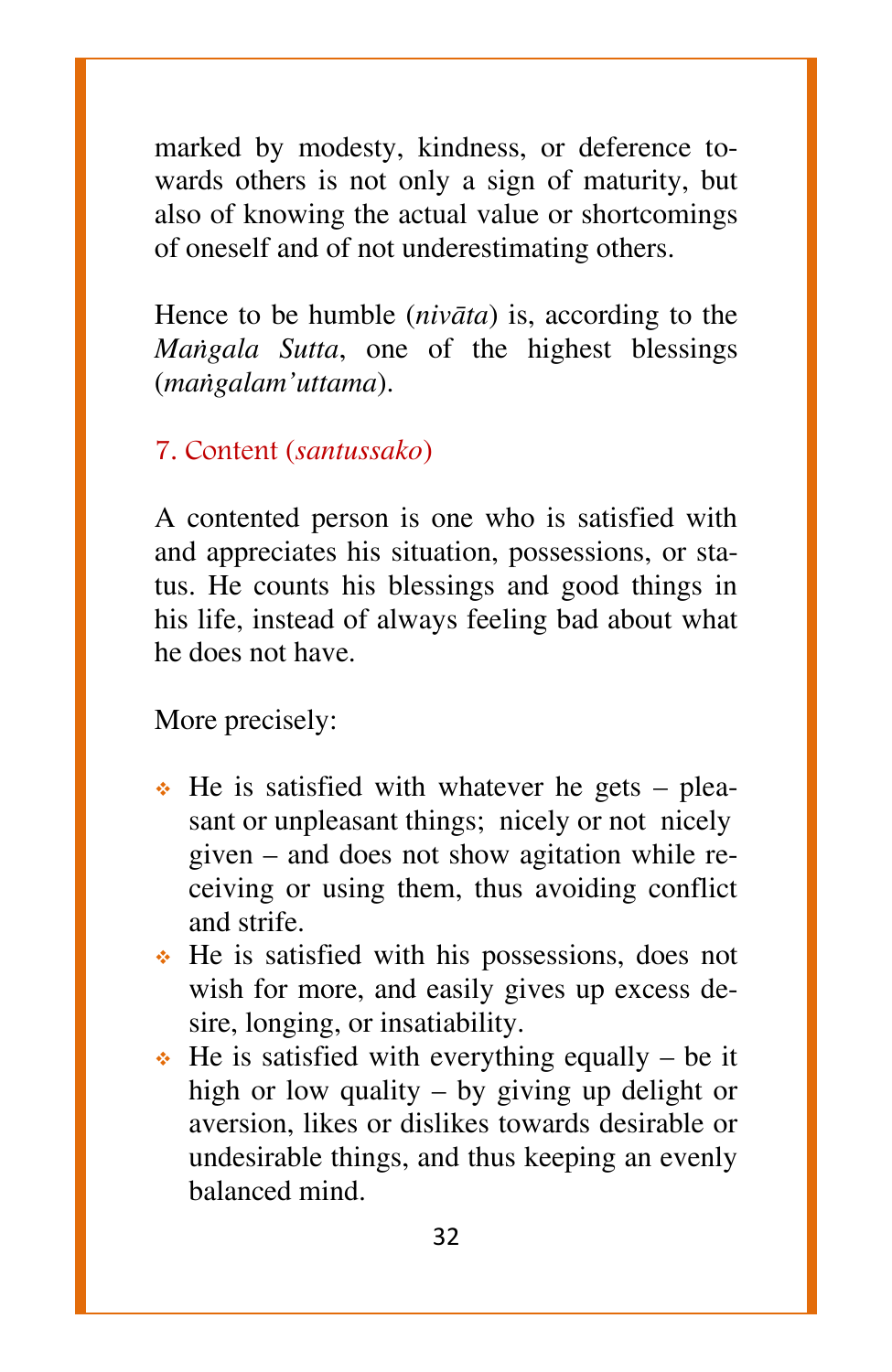Conversely, he who is discontent

- is anxious to get more or something better,
- feels unhappy with his possessions, and
- shows anger towards undesirable things.

This kind of person is far from attaining inner richness and mental peace. He can be compared to a poor or impoverished man who feels that he is deprived of this or that. Others who associate with him can be easily affected.

Hence, in the *Dhammapada,* verse 204, contentment *(santutthi)* is clearly described as the greatest wealth (*paramaŋ dhanaŋ*), because a contented person feels an inner richness by being satisfied with what he gets or possesses. He does not feel that he lacks or is deprived of anything. Thus, contentment is that inner wealth or richness that excels any other wealth.

In the *Mangala Sutta* too, contentment (*santutthi*) is praised as one of the highest blessings (*maïgalam'uttama*).

However, contentment does not mean to be content with one's own situation in life and not endeavour to improve it. It means to be content with what one has but, at the same time, realizing that one should improve one's life in what is wholesome (*kusala*) and, paradoxically, not be content with wholesomeness. That is why the Buddha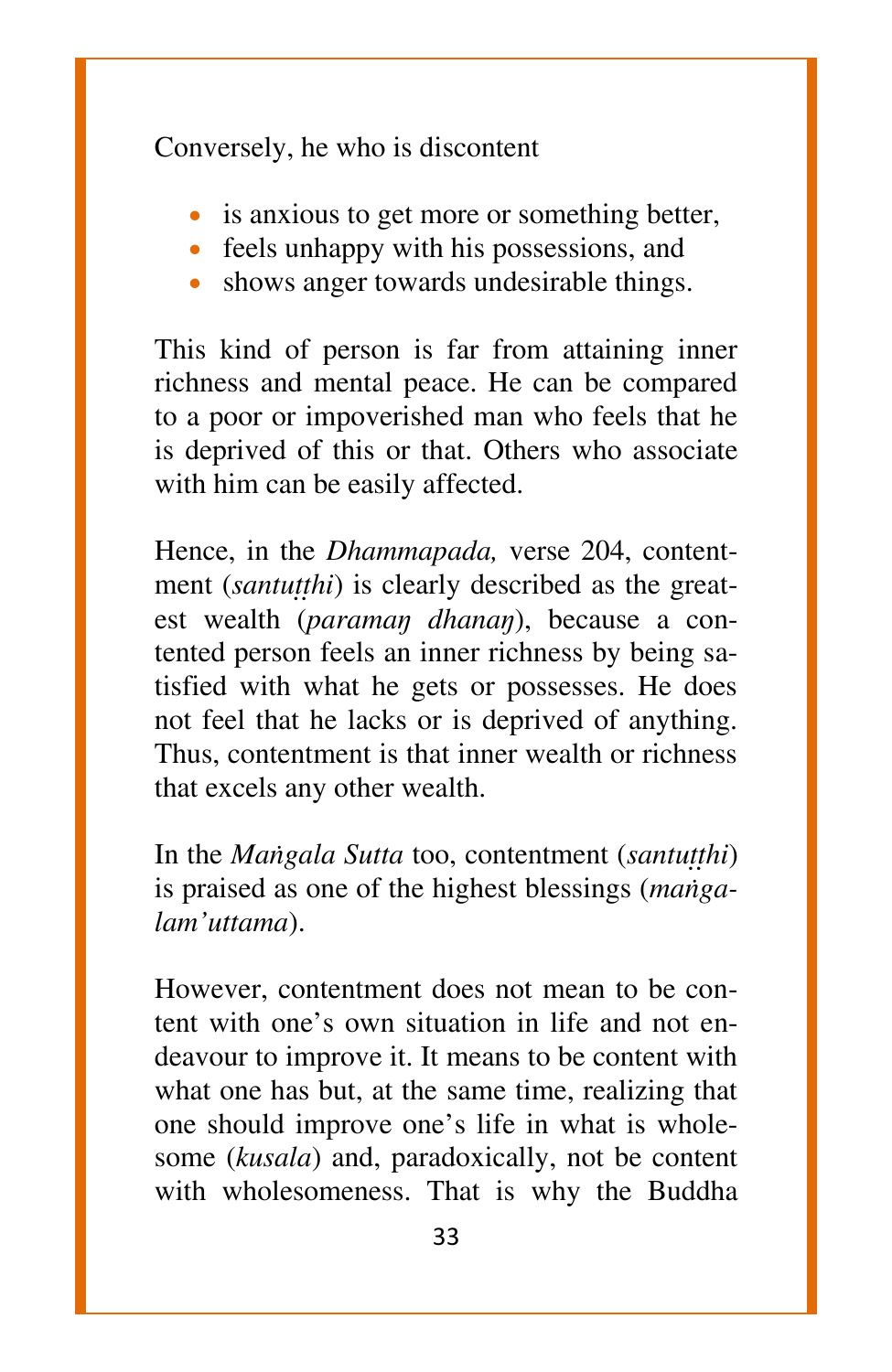spoke about the `noncontentment with wholesome states' (*asantuṭṭhitā kusalesu dhammesu*)<sup>10</sup>. This healthy noncontentment is the precursor of progress.

#### 8. Easy to support (*subharo*)

A person who shows approval of the little things he gets is easily supported and does not become a burden to others.

Conversely, he who requires for his support, maintenance, and nourishment a lot of wealth, vehicles, houses, servants, food, drinks, clothes, adornments, and so on, and thereby others have to undergo much hardship for his upkeep, is not easily supported and becomes a burden, worry, inconvenience and a nuisance to others.

Similarly, he who is capricious, demanding, or whimsical, and shows displeasure or even disparages others by saying, 'What's this poor thing you have given me?' simply makes others shun him from afar.

Being difficult to support is a vice which causes disharmony, unfriendliness and strife, and which one should strive to eradicate in order to attain that state of Peace.

 $\overline{\phantom{a}}$ 

<sup>&</sup>lt;sup>10</sup> See Anguttara Nikāya, Duka-nipāta, Upaññāta-sutta.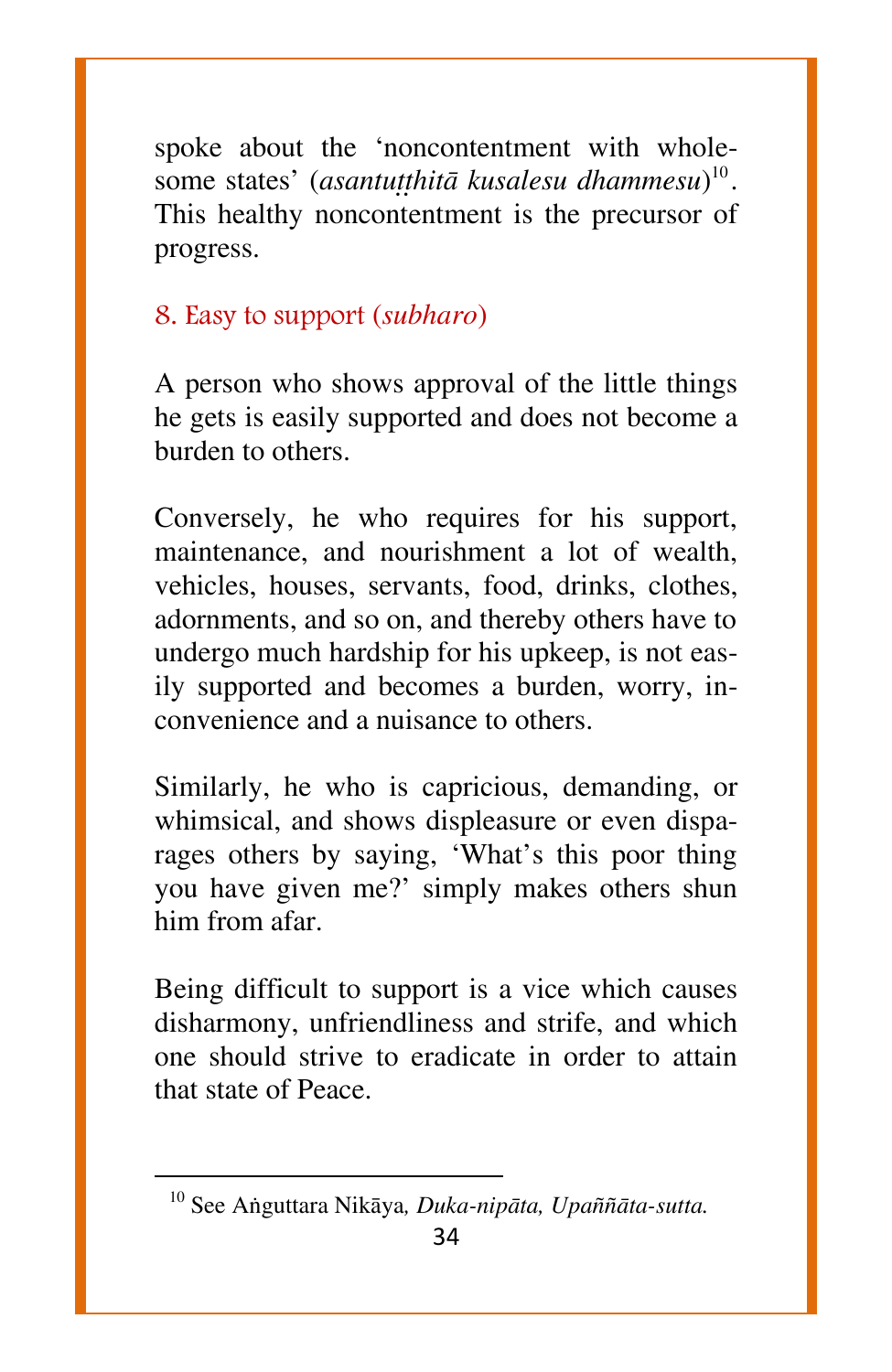#### 9. With Few Duties (*apakicco*)

A person with few duties is one who is not overly busy by delighting in superfluous and unbeneficial tasks, and works, or talks, chats, and socializing, etc.

Conversely, a person who is overactive and overinvolved becomes overburdened with multiple tasks, and may thus easily experience confusion, worry, excitement, nervous tension, irritability, stress and even depression. With the hectic pace in his life, he may often feel that he does not have enough time to get everything done. His stress will make him easily impatient, frustrated and unhappy. It can even affect his health. Thus, he is far from attaining mental peace.

Moreover, being anxious to do work other than that assigned to oneself, and thus neglecting one's own work, would easily undermine one's own welfare and mental peace.

In order to avoid such unpleasant situations, one should focus on few duties, tasks and activities and work them out methodically and systematically.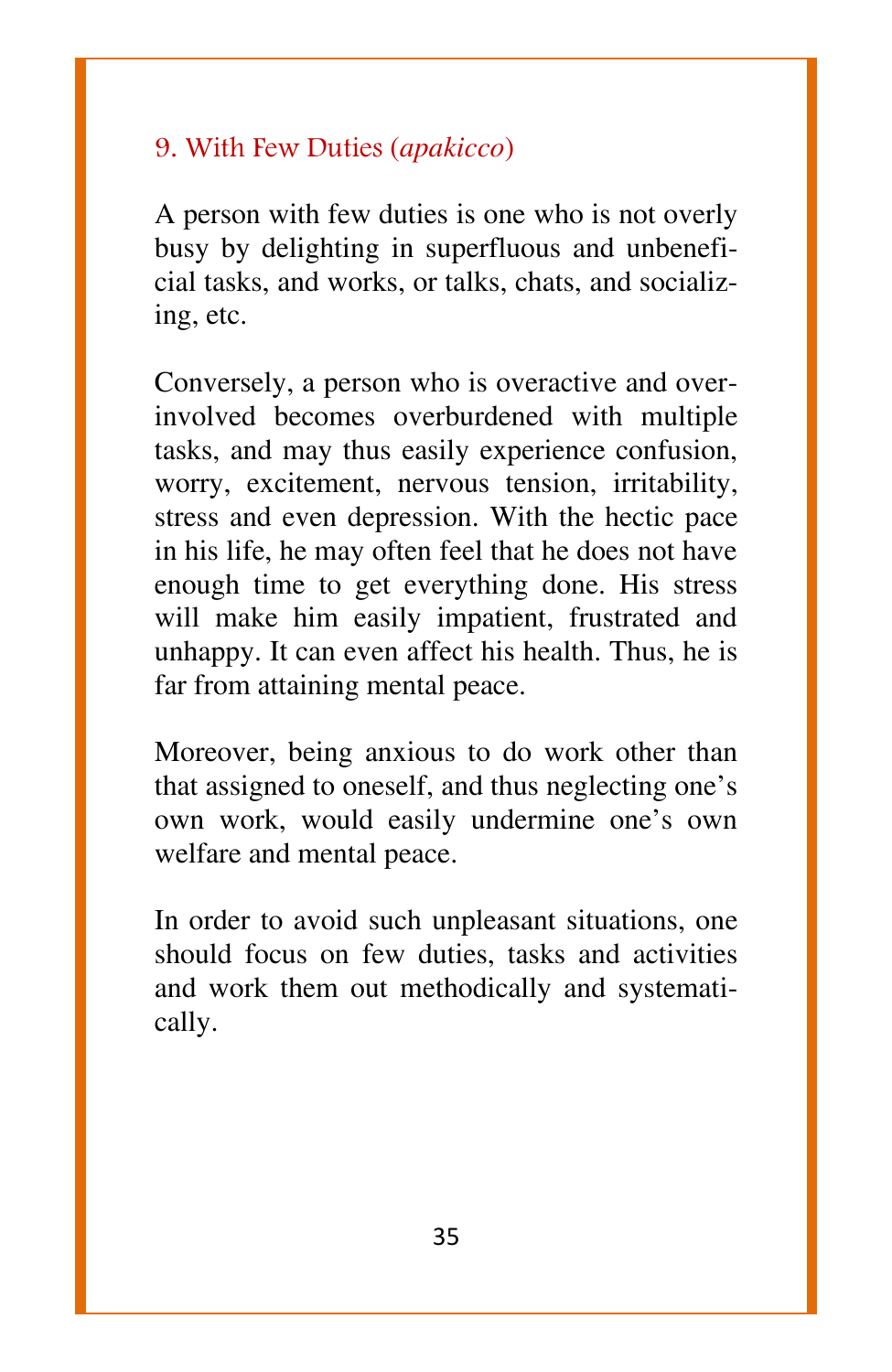#### 10. Of Simple Lifestyle (*sallahukavutti*)

A person of simple lifestyle is one who does not keep or carry unnecessary possessions that distract and confuse his mind.

Hence, in order to attain that state of Peace, one should not be like him who has so many possessions that he has to employ people to carry them on their heads, hips and backs, etc. One should be like him who moves about lightly with few necessities.

It is usually burdensome and thus worrisome to have more than what is necessary around oneself and be overly busy storing, safeguarding, carrying, fixing, or repairing them. Such a burden can lead one to a troubled lifestyle.

Therefore, the wise policy is to keep only the necessary things and go about simply and lightly  $$ physically and mentally.

#### 11. With Senses Calmed (*santindriyo*)

A person with calm senses is one who does not get easily affected by lust towards desirable objects, or by anger towards undesirable objects.

Lust or attachment can easily arise towards pleasant objects, and anger or aversion towards unpleasant ones when the five senses come into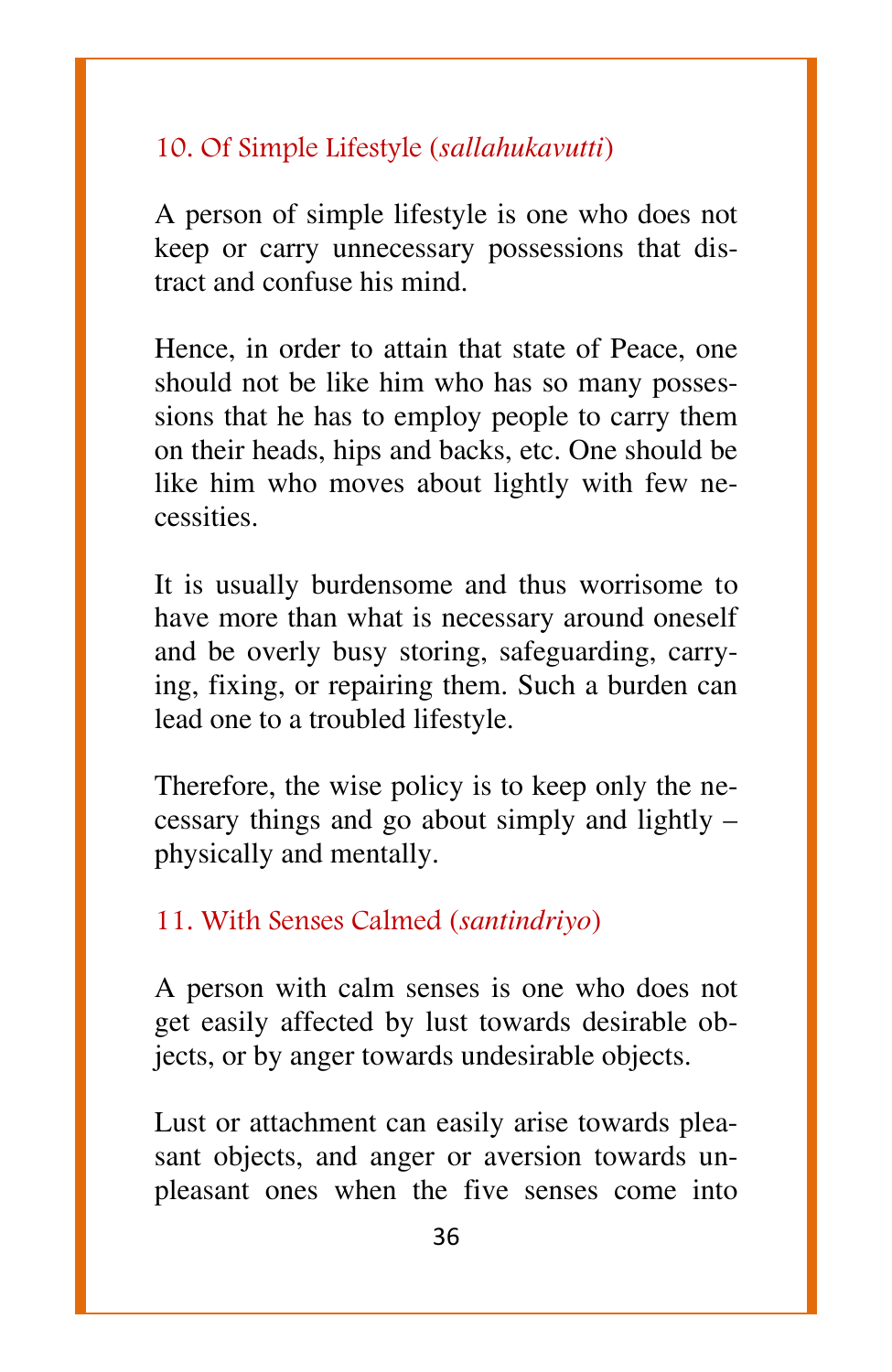contact with their respective sense objects. The five senses and sense objects are:

| 5 Senses | 5 Sense Objects |
|----------|-----------------|
| eye      | visual object   |
| ear      | sound           |
| nose     | smell           |
| tongue   | taste           |
| body     | touch           |

He who lusts or is angry towards a sense object  $$ be it inanimate or animate (a man, woman, child,  $etc$ ,) – can easily be agitated and restless. If he allows his mind to be indiscriminately affected by any kind of sense object, he will be unable to calm down and pacify his senses.

Stimulating oneself with every object seen, heard, smelt, tasted, or touched, can waste one's wealth, health, and time, and pollute one's mind.

Conversely, he who exercises restraint and control over his senses, can subdue lust, anger, and other passions, and thus acquire a calm, serene, stress-free, and peaceful mind and senses.

#### 12. Prudent (*nipako*)

A person is deemed prudent if he is able to discipline himself by the use of reason. Consequently, he deals with practical and day-to-day matters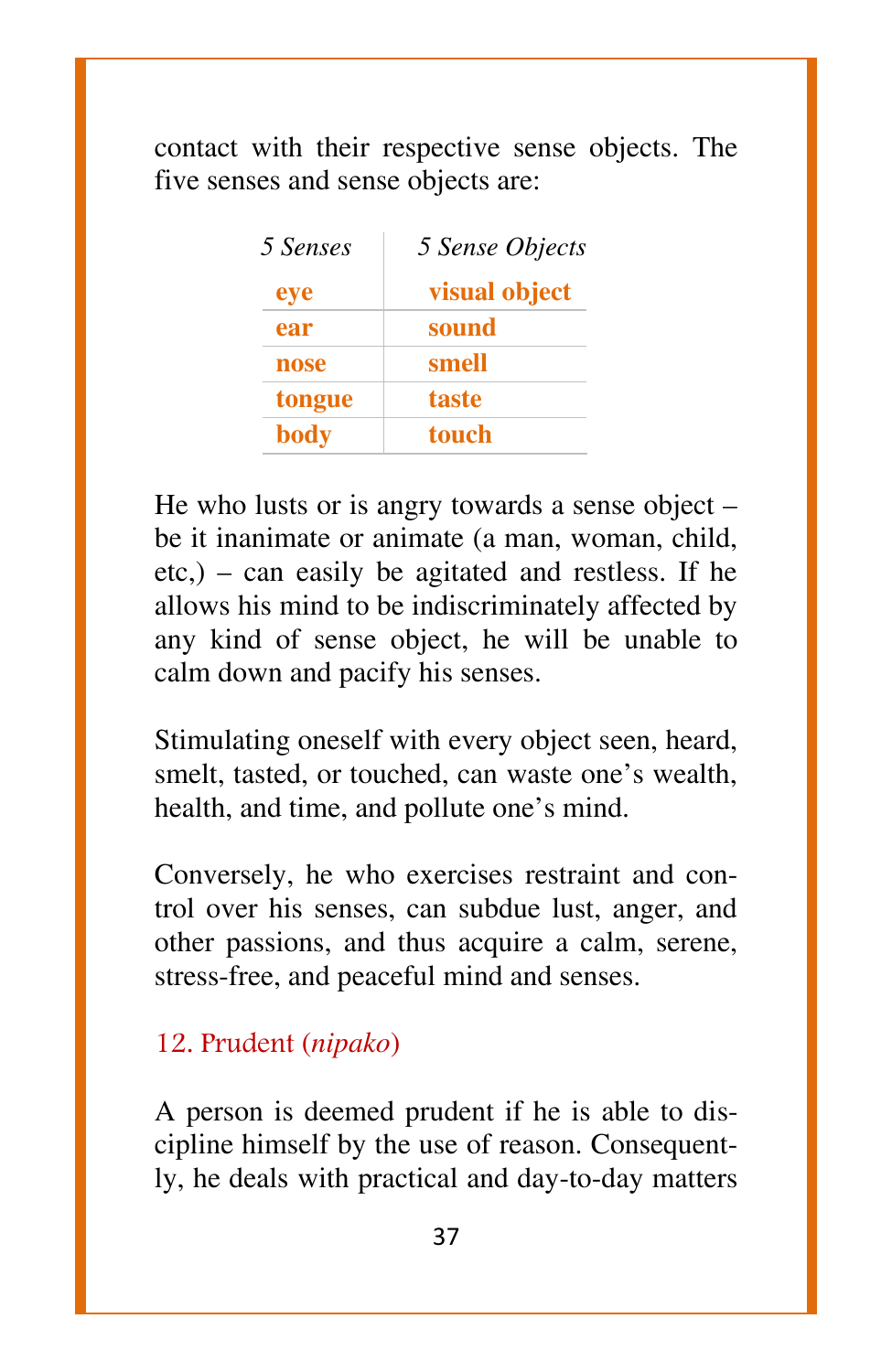with good sense. He also displays good judgment in deciding between virtuous and vicious actions, suitable and unsuitable things, danger and safety, by carefully considering the consequences.

Thus, he has a good understanding of how to observe virtue (*sãla*) and abstain from vicious actions, to organize, manage, and handle his possessions and affairs, to use a suitable residence, resort, food, climate, speech, etc. and to associate with suitable people.

Hence, prudence is a highly needed virtue in order to overcome thoughtlessness and recklessness, and thus maintain mental peace.

#### 13. Polite (*appagabho*)

l

One should not be only prudent but also polite, because prudent and intelligent people tend sometimes to be self-important and be thus impolite and inconsiderate towards others. $11$ 

A polite person is one who shows consideration towards others, has good manners, propriety, etiquette and a sense of decorum. He observes what is socially acceptable and appropriate in conduct and/or speech. Being unobtrusive, he is discreet

 $11$  How prudent people can be arrogant due to their intelligence, see p. 33-4: `Not Arrogant (*an'atimànã*)'.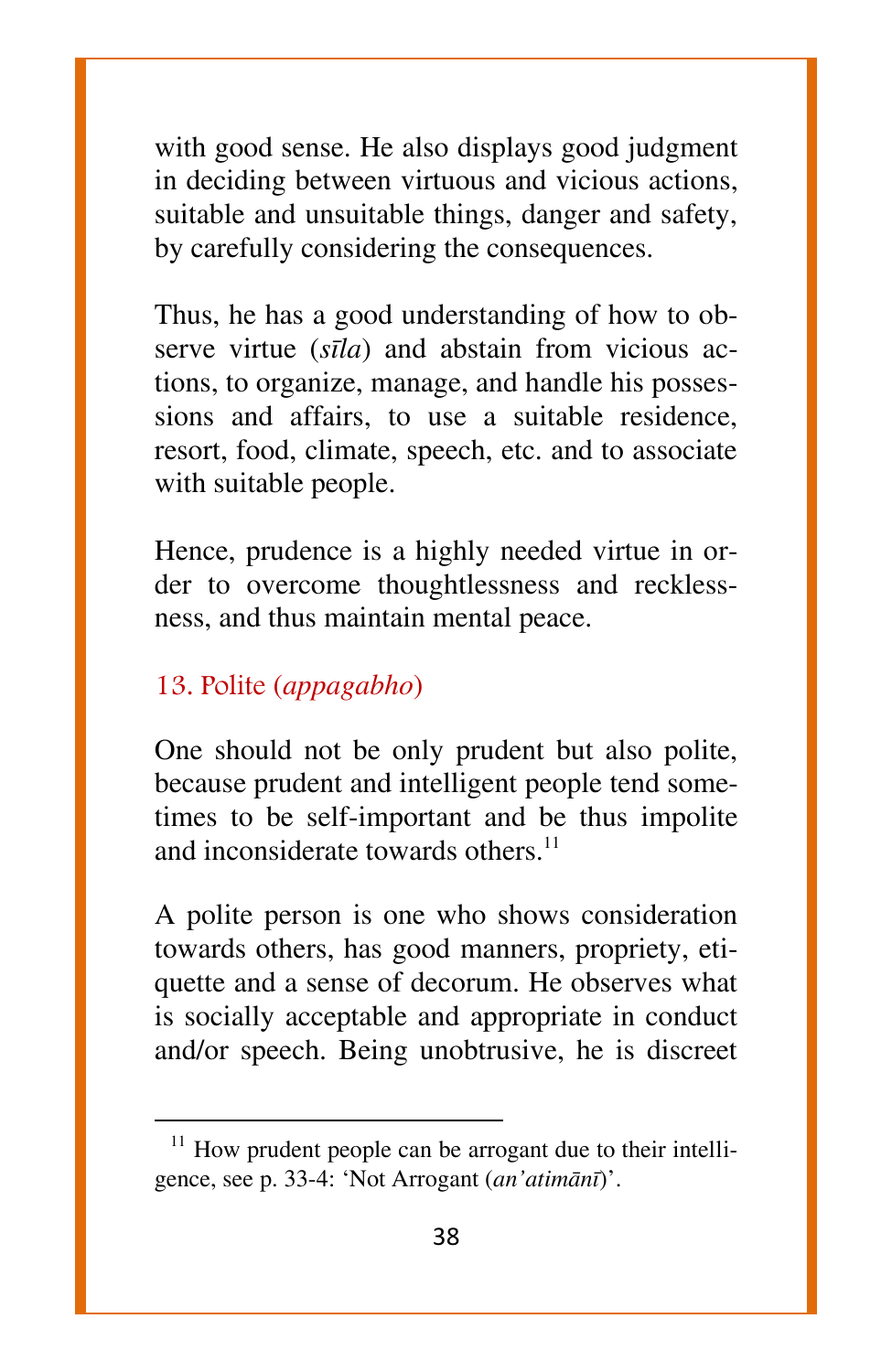and tactful to avoid offending, upsetting, or embarrassing others.

He has conscience and shame; his manners inspire confidence whether walking forwards or backwards, looking ahead or aside; is a careful practitioner of good behaviour and thus creates a non-hostile and peaceful environment – for oneself and for others.

Conversely, an impolite person is ill-mannered, lacks modesty, exhibits rashness and disregard for others, is obtrusive, indiscreet, and highly noticeable. Commonly, he shows impropriety by body or speech in a manner that offends others, as for example:

#### Impropriety by Body

He acts disrespectfully before a community of people; obstructs them; stands or sits jostling elderly people; stands or sits in front of them; sits higher than them; does not give them a seat; talks standing up; talks waving his arms; prevents younger people from getting a seat; enters houses or private rooms without knocking at the door; enters inner rooms abruptly where women and girls sit, and so forth.

Impropriety by Speech

He talks disrespectfully before a community of people; is noisy; interrupts them; talks without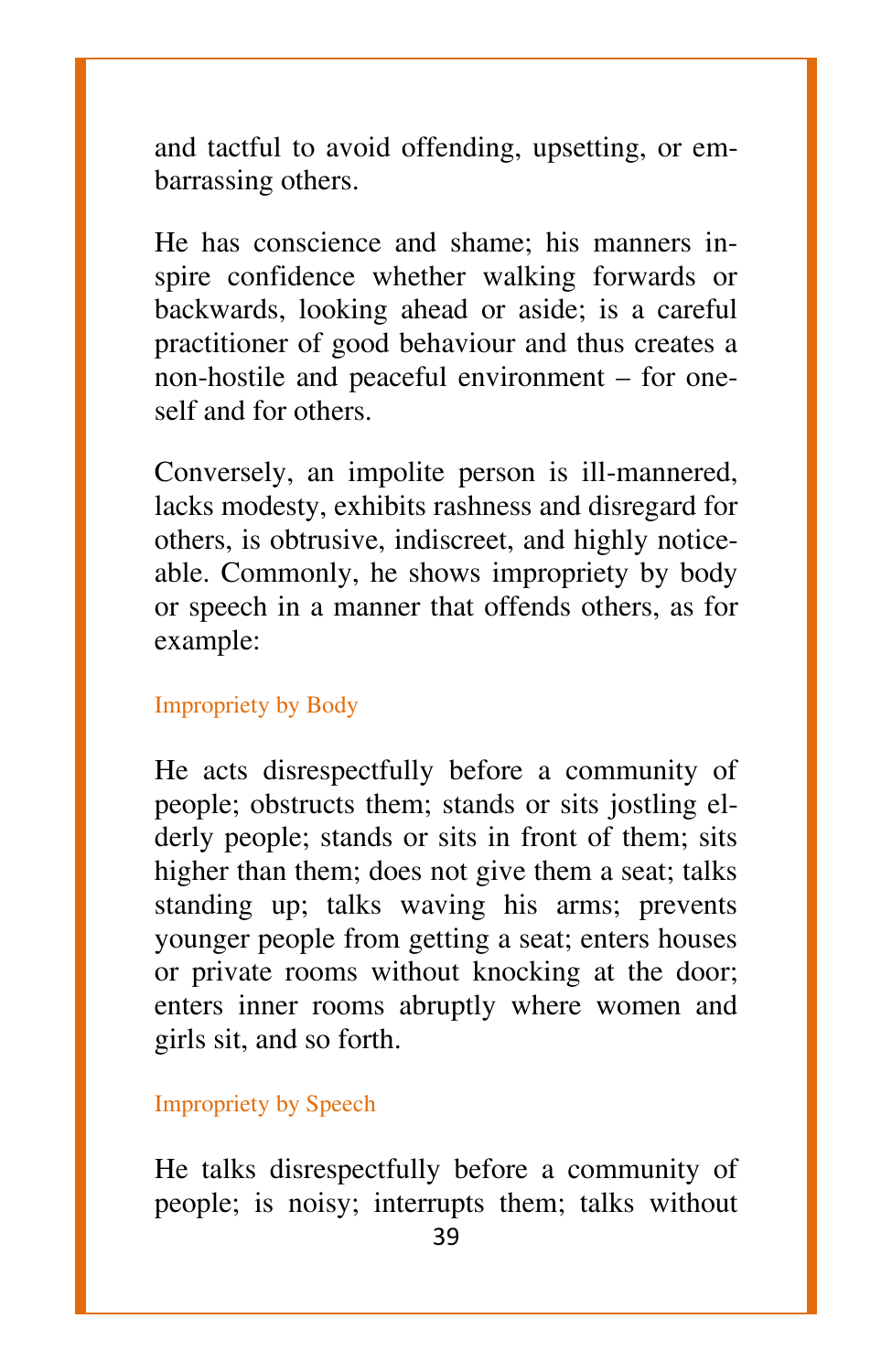asking permission from elderly people; answers questions without being asked; sings, talks standing up, talks waving his arms; having entered a house as a guest speaks to a woman or girl thus: `What's there for me to eat? Rice? Good curry? What shall we drink? What will you give me?" and so forth.

Being impolite is also a vice which causes disharmony, disunity and strife, and which one should strive to eradicate in order to attain that state of Peace.

#### 14. Not overly attached to families (*kulesu ananugiddho*)

A person not overly attached to families is one who is not attached to them with craving for material gain, and affection, or with improper association, as these can easily arouse mental distress.

He who, for instance, is exceedingly attached to his family members or relatives would find it hard to live apart from them, as when he has to stay afar for work, business, or study  $-$  something that can cause him distress and thus hinder his progress.

Moreover, being thus attached, grief and sadness suffered by them would result in oneself also experiencing dejection.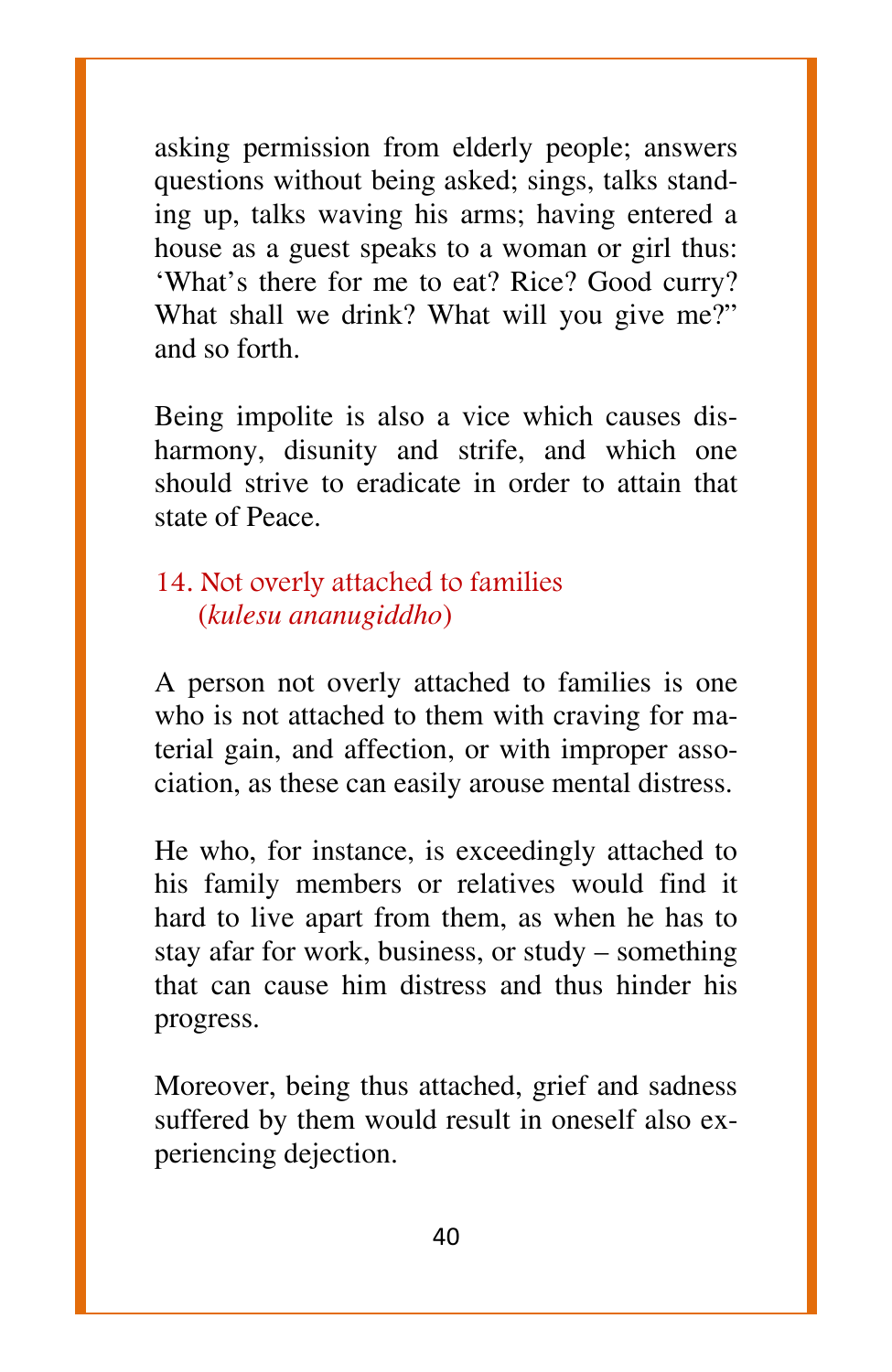That does not mean, however, that one should stop supporting them. Supporting them is the noble virtue of friendliness (*mettà*), but not of attachment. What is more, supporting one's relations (*¤àtakànaŋ saïgaho*) is, according to the *Maïgala Sutta*, one of the highest blessings (*maïgalam'uttama*).

It would also not be beneficial to have attachments and associations with several families so that one's peace can be disturbed; or seek fleeting friendships, with quantity more significant than quality, and eventually be left desolate since many of these are bound to break down.

15. And should not commit the slightest wrong for which wise men may rebuke him (*na ca khuddaŋ samàcare ki¤ci yena vi¤¤å pare upavadeyyuŋ*)

After mentioning the things one should do (*karanīya-dhamma*) for the attainment of that state of Peace, such as being capable, upright, very upright, etc., the Buddha next mentions the things one should not do *(akaranīya-dhamma*) for the attainment of the same state, such as not committing the slightest wrong.

Here, the slightest wrong (*khuddaŋ*) refers to the least – let alone gross – misconduct (*duccarita*) by body, speech, or mind, namely: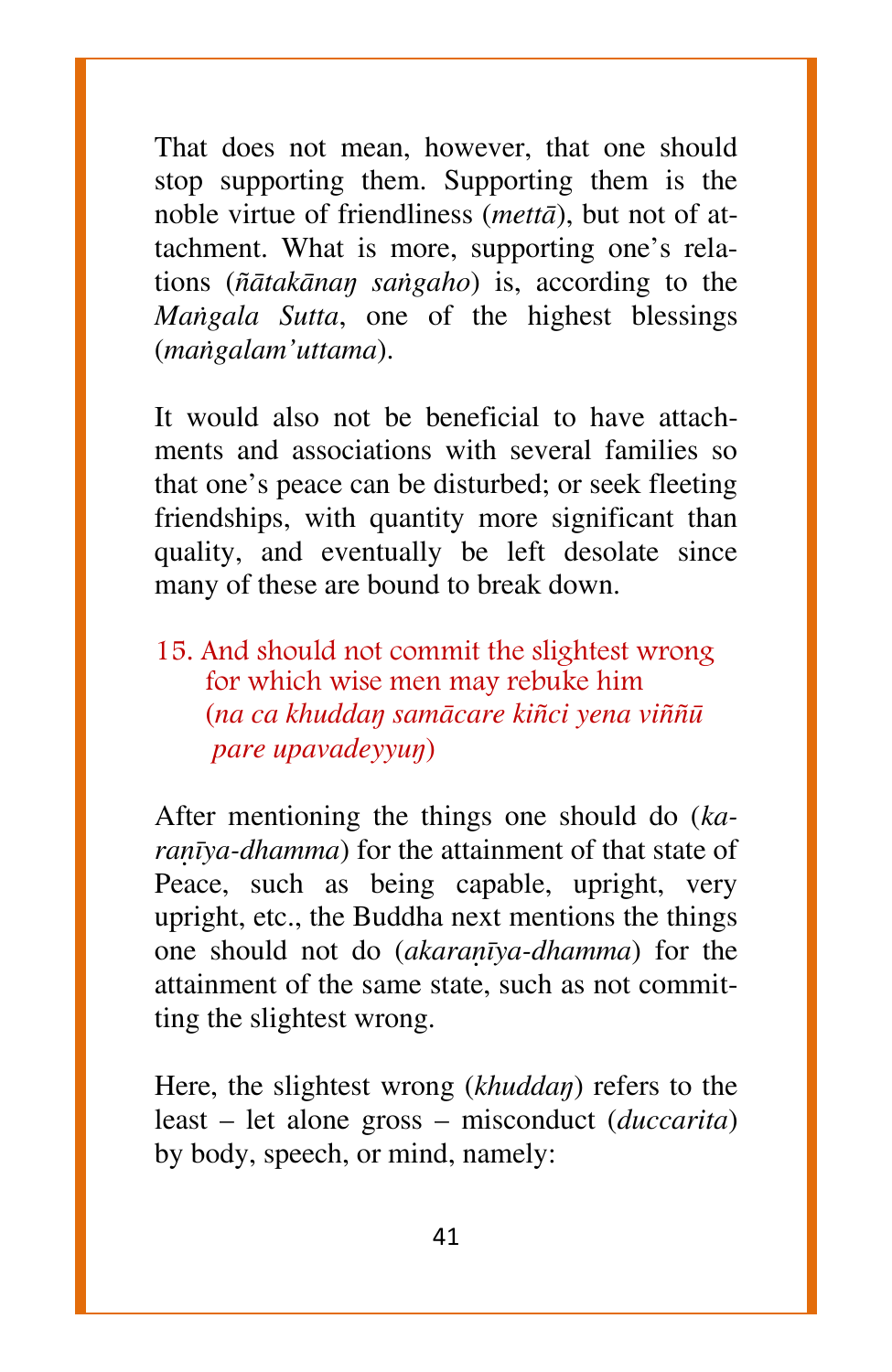#### MISCONDUCT

| By<br><b>Body</b>        | 1. Killing living beings (pāņātipata)<br>2. Stealing (adinnādāna)<br>3. Unlawful sexual intercourse<br>(kāmesu micchācāra) |
|--------------------------|----------------------------------------------------------------------------------------------------------------------------|
| By<br>Speech-            | 4. Lying (musāvāda)<br>5. Slandering (pisunavācā)<br>6. Harsh speech (pharusavācā)<br>7. Vain talk (samphappalāpa)         |
| By<br>Mind <sup>12</sup> | 8. Covetousness (abhijjhā)<br>9. Hatred (vyāpāda), and<br>10. Wrong view ( <i>micchaditthi</i> ). <sup>13</sup>            |
|                          |                                                                                                                            |

 $12$  Misconduct by mind comprises only intense forms of defiled thought that can trigger multiple mental activities and thus be a cause for resultant misconduct by body or speech.

 $13$  Here 'wrong view' comprises the three wrong views that constitute the so-called `evil or pernicious views with fixed bad rebirth' (*niyatamicchā-ditthi*), for anyone adhering to them, namely:

- 1. Denying the **result** of good and bad *kamma* (nihilistic view – *natthika-ditthi*),
- 2. Denying both the **cause** and the **result** of good and bad *kamma* (fatalistic view of uncausality *-ahetuka- ditthi*), and
- 3. Denying good and bad *kamma* **completely** (view of the inefficacy of action – *akiriya-ditthi*).

It also comprises the twenty kinds of `personality view' (sakkāya-ditthi) mentioned in MajjhimaNikāya, Cūlavedal*la-sutta*, or the sixty-two kinds of speculative view about the world and the self, as explained in DãghaNikàya*, Brahmajala-sutta.*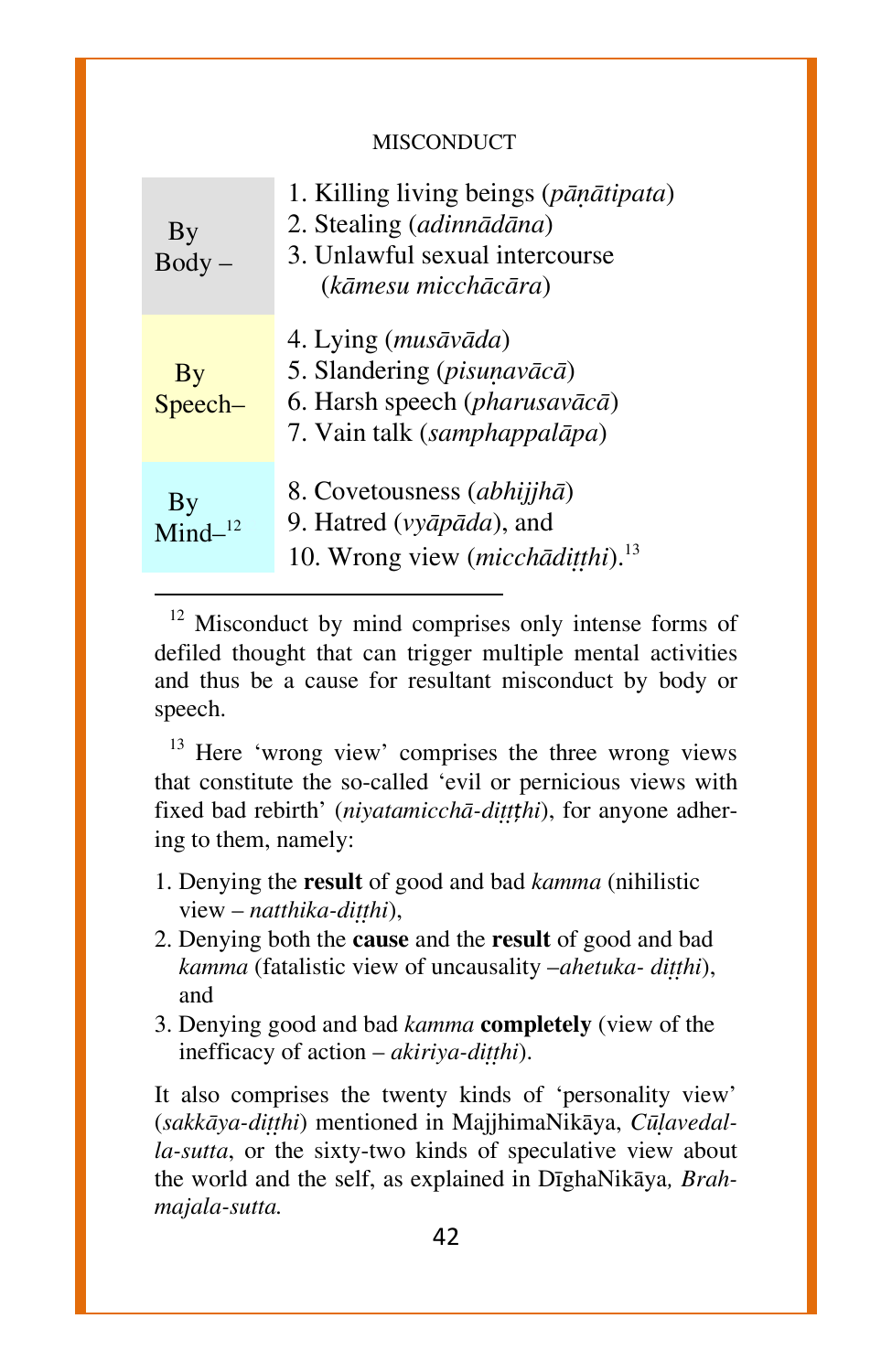Therefore in this context, the word *khuddaŋ* has the meaning of morally low, inferior, or bad (*làmaka*) action by body, speech, or mind.

The phrase 'for which wise men may rebuke him' indicates the disadvantages in committing the slightest misconduct in this present life when one might be blamed by the wise.

Here, 'the wise men' means that the foolish or unwise are excluded, since they tend to portray actions that are faultless as faulty or a minor fault as a major one. Therefore, the wise are they who are referred to here, since they are the ones who, after having examined and scrutinized the matter, ascertain actions that are faulty as faulty or a minor fault as a minor one, and thus blame the blameworthy and praise the praiseworthy.

ஒஞ்ஒஜ் ஒஜ்ஒஞ்

#### MEDITATION ON FRIENDLINESS (*METTâ*)

A one should cultivate, and the misconduct one fter mentioning the 15 noble virtues which should avoid as a preliminary practice (*pubba* $bh\bar{a}g$ *a-patipada*) in order to attain that state of Peace, the Buddha proceeds next to mention in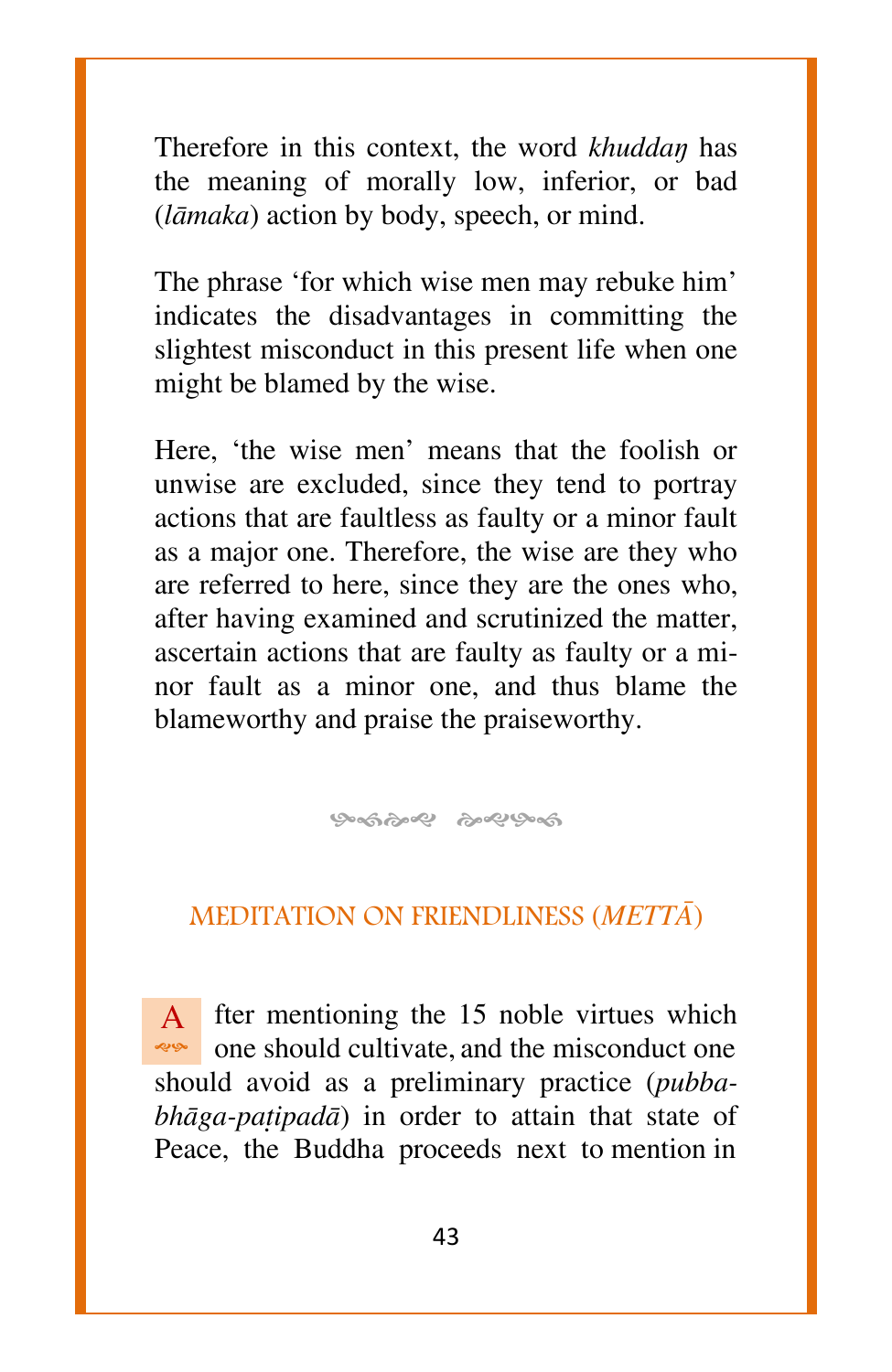verses 3 to 9 the practice of meditation on universal friendliness as a more effective and lasting way towards a higher level of mental or inner peace. Hence, verses 3 to 9 commence with the friendly wish for the welfare and happiness of all beings thus:

> 3. May all beings be well and safe. May they be happy.

Here, instead of assuming that friendliness (*mettà*) should be developed only towards a single being or several beings, in one area or several areas, this verse categorically denotes the universal pervasion of "all beings" with *metta*.

Thus, "beings" is the object of *metta* meditation, and its scope is measureless beings, as indicated in verses 7 and 8:

> 7- 8. Let one cultivate a boundless mind Of friendliness (*mettā*) towards all beings ... For the entire world.

This *impersonal* mode of meditating on *mettà* makes the mind truly extensive and all-embracing, and thus frees it from its prison walls of egocentricity, ill-will, anger, hate, aversion, hatred, enmity, animosity, hostility, jealousy and meanness. For as long as the mind is imprisoned within these walls, it remains insular, narrow, limited, hindered, and fettered. By breaking these walls, *mettà* frees the mind, which then easily grows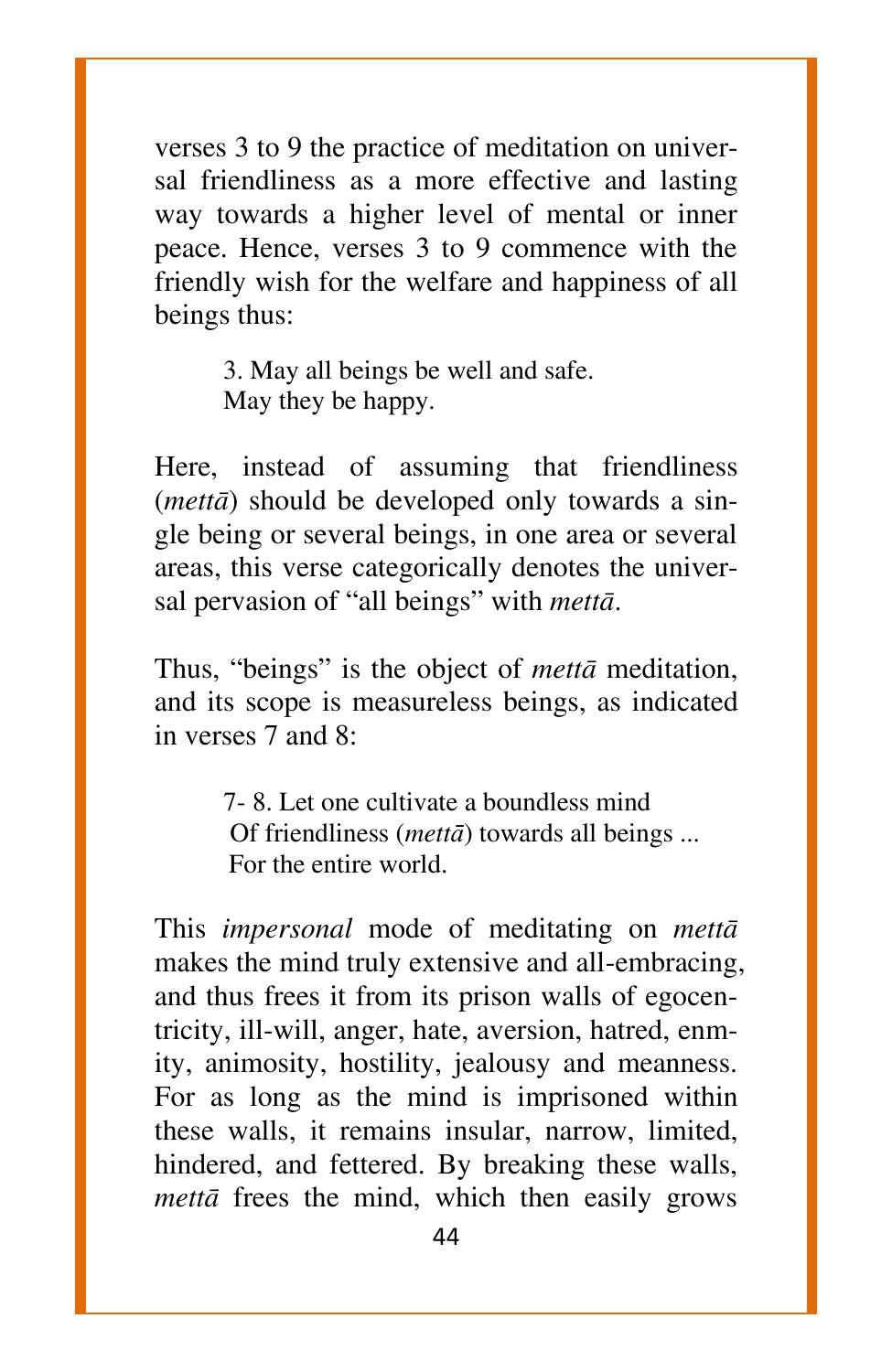boundless. This is what other *suttas* refer to as `the freedom of the mind by friendliness' (*mettà cetovimutti*).

#### The Method of Mettà Meditation

The method of *mettā* meditation in *Karanīya Metta-sutta* is somehow different from that explained in *Visuddhimagga* (The Path of Purification). There it is said that one should develop *mettà* first to oneself, then to a person one cherishes and respects, such as a teacher or a dear friend, then to a neutral person, and then to an enemy, and so forth, progressively developing *mettà* to all beings.<sup>14</sup>

*Karanīya Metta-sutta* begins, however, with the friendly and universal wish, `May all beings be well, safe, and happy'. It then proceeds, in verses 4 and 5, to specifically outline what these beings are by classifying them into 14 categories, namely:

 $\overline{\phantom{a}}$ 

 $14$  This method has its merits as well and is useful in certain circumstances. A practical example would be when, for some reason, one gets angry with another. In order to remove that anger one should direct one's attention to oneself and wish: 'May I be without anger or hate.' One can then gradually visualize oneself whilst sitting and wish the same. When the anger subsides, one can visualize the other person and wish: `May this person be without anger or hate.'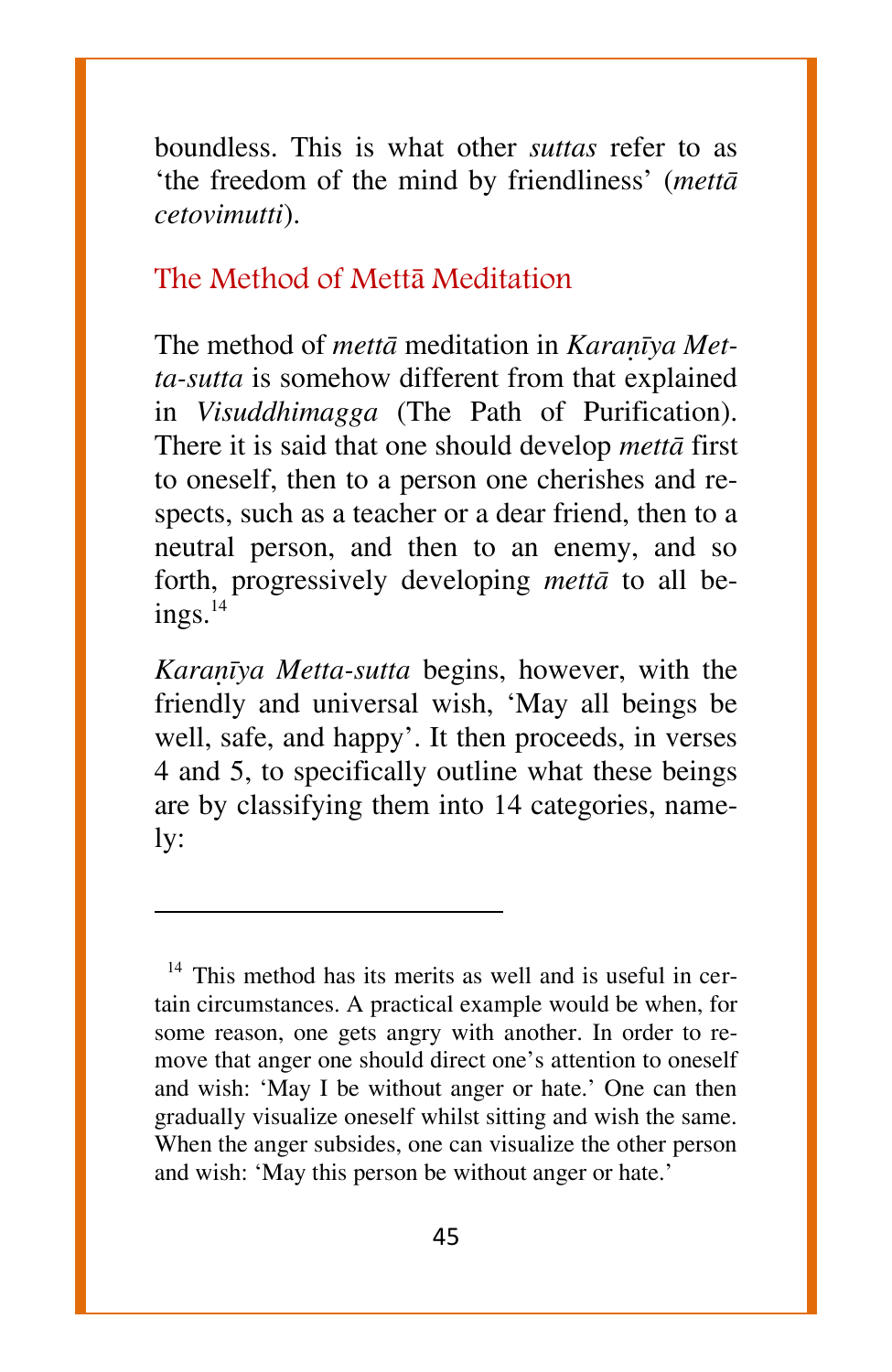|  | Weak |
|--|------|
|--|------|

2. Strong

3. Long/Tall

5. Middle-sized

4. Large

*Verse 4*

- 6. Short
- 7. Small
- 8. Bulky
- 9. Seen
- 10. Unseen

*Verse* 11. Dwelling far

*5* 12. Dwelling near

- 13. Those born, or
- 14. Those seeking rebirth.

It also emphasizes the fact that one should not discriminate them on account of their weakness, strength, physical appearance, and so on, but wish them all, without exception (*anavasesa*), to be well and happy.

What all beings have, actually, in common is the desire for happiness and aversion to pain.<sup>15</sup> Hence, one's concern should be to wish them to be happy and free of pain, suffering, or harm (*dukkha*), as verse 6 points out:

> 6. In anger or ill-will, May they not wish each other harm (*dukkha*).

 $\overline{\phantom{a}}$ 

<sup>&</sup>lt;sup>15</sup> See *Dhammapada*, verse 130-2.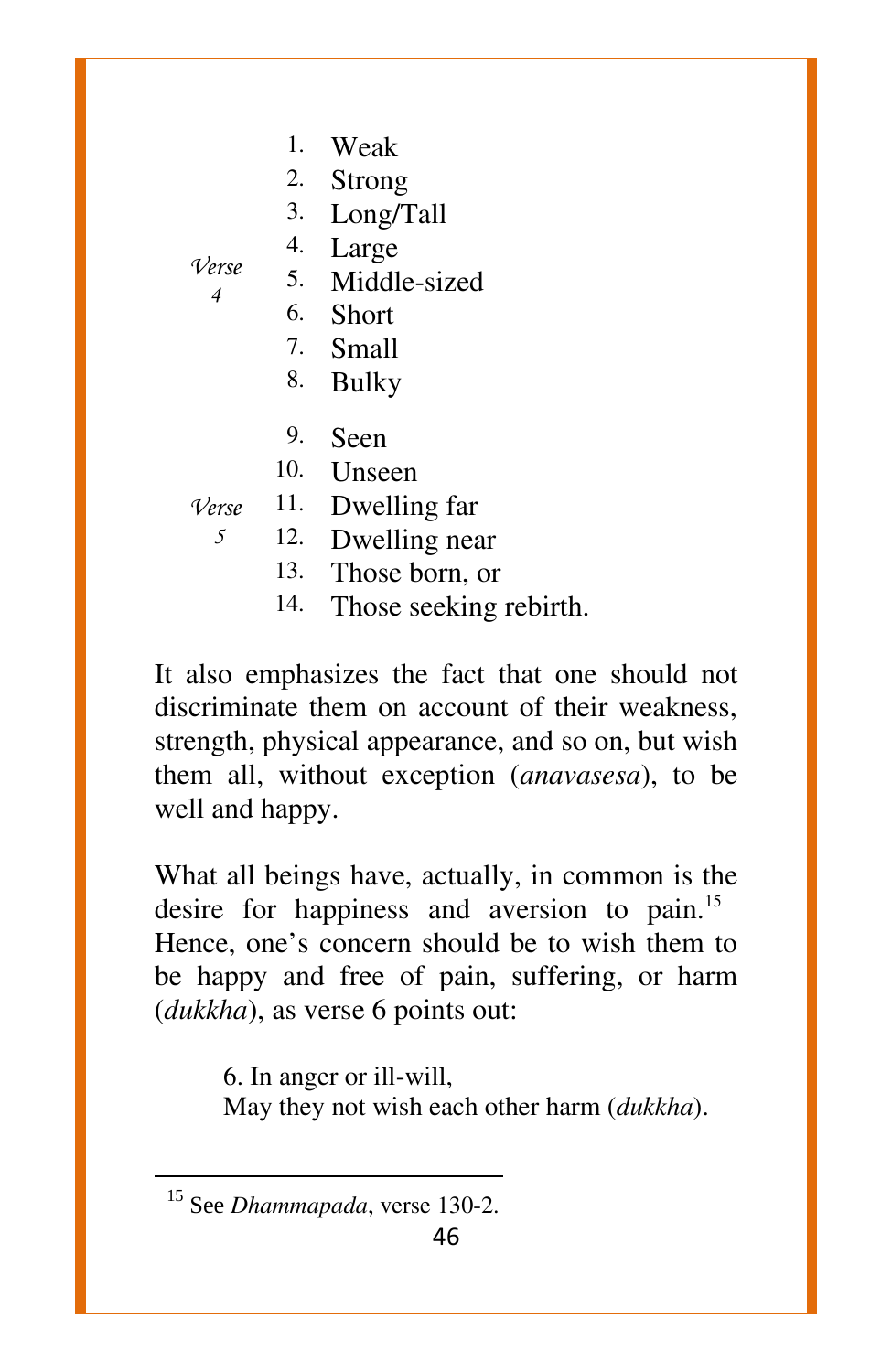#### The Practice of Mettà Meditation

#### Beings that are Seen

An easy way to practice meditation according to the method advocated in *Karañva Metta-sutta* is to begin with that category of human beings one has **seen**, met, spent time with, remember or came to know either socially or professionally, such as, parents, friends, neighbours, teachers, or colleagues.

`Seeing' plays a crucial role for cognition because without seeing one cannot directly perceive or know whether others are weak, strong, tall, short, and so on. Thus, the most important category of beings in the above classification are those beings seen (*dittha*). And the notion of *metta* should be as that described in the `The Book of Analysis' (*Vibhaïga*):

`Just as one would see a dearly and pleasant person and feel friendliness (*mettà*), so does one pervade all beings with friendliness (*mettà*).' (Vbh. 272)

#### The Posture

Typically, one begins meditation by sitting in a comfortable seat and position. Later, when one acquires enough mindfulness and concentration one can meditate in any posture as indicated in verse 9: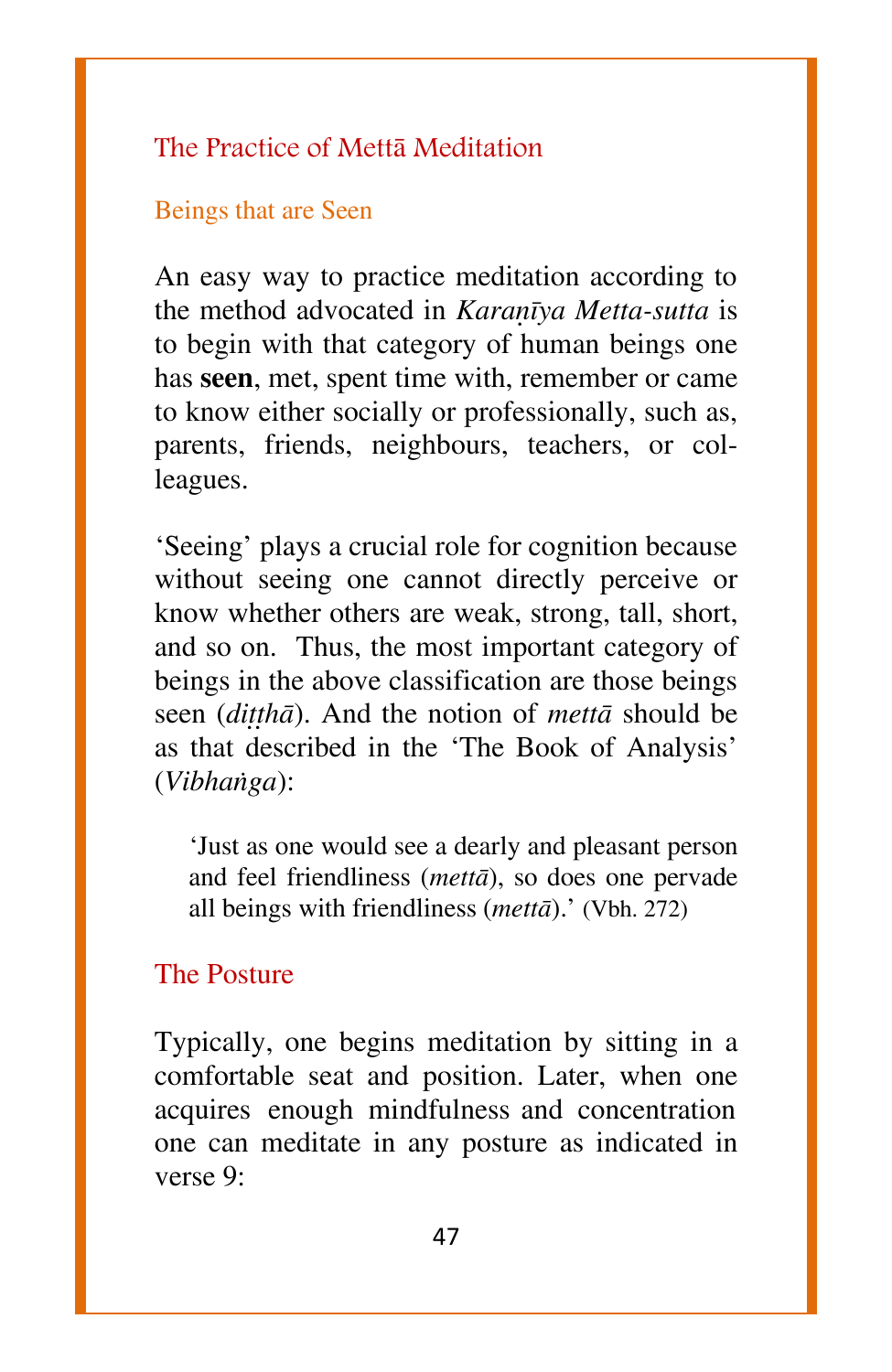9. Whether one stands, walks, sits Or lies down, as long as one is awake, One should sustain this mindfulness [of *mettà*].

Therefore, in the beginning, after getting rid of any drowsiness due to the meal, and so on, one should:

- $\triangleleft$  select a specific time for sitting.
- $\bullet$  sit for more than 5 minutes in a secluded and peaceful place that provides privacy and silence.
- sit comfortably cross-legged or half cross legged on the floor, on a well-prepared mat, on a cushion, or on a bed. If difficult, one can sit on a low chair, bench, or bed by placing the lower legs beneath it.
- $\triangle$  keep the spine and neck straight, shoulders down and relaxed, without leaning on a wall or a chair.
- $\div$  rest the hands against the lap.
- $\cdot$  rest the tongue lightly on the roof of the mouth, and
- close the eyes.

#### **Mettà Meditation**

Since the object of *metta* meditation is "beings", one should now begin thinking about other beings or people. One should then keep a vivid positive image of them in one's mind in order to attain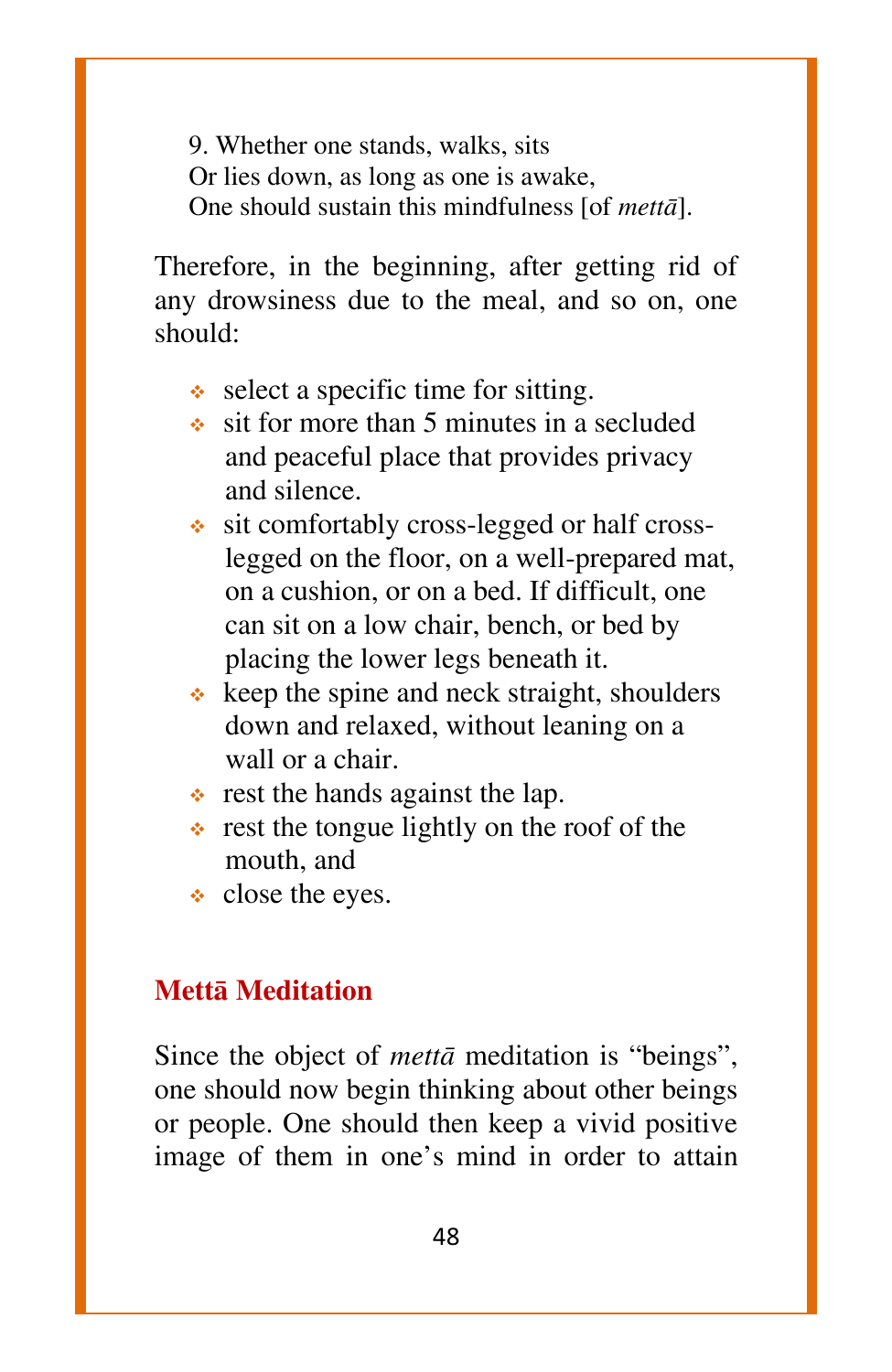deep concentration.<sup>16</sup> An easy way to do so is as follows:

- 1. One should, at the start, recall pleasant people one has **seen**, met, spent time with, and easily remember, and who are still alive. Such people coming in the mind may, initially, be just one or two. That is fine.
- 2. After being able to visualize them, one should wish them mentally:

*`May this person/persons be happy.'*

By maintaining their image in the mind, one should repeat many times not too slow, not too fast: ` ... be happy, ... be happy, ... be happy, ....<sup>3</sup>

Here, it is good to use the simple wish  $\cdot$  ... be happy, ...', because many words and phrases may hinder deep concentration. Moreover, '... be happy ...' implies also 'be well, be safe; be free from affliction, anxiety, suffering', and so on. For he who is happy is, generally, understood to be well, safe, and the like.

 $\overline{a}$ 

 $16$  It should be understood that 'meditation' is not a mere `recitation' (loud or silent repetition of words). In order to succeed, meditation needs an object or image (*nimitta*), and, in the case of *mettà* meditation, it needs the mental image of beings.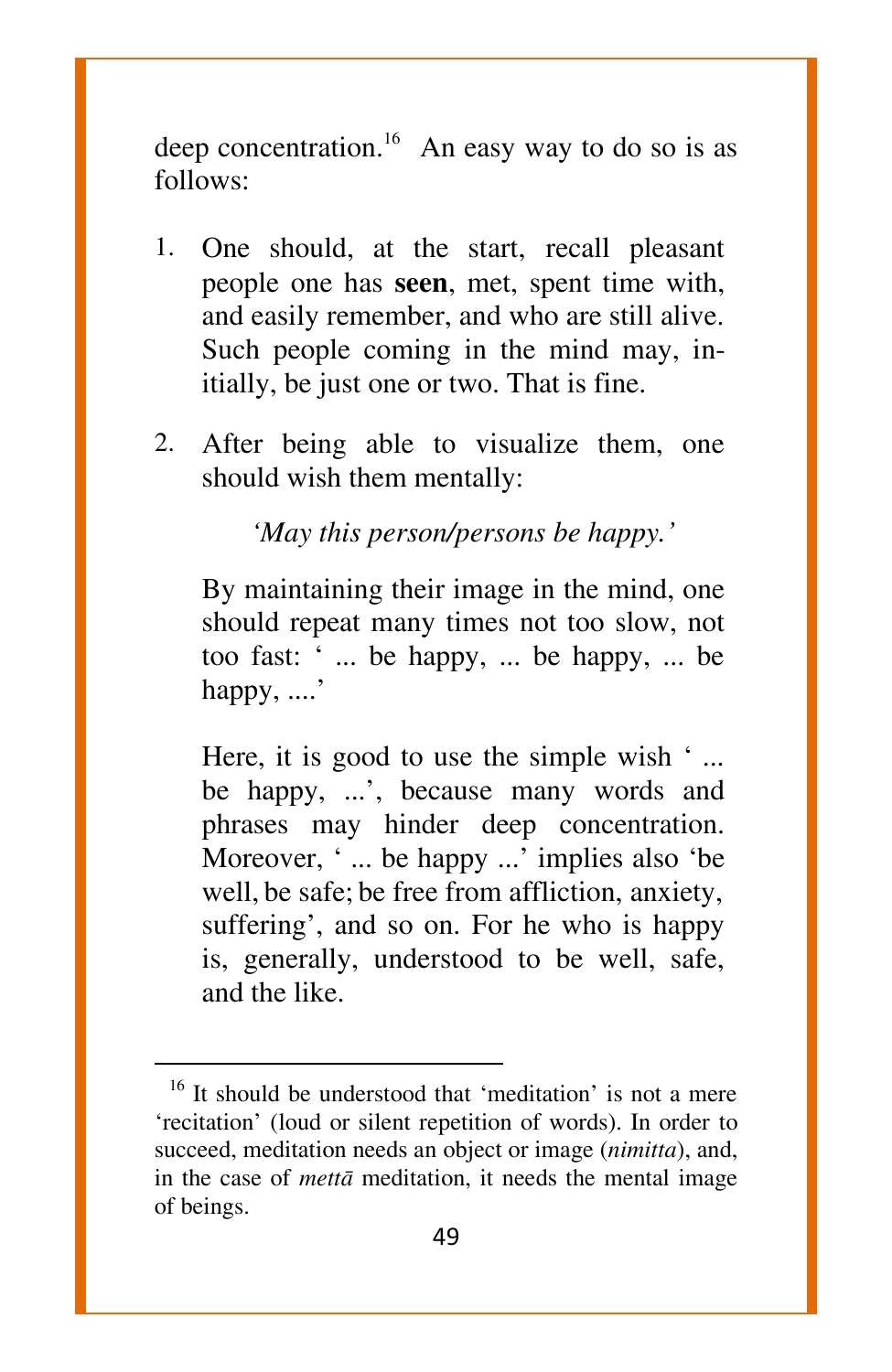Besides, by wishing others to be happy one feels, in return, oneself happy. It is like one who casts a tennis ball onto a wall and, in return, receives the ball back to him.

- 3. After a few days of practice, one should recall more people seen, and mentally wish them many times: 'May they be happy'.
- 4. After a few days of practice, one should recall people seen as a small group indoors or outdoors, and mentally wish them many times: ` May they be happy'.
- 5. After a few days of practice, one should recall people seen as a large group indoors (in a hall) or outdoors (on the road, bus stand, beach, and so on), and mentally wish them many times: 'May they be happy'.
- 6. After a few days of practice, and after one has established the perception of "beings", one should by inference pervade *mettà* to people one has not seen (*adittha*) which, however, one knows that they surely live in the neighborhood. One should then mentally wish them many times: 'May they be happy'.
- 7. After a few days of practice, one should do the same beyond the neighborhood, and gradually expand and pervade *mettà* to the whole community, town, city, country and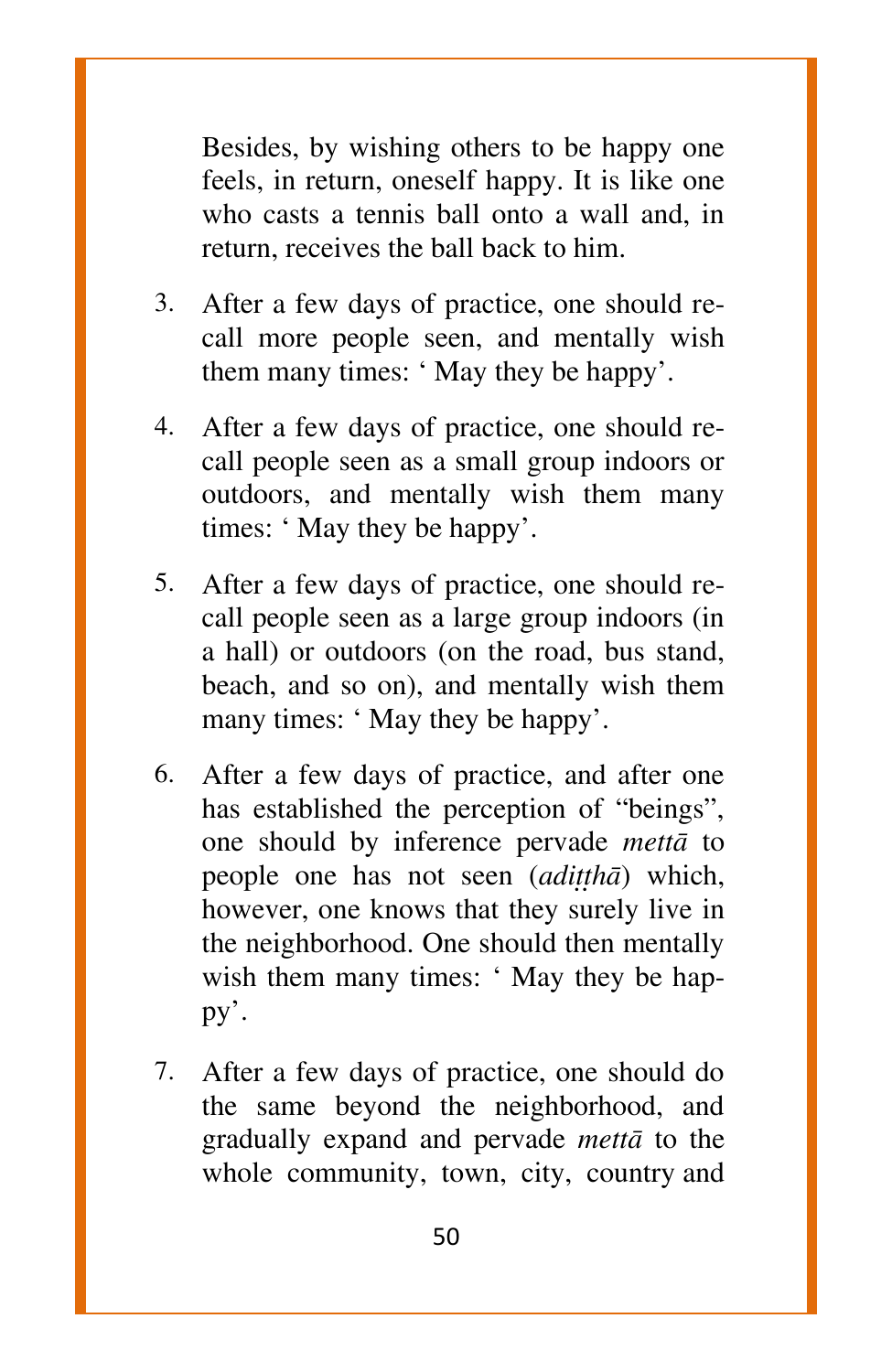beyond. Then to the continent/s, solar system/s, and galaxy/galaxies, and next to the entire world or universe.

Thus, everywhere and equally, one should pervade the entire world with one's mind imbued with *mettà* and sustain his mindfulness:

*`May all beings be happy.'*

This kind of mind or consciousness is abundant, exalted, boundless, and free from hatred and enmity.

The Divine Living

In order to describe now the sublime experience of pervading the entire world with *mettà*, the Buddha calls it the `Divine Living' (*brahmavihāra*). That is why verses 8 and 9 state:

> 8. Let one cultivate a boundless mind Of friendliness (*mettā*) for the entire world...

9. And sustain this mindfulness. This is called here [in the Buddha's Teaching] The `Divine Living'.

Here, the 'Divine Living' refers to the absorption in *mettà jhànas.* At the initial stage, one attains the first *mettà jhàna.* Then, by cultivating, developing, and repeatedly practising the same mind-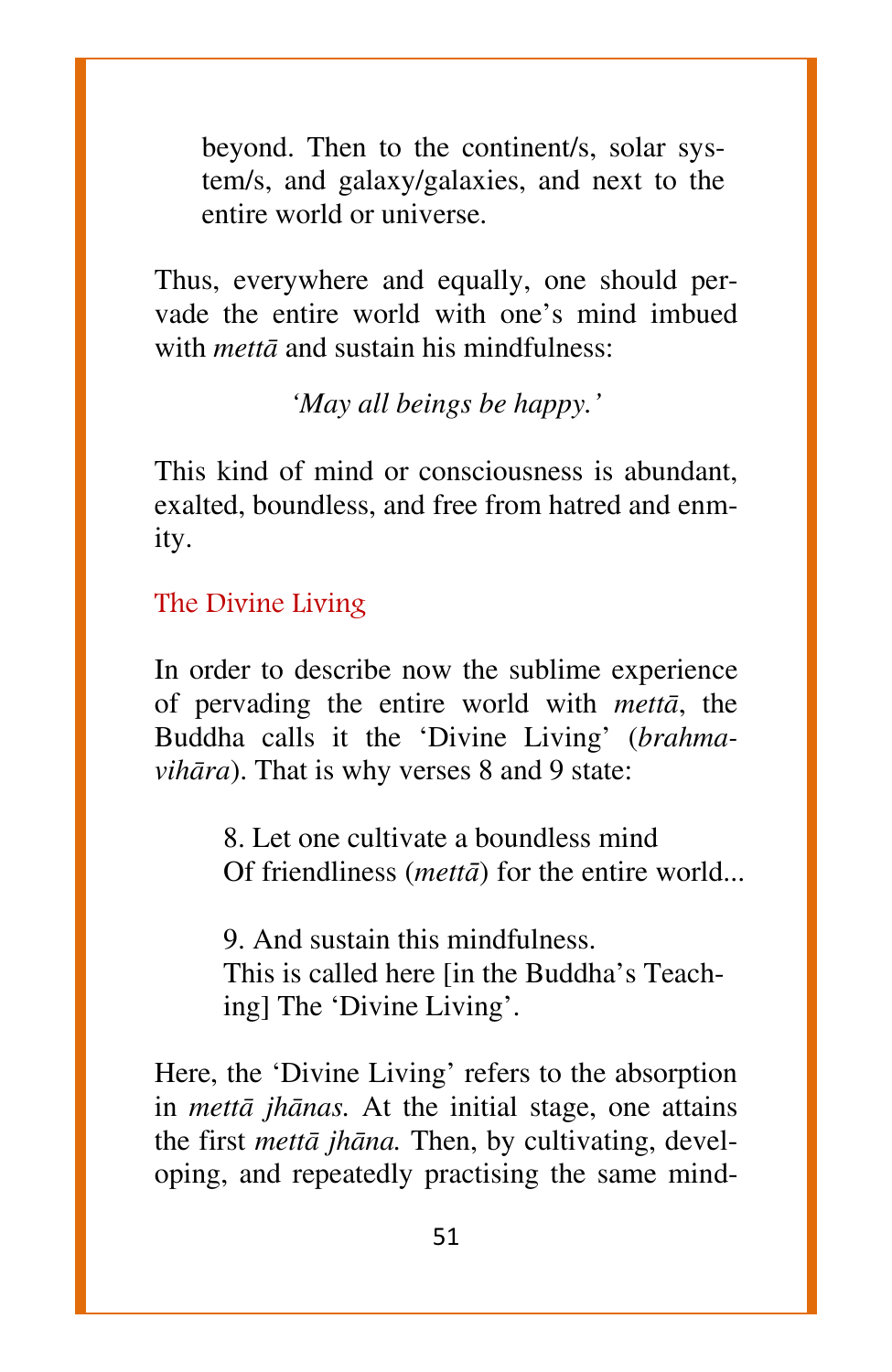fulness of 'may all beings be happy', one can successfully reach the second and third *mettà jhàna.*

The *mettà jhàna* attainments are called the `Divine Living' (*brahma-vihàra*) because they are the best in having the right and friendly attitude towards beings. And just as *Brahmà* Gods live with immaculate minds free from the blemish of ill-will, so does one who reaches these attainments live on an equal footing with *Brahmà*  $G$ ods. $17$ 

ശ്രഹ്മിക്ക് കുഴുക്ക

#### FROM METTâ JHâNA TO NIBBâNA

*T* hus far the Buddha has shown the practice of *mettà* meditation which can reach up to the attainment of the third *mettà jhàna*. Being called the `Divine Living', this attainment is still a mundane level of peace.

He now proceeds to mention in the last verse the practice of insight meditation (*vipassanà*) by stating:

 $\overline{\phantom{a}}$ 

<sup>&</sup>lt;sup>17</sup> See 'The Path of Purification' (*Visuddhimagga*), IX, 109.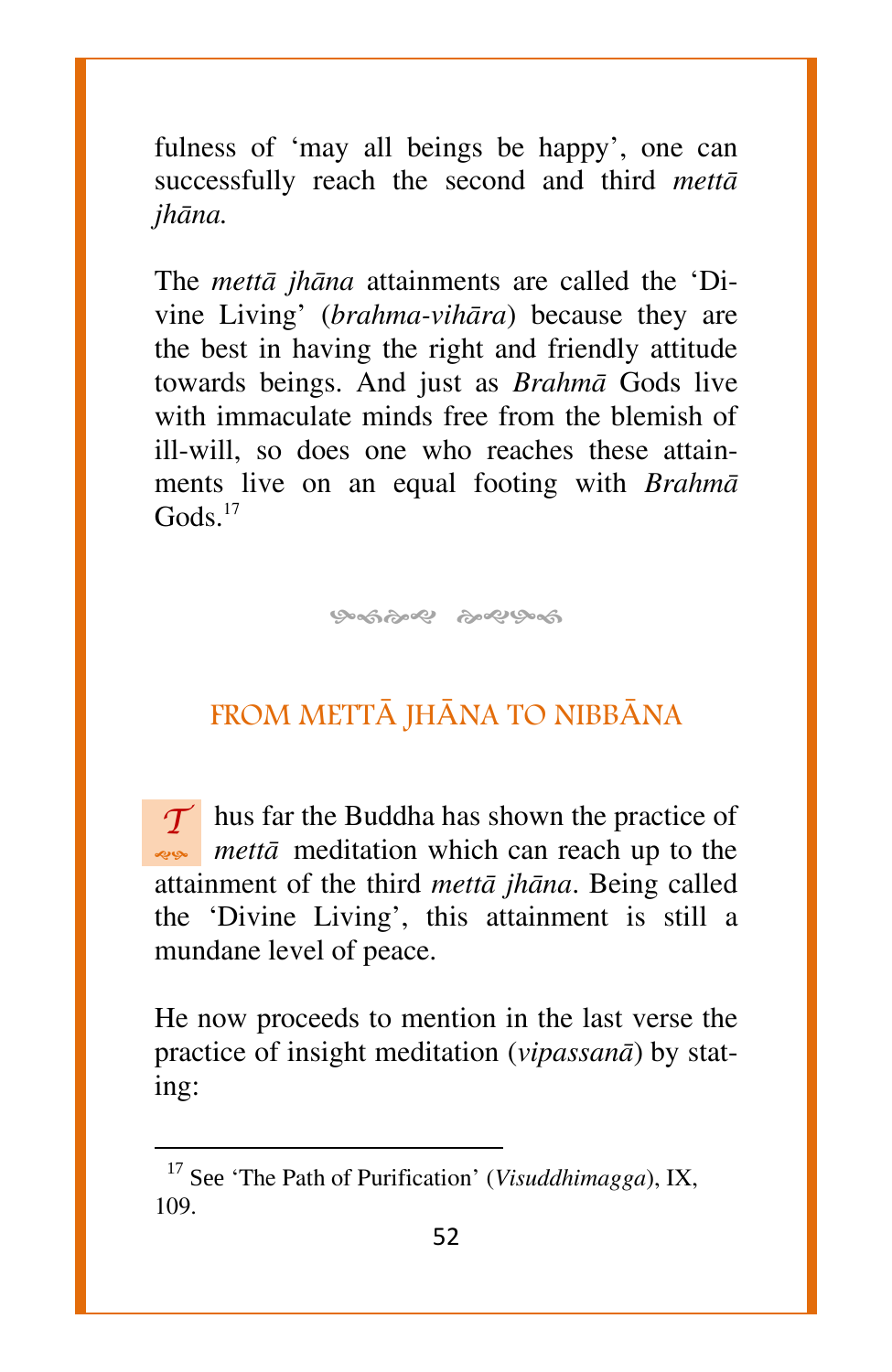10. And not holding to [wrong] view, Being virtuous, endowed with right vision, And discarding desire for sensual pleasures, One surely never again will be reborn in a womb.

The aim of insight meditation is firstly the not holding to or the complete freedom from wrong view (*micchā ditthi*). It is the decisive liberating practice for the removal of wrong view and the culmination of that perfect peace, *nibbàna*. The resulting attainment is called the `Noble Living' (*ariya-vihàra*), and is the supramundane level of peace. It comprises the four supramundane `fruition attainments' (*phala-samàpatti*), namely, the fruition of Stream-entry (*sotàpatti-phala*), Oncereturn (*sakadàgàmi-*), Non-return (*anàgàmi-*) and Arahantship (*arahatta-phala*).<sup>18</sup>

`Wrong view' refers here specifically to the mistaken view that there is a "being", entity, substance, ego, personality, self, spirit, or soul in one's own or others' mental and physical continuum. This view is, more expressly, called the wrong view of a personality (*sakkāya-ditthi*) or of a self *(atta-ditthi)*. It is the basis for all wrong views and has in every situation and at all times mostly deluded, misled and divided mankind.

Since *mettà* meditation has the concept of "beings" as object, it is close to the ego-illusion

 $\overline{\phantom{a}}$ 

<sup>&</sup>lt;sup>18</sup> See *Majjhima-nikāya-tīkā, Mūlapariyāyasuttavannanā*.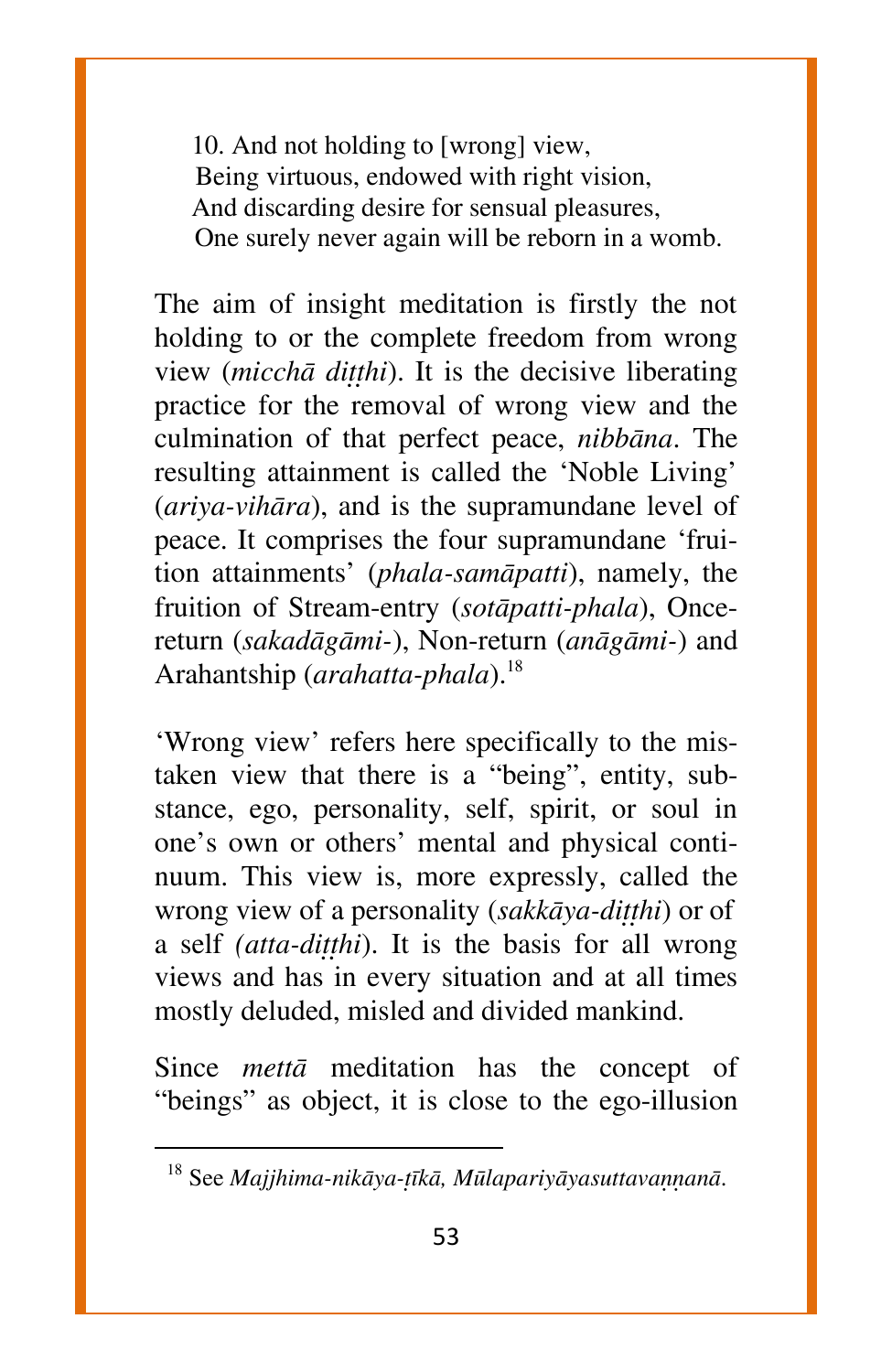or the wrong view of a personality. Hence, in order to prevent the entanglement in this and other wrong views, and in order to reach the `fruition attainments' of the `Noble Living' through insight meditation, the Buddha commences the last verse with the statement: `And not holding to wrong view'.

#### Insight Meditation (*vipassanà*)

Insight meditation, which frees the mind from wrong views, begins with the observation and analysis of mind and matter. It then exposes the ultimate reality of the impermanent, suffering and impersonal (not-self or non-ego) nature of all mental and material phenomena of existence.

Therefore, after having attained a *mettà jhàna*, one should emerge from it. One should, then, recall the experience of that *jhàna* and discern:

- 1. The mental phenomena associated with that *jhàna*, such as applied thought (*vitakka*), sustained thought (*vicàra*), joy (*pãti*), bliss (*sukha*), and one-pointedness (*ekaggatà*) related to the object of that *jhàna*; and also the four aggregates of feeling, perception, mental formations, and consciousness connected with them.
- 2. The material phenomena, such as the heart base (*hadaya-vatthu*), the breath, and the four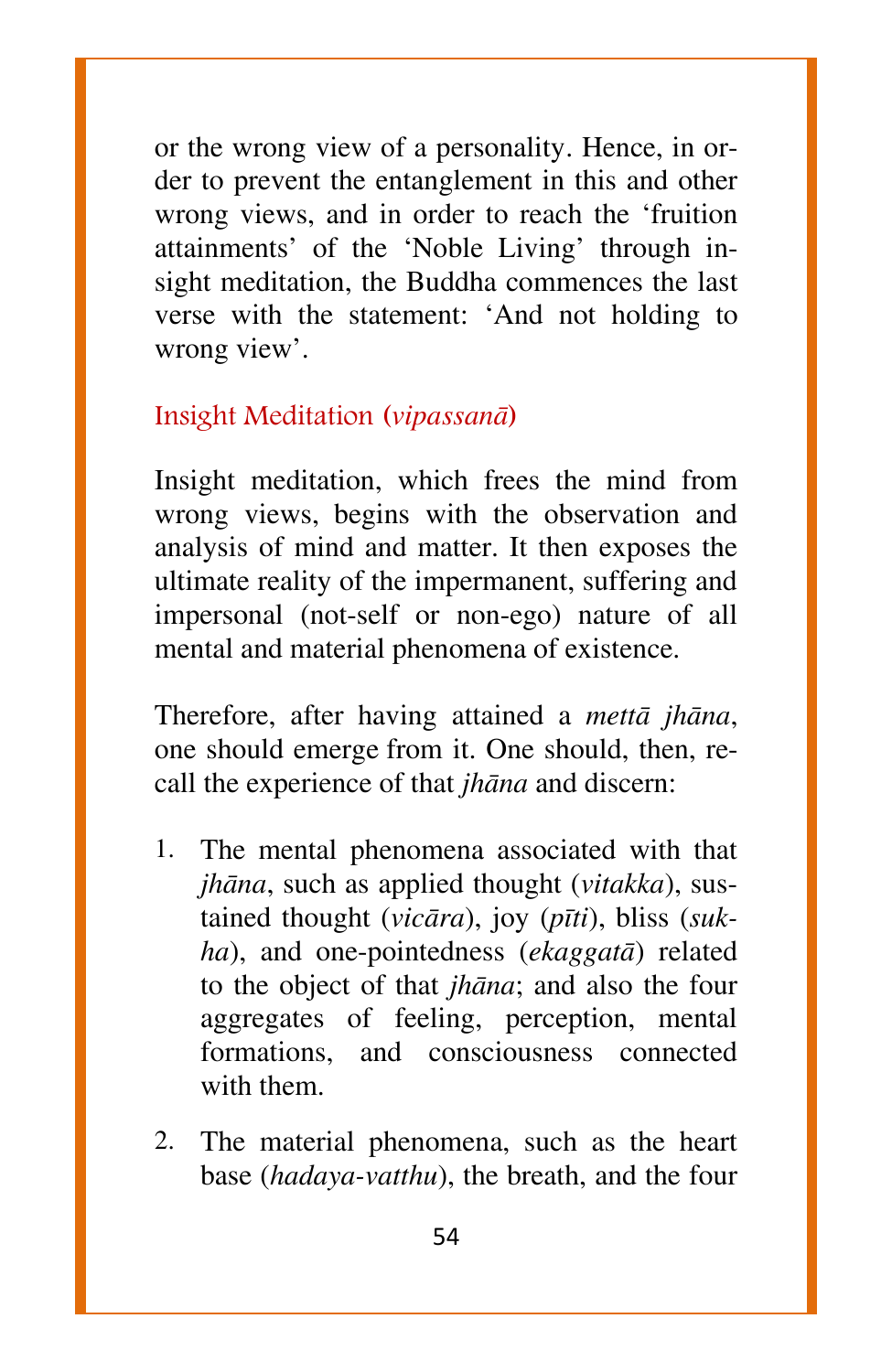primary and derivative elements (*dhàtu*) that support those mental phenomena, and

3. The constant **rise** and **fall** of both the mental and material phenomena.

#### The First Supramundane Path

When, by repeated practice, the discernment becomes powerful, one realises that there isn't a "being", entity, substance, ego, personality, or self in all mental and physical continua, but just a cluster of mental and material phenomena that continually arise and fall dependent on conditions (*suddha-saïkhàra-pu¤ja*). One then realises that the wrong view of a personality (sakkāya-ditthi) occurs due to the mistaken perception of compactness (ghana-sañña) and continuity (santati*sa¤¤a*) of mental and material phenomena, and therefore does not hold to any wrong view.

At this stage, one attains the first supramundane path, namely, the path of stream-entry (*sotàpattimagga*), which eradicates completely the wrong view of a personality (*sakkāya-ditthi*). This is also the time when one establishes oneself in the supramundane virtue (*lokuttara-sãla*) that eradicates unwholesome ways of action.

Thus, by eradicating wrong views and unwholesome ways of action, one becomes endowed with the supramundane right vision  $(dassana)$  – a vi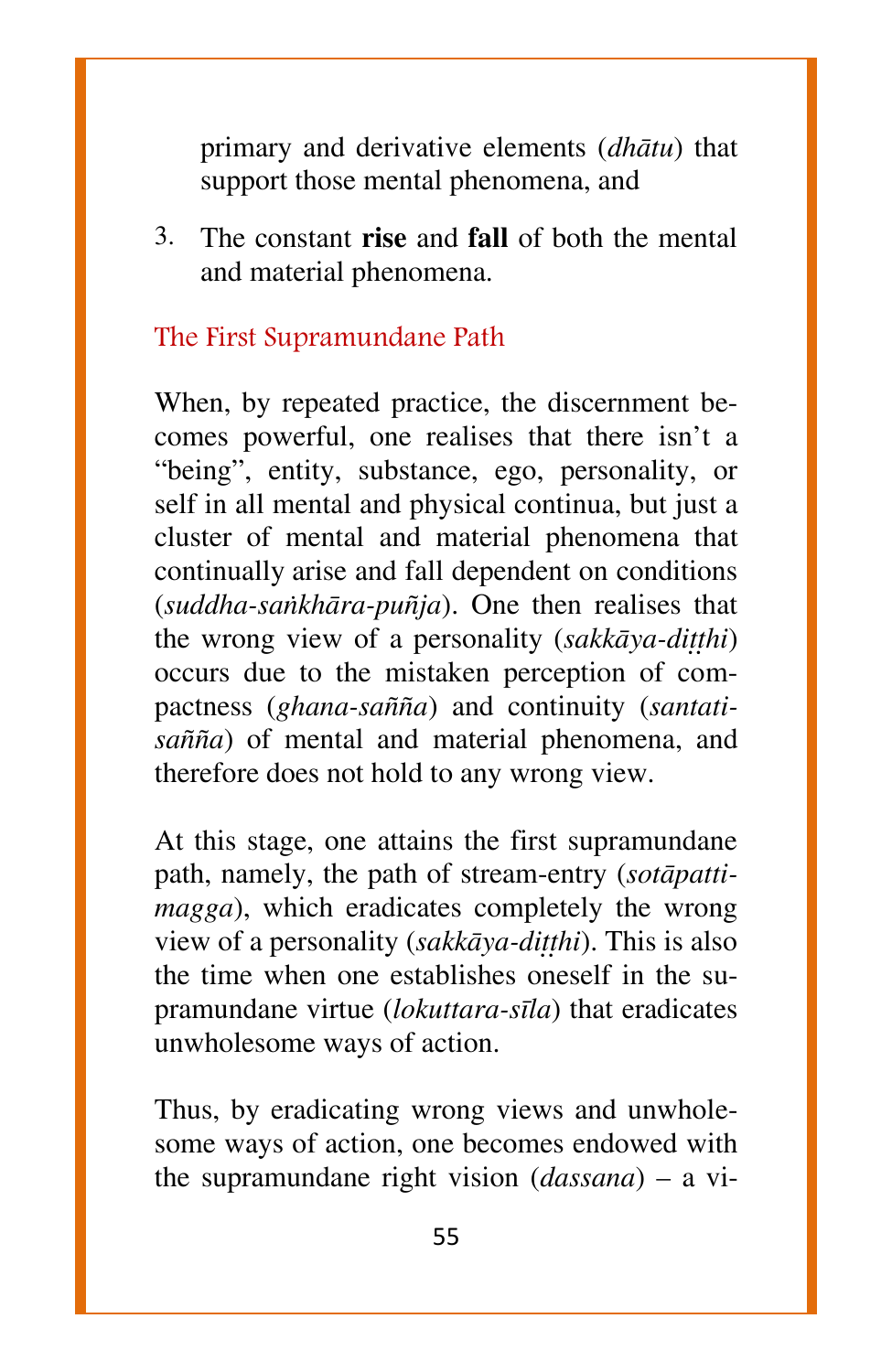sion free of confusion that directly sees and realises the four ultimate realities of:

> 1. mind (*citta*), 2. mental factors (*cetasikas*), 3. matter (*råpa*), and 4. *nibbàna.*

This is what the first two lines refer to as:

10. And not holding to [wrong] view, Being virtuous, endowed with right vision.

The Second Supramundane Path

 $\overline{a}$ 

By repeatedly meditating on the rise and fall of mental and material phenomena, one penetrates in-depth the perception of impermanence (*anicca*), suffering (*dukkha*), and not-self (*anatta*) of the five aggregates: matter, feeling, perception, mental formations, and consciousness.

In doing so, one attains the second supramundane path, namely, the path of once-returner (*sakadàgàmi-magga*). This path reduces the desire for sensual pleasures more than in the first supramundane path. $^{19}$ 

 $19$ <sup>19</sup> It reduces other mental defilements and fetters as well, such as ill-will, conceit and ignorance, but since desire for sensual pleasures is the gross hindrance for the attainment of the 3<sup>rd</sup> supramundane path, the *Karanīya Metta-sutta* emphasizes that desire by stating: `And discarding desire for sensual pleasures.'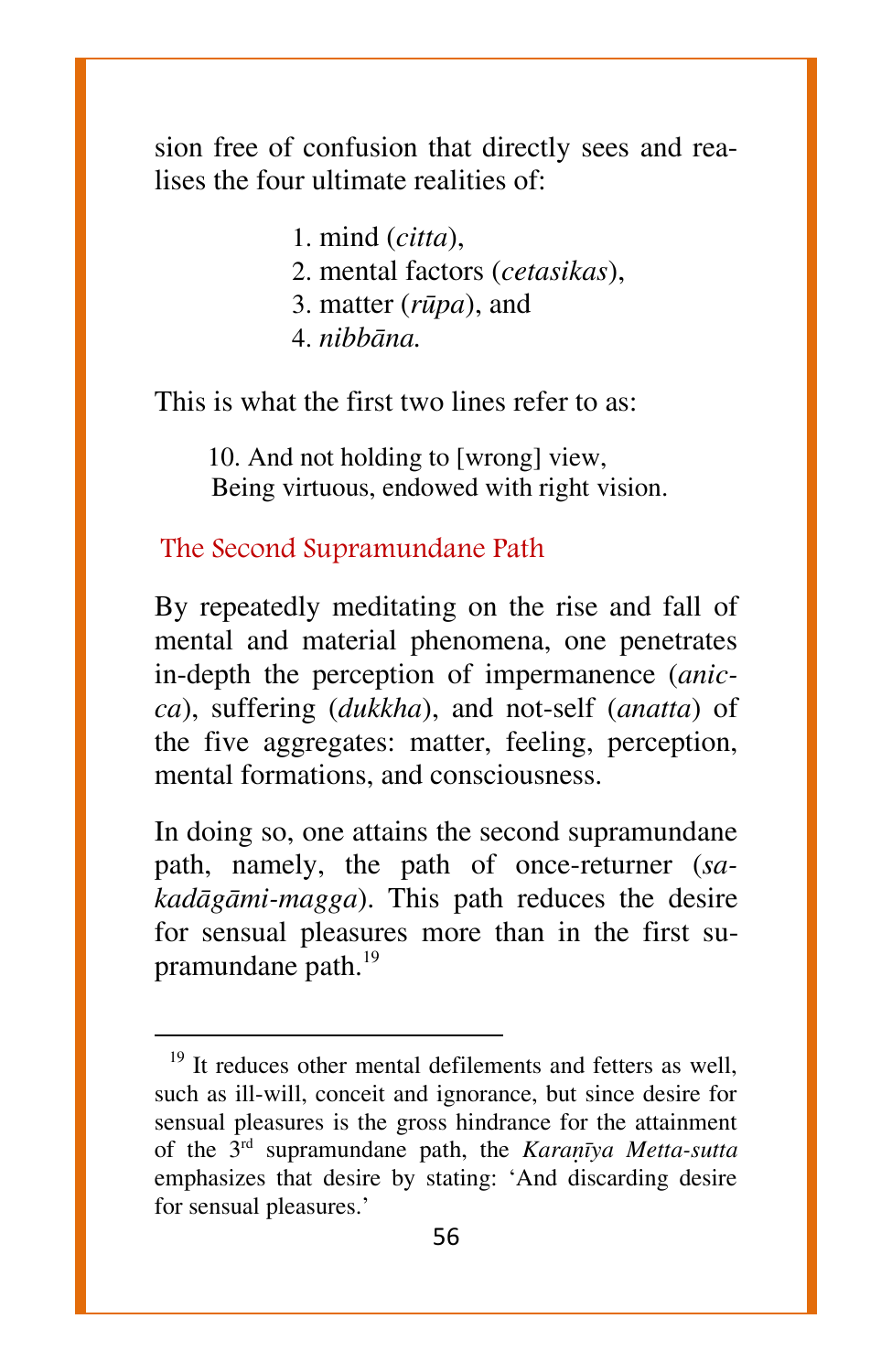#### The Third Supramundane Path

By continuing to meditate in the same manner as above, one penetrates in-depth at a higher level the perception of impermanence, suffering and not-self, and attains the third supramundane path, namely, the path of non-returner (*anàgàmimagga*), which discards, without remainder, the desire for sensual pleasures.

Having become a non-returner (*anàgàmi*), and after passing away from the human world, one is reborn among the *Brahmà* Gods of the Pure Abodes (*suddhàvàsa*). As a result, one never again returns from that world into any sensual world, including the human world. Hence, as a nonreturner, one will never again be reborn in a womb, as the two closing lines of the last verse state:

And discarding desire for sensual pleasures, One surely never again will be reborn in a womb.

While in the Pure Abodes one eradicates all mental taints (*àsavas*) and attains the pinnacle of spiritual perfection, namely Arahantship, and passes away there itself by attaining Parinibbàna (final passing away) or final Peace.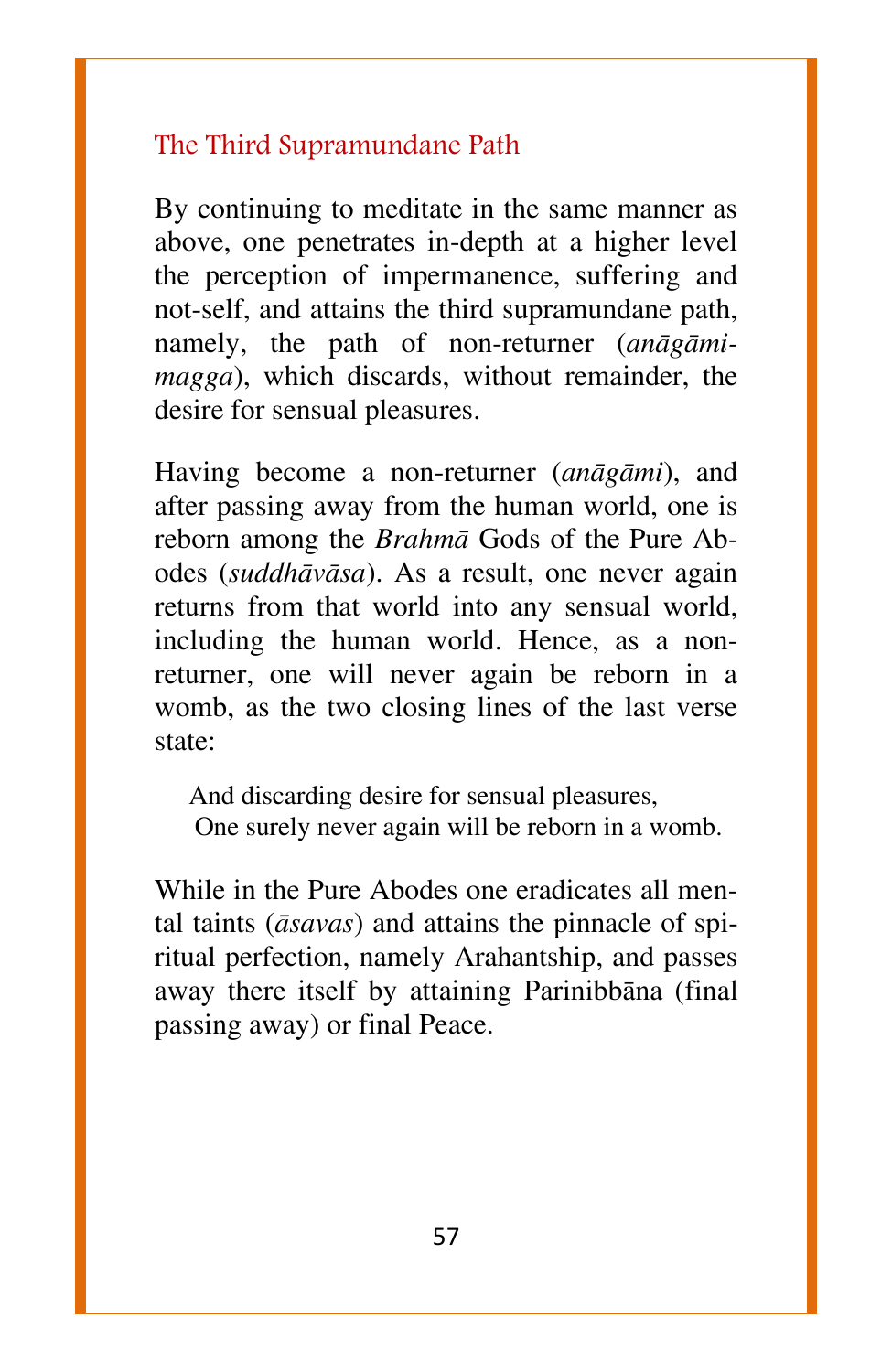#### **CONCLUSION**

Thus, one who wishes for his welfare should practice what the Buddha, as a true altruist, has instructed. In doing so, he can gradually cultivate the noble qualities of virtue (*sãla*), friendliness (*mettà*), and wisdom (*pa¤¤à*) as advocated in the *Karanīya Metta-sutta* to consequently attain that supreme peace of the heart, namely, *nibbàna.*

ஒஞ்ஜை ஒஜு ஒஞ்